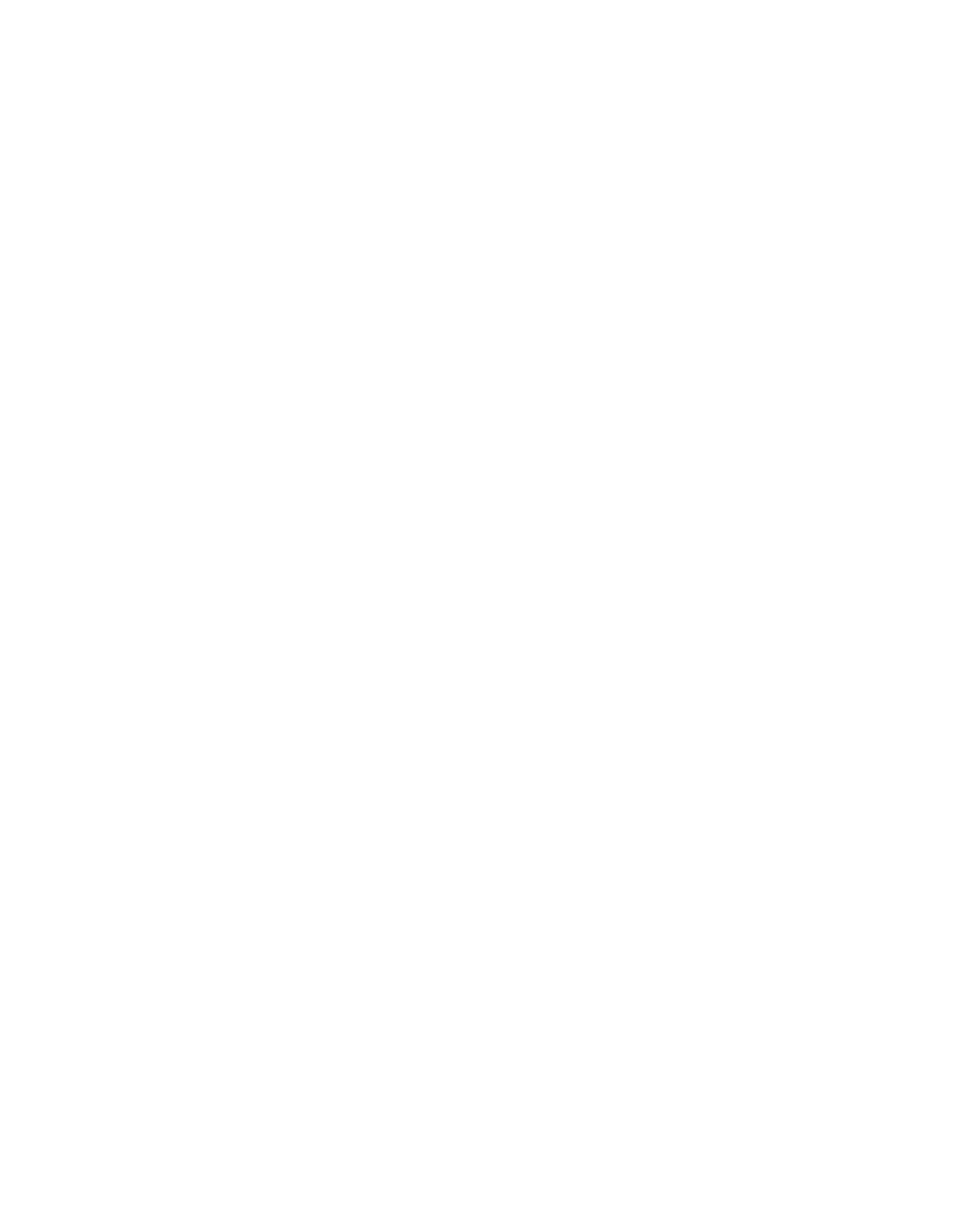# **Table of Contents**

| Highlights: Saskatchewan Labour Relations Board Fiscal 2009-2010 13<br>Applications Disposed by Order manufactured and the manufactured and 13                               |  |
|------------------------------------------------------------------------------------------------------------------------------------------------------------------------------|--|
| Appendix 2: Applications under The Trade Union Act by Type of Application, 2009-2010 16<br>Appendix 4: Applications to the Labour Relations Board under The Trade Union Act, |  |
|                                                                                                                                                                              |  |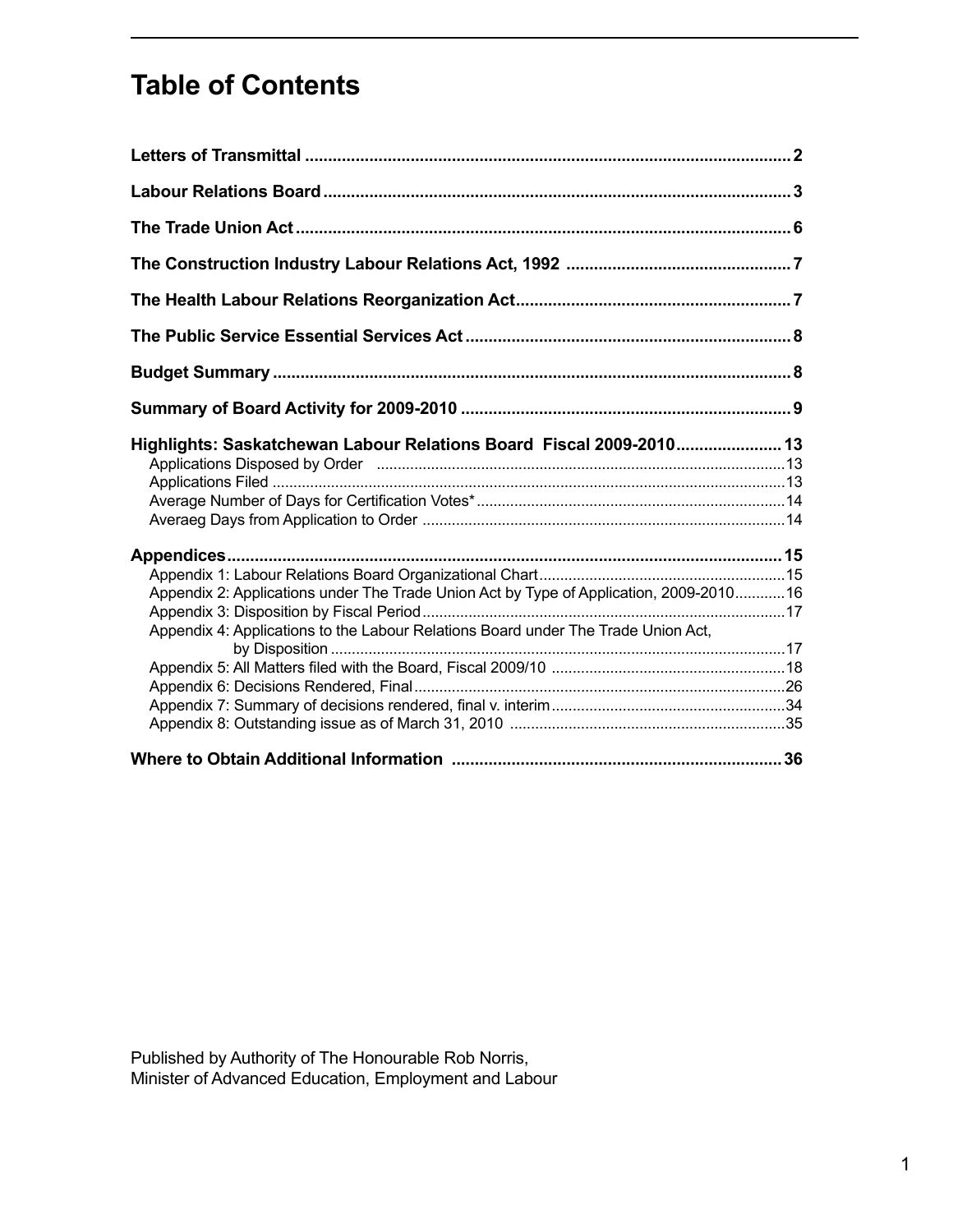## <span id="page-3-0"></span>**Letters of Transmittal**



The Honourable Dr. Gordon L. Barnhart Lieutenant Governor Province of Saskatchewan

May it Please Your Honour:

I respectfully submit the Annual Report of the Saskatchewan Labour Relations Board for the fiscal year ending March 31, 2010.

Rob Norris Minister of Advanced Education, Employment and Labour



The Honourable Rob Norris Minister of Advanced Education, Employment and Labour

Dear Sir:

It is my pleasure to provide you with the Annual Report of the Saskatchewan Labour Relations Board. It covers the period commencing April 1, 2009 and ending March 31, 2010.

U J

Kenneth Love, Q.C., **Chairperson** Labour Relations Board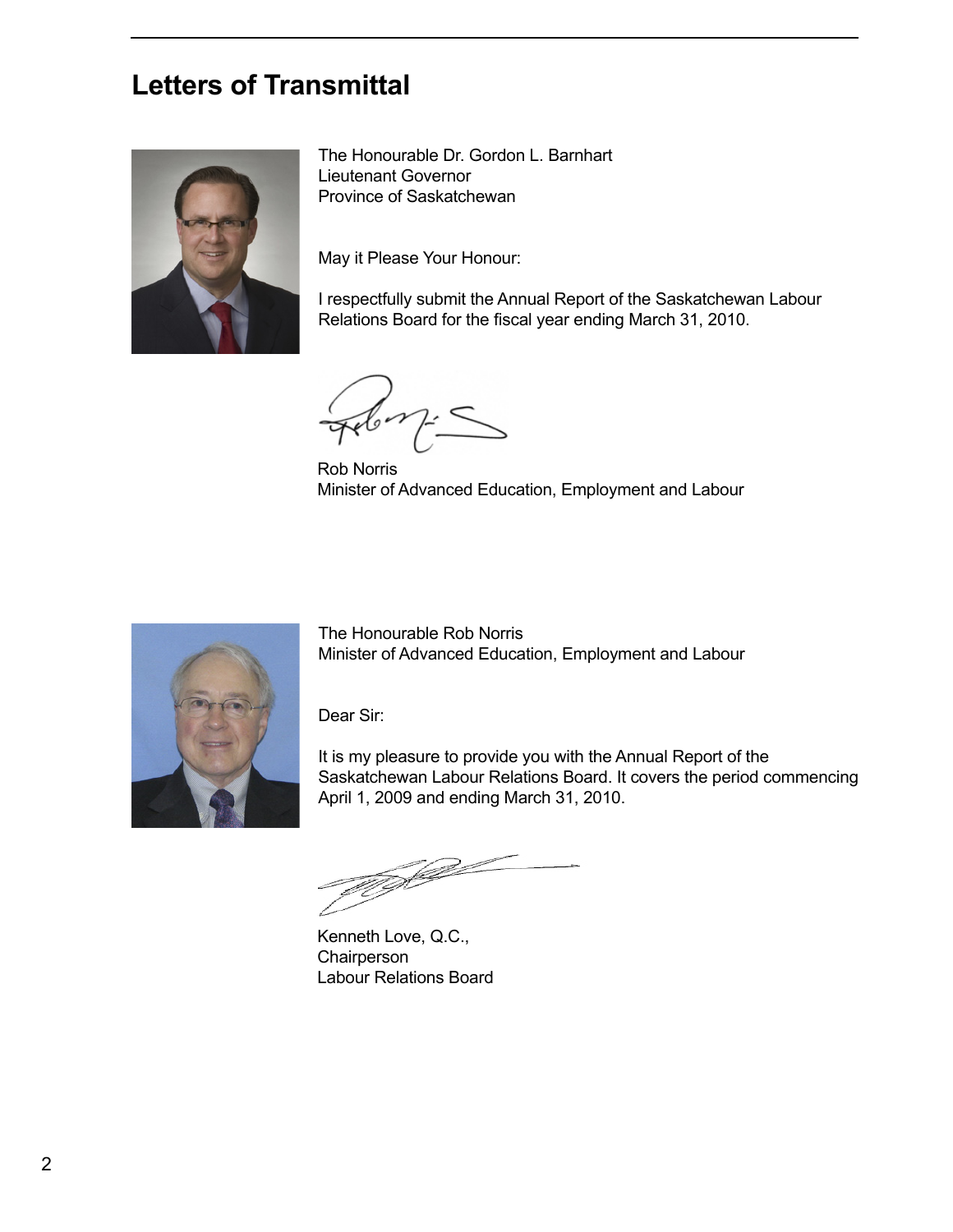# <span id="page-4-0"></span>**Labour Relations Board**

The Labour Relations Board came into existence in 1944 with passage of *The Trade Union Act*, S.S. 1944 (2nd Sess.) c. 69. Although the *Act* has often been amended, most recently in 2008, the basic concept of the Board has not changed. The Board is an independent, quasi-judicial tribunal charged with the responsibility of adjudicating disputes that arise under *The Trade Union Act*. It does this principally through public hearings and written decisions.

The Board's decisions are final and binding upon the parties. There is no appeal, and review by the courts is strictly limited.

The *Act* presently provides for a board composed of a chairperson and up to two vice-chairpersons and an unspecified number of members. All members of the Board, including the chairperson and vicechairperson, are appointed by the Lieutenant Governor in Council. The chairperson and vice-chairperson are full-time members of the Board. The remaining members are appointed and paid on a per diem basis when their services are required.

The Board is a representational Board. This means that all members of the Board, with the exception of the chairperson and vicechairperson, are representatives of employees or employers. The chairperson and vicechairperson are neutral and are lawyers. The Board reports to the Minister of Advanced Education, Employment and Labour for the Province of Saskatchewan. The Minister is obligated by *The Trade Union Act* to provide the Board with the requisite staff and facilities. The Board operates independently from the government, its departments and agencies. The chairperson, vice-chairperson and all members of the Board are required by the *Act* to take an oath of impartiality in the performance of their office.

The Board's offices and staff are located at 1600 - 1920 Broad Street, Regina. The Board also maintains a hearing room in Saskatoon. The staff of the Board is composed of the Board Registrar, Senior Industrial Relations Officer/ Investigating Officer, Executive Assistant to the Chairperson and two clerical positions. The chairperson or the vice-chairperson is appointed to act as Executive Officer of the Board. An Organizational Chart of the Labour Relations Board is contained in Table 1.

The composition of the Board for 2009-2010 was:

#### **Kenneth Love, Q.C. – Chairperson**

Kenneth G. Love Q.C. was appointed as Chairperson and Executive Officer of the Board in March of 2008, replacing James Seibel who had served as Chairperson of the Board since October of 2003. Mr. Love obtained a Bachelor of Arts degree from the University of Regina in 1970 and his law degree from the University of Saskatchewan in 1971. Since obtaining his law degree, Mr. Love has been employed as counsel to the then Department of Municipal Affairs and the City of Regina. Prior to his appointment, Mr. Love was in private practice in Regina. Mr. Love was designated as a Queen's Counsel in 1989.

#### **Steven Schiefner – Vice-Chairperson**

Steven Schiefner was appointed Vice-Chairperson of the board in August of 2008. Mr. Schiefner obtained his law degree from the University of Saskatchewan and has been a practicing solicitor since 1994. Prior to that, Mr. Schiefner attended the Alberta College of Arts in Calgary, Alberta, where he studied Commercial and Fine Art, and the University of Regina, where he studied Business Administration and completed his pre-law requirements. Prior to his appointment to the Board, Mr. Schiefner was the City Solicitor for the City of Moose Jaw, a position he had held for over 11 years.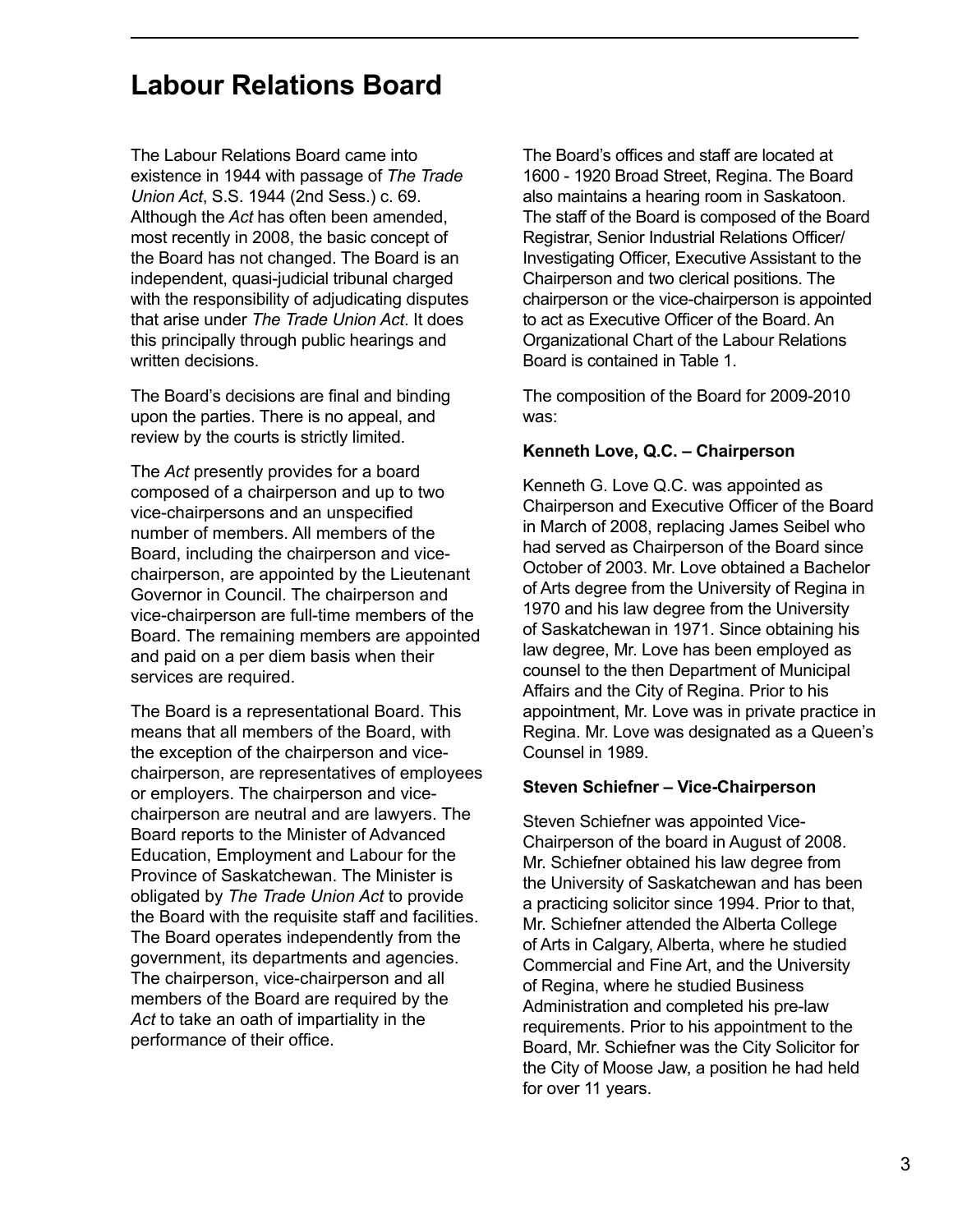#### **Bruce McDonald**

Bruce McDonald was appointed to the Board in 1974 as a member representing employees. Mr. McDonald is a retired business agent for the International Brotherhood of Painters and Allied Trades, Local Union 1996. He is a past president of the Canadian Federation of Labour (Sask.).

### **Gloria Cymbalisty**

Gloria Cymbalisty was appointed to the Board in March of 1992 as a member representing employees. She is self-employed as an industrial relations consultant. She was formerly a representative for the Saskatchewan Joint Board, Retail, Wholesale and Department Store Union.

### **Gerry Caudle**

Gerry Caudle was appointed to the Board in March of 1994 as a member representing employees. Mr. Caudle had previously served in the same capacity during the 1980s. He is a retired representative with the Canadian Union of Public Employees.

### **Brenda Cuthbert**

Brenda Cuthbert was appointed to the Board in July of 1995 as a member representing employers. Ms. Cuthbert is the Vice President of Human Resources for the Siemens Transportation Group Inc.

#### **Donna Ottenson**

Donna Ottenson was appointed to the Board in July of 1995 as a member representing employees. A lifetime member of the Saskatchewan Union of Nurses, Ms. Ottenson is a retired Registered Nurse who continues to work part time as an Employment Relations Officer with her union.

#### **Hugh Wagner**

Hugh Wagner was appointed to the Board in July of 1995 as a member representing employees. Mr. Wagner is the General Secretary of the Grain Services Union (GSU), International Longshore and Warehouse Union, Canada (ILWU-Canada). Prior to joining the GSU, Mr. Wagner worked in the service sector, the construction industry, and the provincial civil service in Saskatchewan. Mr. Wagner holds a Bachelor of Arts (Honours) and Masters Degree in Political Science from the University of Saskatchewan (Regina Campus). Mr. Wagner is a member of the Board of Directors of the Western Transportation Advisory Council, a past Vice-President of the Saskatchewan Federation of Labour, a member of the Executive Board of the ILWU-Canada, a member of the Board of Directors of the Saskatchewan Labour Market Commission and a member of the Board of Directors of Enterprise Saskatchewan.

#### **Duane Siemens**

Duane Siemens was appointed to the Board in 2001 as a member representing employees.

Mr. Siemens is a retired millwright from Erco Worldwide. Mr. Siemens was formerly the president of CEP Local 609, Secretary and Vice-President of the Saskatchewan Federation of Labour, and past President of the Saskatoon & District Labour Council.

#### **Clare Gitzel**

Clare Gitzel was appointed to the Board in July of 2001 as a member representing employers. Mr. Gitzel was formerly employed with a major mining company as Manager of Human Resources and Northern Affairs. He presently provides consulting services in the human resources and administration fields.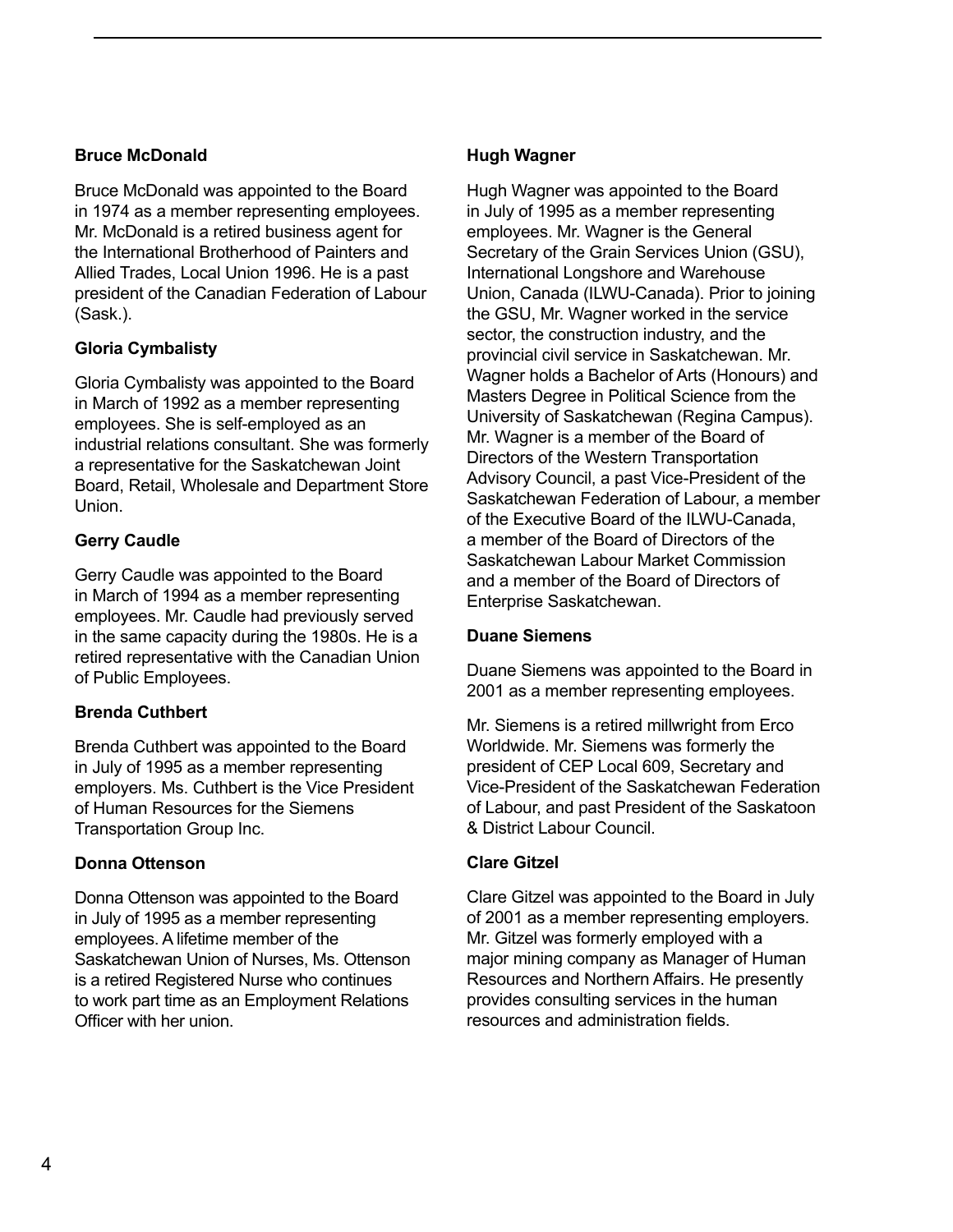#### **Joan White**

Joan White was appointed to the Board in July of 2001 as a member representing employers.

Ms. White has been employed by the University of Saskatchewan for 35 years. Her areas of specialization have included human resource management, labour relations and government relations; and she has taught labour relations at the Edwards School of Business (College of Commerce). Her current appointment is with the University as Government Relations Officer.

#### **Maurice Werezak**

Maurice Werezak was appointed to the Board in July of 2001 as a member representing employees. Mr. Werezak is a past Vice-President of the Saskatchewan Federation of Labour and is President of United Food and Commercial Workers, Local 248-P. Mr. Werezak is a labour representative on the Employment Insurance Appeal Committee and is employed at Mitchell's Gourmet Foods.

#### **Marshall Hamilton**

Marshall Hamilton was appointed to the Board in July of 2002 as a member representing employers. Mr. Hamilton is the Senior Director, Human Resources with Evraz Inc. Mr. Hamilton has been working in the human resources field for 27 years in various industries including forestry, government, potash mining, and steel and pipe manufacturing.

### **Michael Wainwright**

Michael Wainwright was appointed to the Board in July of 2002 as a member representing employers. Mr. Wainwright is the Director, HR Business Development for ISM Information Systems Management Canada Corporation (ISM Canada). Mike has held HR positions in the retail and wholesale sectors as well as in the manufacturing sector. He also is the owner of MJWainwright Labour Relations Consulting Inc.

#### **John McCormick**

John McCormick was appointed to the Board in July of 2002 as a member representing employees. Mr. McCormick retired from his position as Transit Operator with the City of Regina after 31 years of service and is Past President of the Amalgamated Transit Union Local 588, having held the position of President for 18 years. Mr. McCormick is a member of the Regina Civic Pension Board. Mr. McCormick was formerly an ATU Canadian Council Executive Board Member. Mr. McCormick is also the owner of McCormick Labour Solutions.

### **Ken Ahl**

Ken Ahl was appointed to the Board in July of 2004 as a member representing employers. Mr. Ahl worked for 34 years for Comstock Canada Ltd. and retired in 2003 as the manager of their Saskatchewan office. He has also been active in the construction industry with the CLR – Construction Labour Relations Association of Saskatchewan Inc. and CODC – Construction Opportunities Development Council Inc.

### **Kendra Cruson**

Ms. Cruson is the Past-President of CAFÉ Regina (Canadian Association of Family Enterprise), a not-for-profit organization promoting the well-being and understanding of families in business together. Ms. Cruson's background includes Business Administration, Human Resources and Interior Decorating. Ms. Cruson owns and operates fashionologie home & body, a Custom Home Furnishing and Design Studio in Regina featuring Canadian original works of art. Kendra serves as Co-President of the Cathedral Village Business Association and volunteers for various other organizations in Regina and district. Kendra has been a member of the Saskatchewan Labour Relations Board since July of 2005 as an employer side representative. She was recently reappointed for her second term.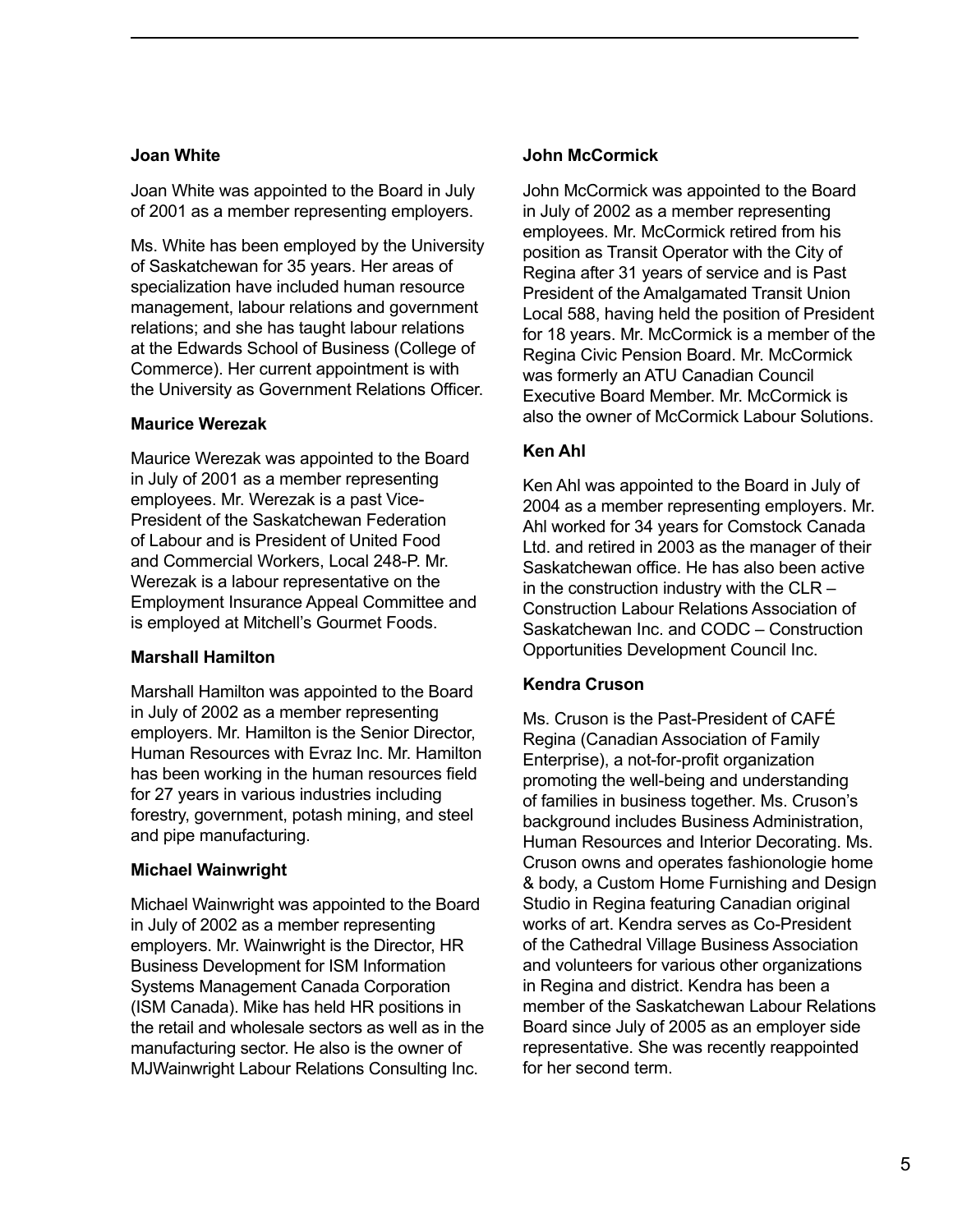# *The Trade Union Act*

### <span id="page-7-0"></span>**Shawna Colpitts**

Shawna Colpitts was appointed to the Board in August of 2007 as a member representing employees. Ms. Colpitts is the current Director of Political Action & Education with SEIUWEST. Prior to this, she was a National Representative for SEIU Canada and was responsible for projects such as provincial collective bargaining for health care providers employed within affiliated Regional Health Authorities and Saskatchewan Association of Health Organizations. Shawna initially began her employment with an SEIU Local in 1994 and, since this time, has acted as an advocate for a wide variety of classifications of health care providers, as well as employees within affiliated community based organizations. In addition, Shawna presently serves as a board member on the Human Resource Council for the Voluntary Sector Council. Shawna holds General Bachelor of Arts and Bachelor of Law degrees and has focused on labour relations throughout both her employment and education.

#### **Elma Shoulak**

Elma Shoulak was appointed to the Board in August of 2007 as a member representing employers. Ms. Shoulak works as the Senior Vice President of Human Resources for the Saskatchewan Indian Gaming Authority Inc. Prior to joining SIGA, Ms. Shoulak was the Vice President of Human Resources and Aboriginal Affairs with Casino Regina and Casino Moose Jaw. Ms. Shoulak holds certificates from Queen's University in Human Resources Development and Organizational Development and is a member of the Ochapowace First Nation.

In Canada, legislative jurisdiction over industrial relations has, since a ruling of the Supreme Court of Canada in 1925, fallen largely under provincial jurisdiction. Fortunately, the potential this presented for legal fragmentation was offset by varying combinations of interprovincial management and union structures, common history and common day-to-day economic and political conditions. The result is a remarkable commonality of core principles and procedures in all 11 Canadian jurisdictions.

The main features of Saskatchewan's *Trade Union Act*, like its counterparts in all other Canadian jurisdictions, may be summarized as follows:

- traditional courts are replaced by a specialized, quasi-judicial tribunal with exclusive and binding jurisdiction over the matters assigned to it by *The Trade Union Act*;
- common law of conspiracy and restraint of trade is abolished insofar as it applies to employees who bargain collectively;
- the majority of employees determine for all employees in a group whether they will bargain collectively and, if so, through which union;
- an employer is required to recognize the union chosen by the majority of its employees as their exclusive representative for the purpose of bargaining collectively;
- the employer and the union are required to bargain in good faith with a view to concluding a collective bargaining agreement;
- a number of unfair labour practices are created to protect employees and unions from any attempt by the employer to interfere with their rights;
- strike and lock-out activity is regulated, but not prohibited;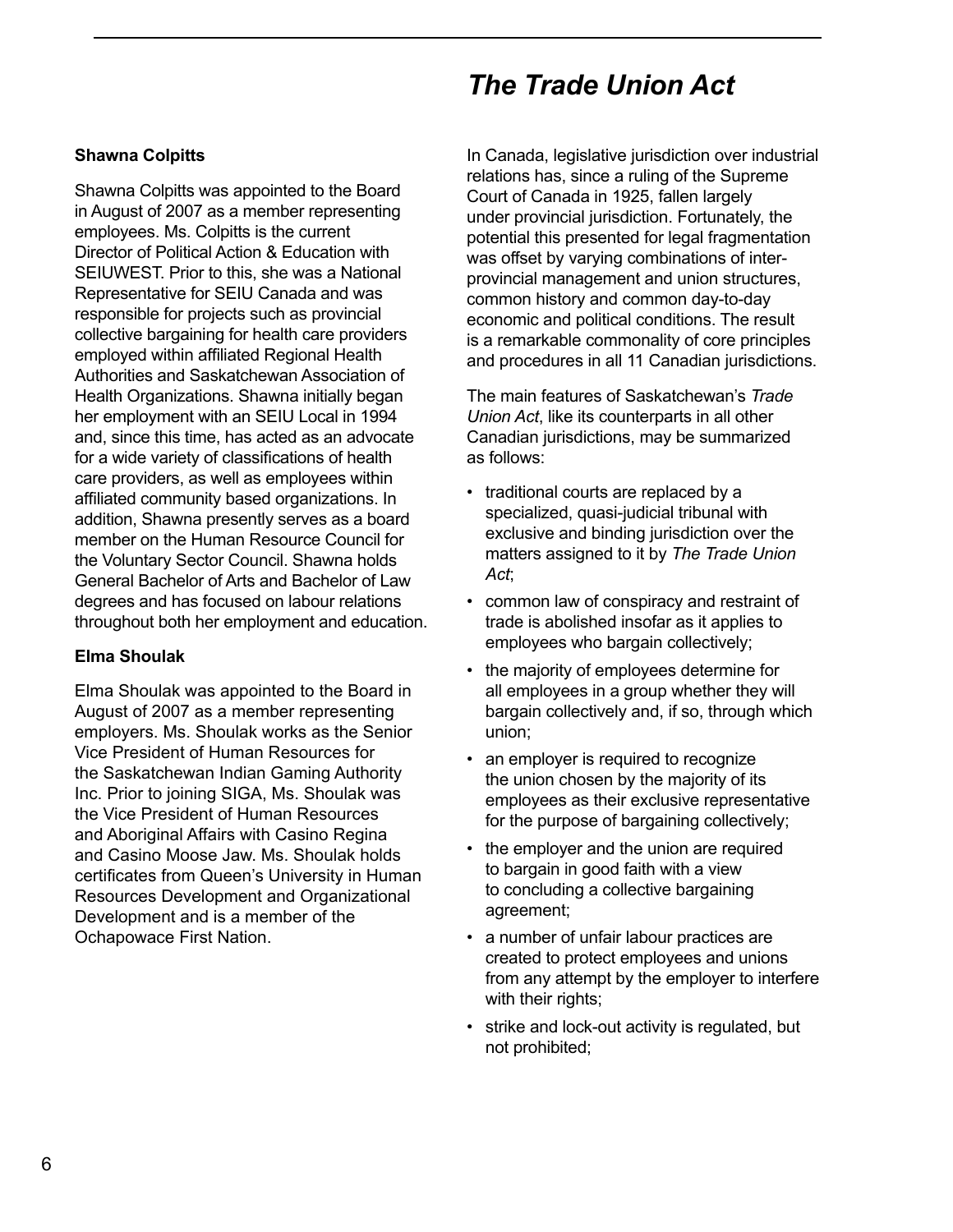- technological change, conciliation, voting procedures and religious exclusions are addressed; and
- remedial and enforcement procedures are included in the statute.

In short, the *Act* provides the legal framework for collective bargaining, along with a procedure for adjudicating disputes and enforcing rights and obligations. *The Trade Union Act*, like its counterparts in all other Canadian jurisdictions, does not attempt to prohibit economic conflict between employees and employers, but only to control it. It does not attempt to regulate the outcome of collective bargaining, but merely the process to be followed.

The function of the Labour Relations Board within this statutory framework is to identify the parties which will participate in collective bargaining, and to monitor the procedural aspects of the bargaining process. Under *The Trade Union Act*, the Board is not required to follow all of the formal rules of procedure that have been developed in courts of law.

The Board attempts to conduct its hearings in a way that will make them accessible to representatives of the parties who have no legal training, and which will allow the Board to identify the issues which are genuinely in dispute.

# **The Construction Industry Labour Relations Act, 1992**

<span id="page-8-0"></span>• specific issues, such as union security, Passed in 1992 and amended in 2000, *The* 

*Construction Industry Labour Relations Act, 1992*, S.S. 1992, c. C-29.11, provides for a system of collective bargaining in the building trades between organizations representing groups of contractors and the construction unions. The supervision of this statutory system is conferred on the Board under the legislation. At the time of this Report's publication, amendments to the *Saskatchewan Construction Industry Labour Relations Act, 1992*, were pending (Bill 80).

# *The Health Labour Relations Reorganization Act*

Passed in 1996, *The Health Labour Relations Reorganization Act*, S.S. 1996, c. H-0.03, appointed a commissioner to examine the organization of labour relations between health sector employers and employees in the Province. The Dorsey Commission report was submitted, and *The Health Labour Relations Reorganization (Commissioner) Regulations*, R.R.S., c. H-0.03, Reg. 1 came into force, in January, 1997.

The legislation confers upon the Board the power to make orders for the purpose of carrying out the intent of the legislation and respecting any matter arising out of the reorganization of labour relations in the health care sector not addressed in the Regulations.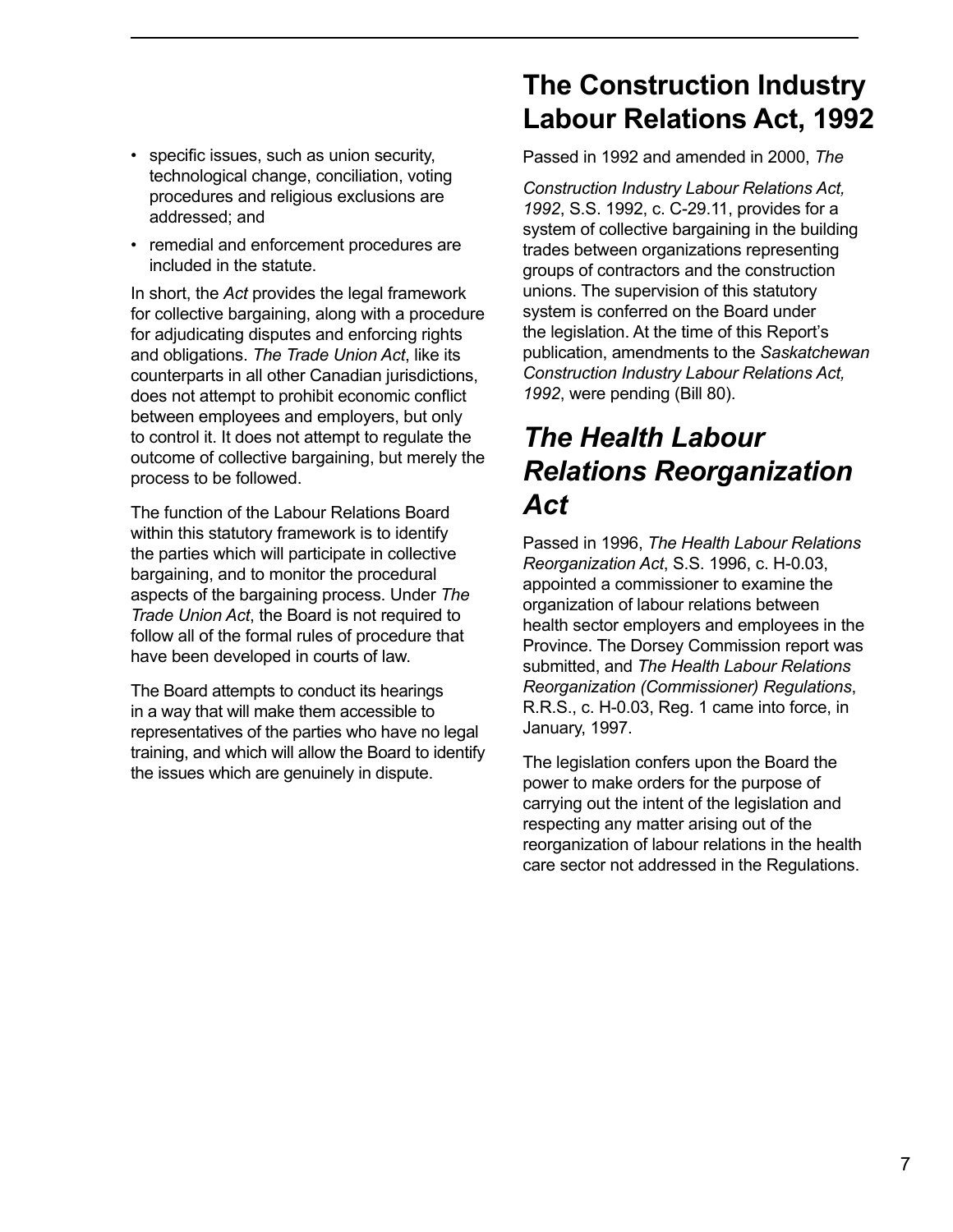# <span id="page-9-0"></span>*The Public Service Essential Services Act*

The *Public Service Essential Services Act* came into force on May 14, 2008. Under that *Act*, the Board is authorized to determine the number of employees that will be deemed as essential services, in the event that the Employer and the trade union representing those employees is unable to reach an Essential Services Agreement which specifies which employees are essential services employees in the event of a work stoppage. The legislation also provides the framework for the parties to amend any Essential Services Agreement, if Board intervention is sought by either party. Rules of practice and procedure were placed into the Gazette during the summer, and may be viewed on the Board's website.

# **Budget Summary**

The total budget of the Saskatchewan Labour Relations Board for the fiscal year ending March 31, 2010 was \$1,001,000. The actual sum expended by the Board during the fiscal year was \$ 855,445, representing an underexpenditure of 15 % as compared to budget and an 18.7 % reduction as compared to actual expenditure for the previous fiscal period. The Board continues to display competence in its ability to manage resources efficiently. Given the reality that the Board is unable to control or predict the nature or number of applications put before it, the relationship of expenditure to budgetary allocation cannot be guaranteed from year to year, but is closely monitored. It is also notable that the Saskatchewan Labour Relations Board will be hosting the National Conference of Labour Boards in August of 2011.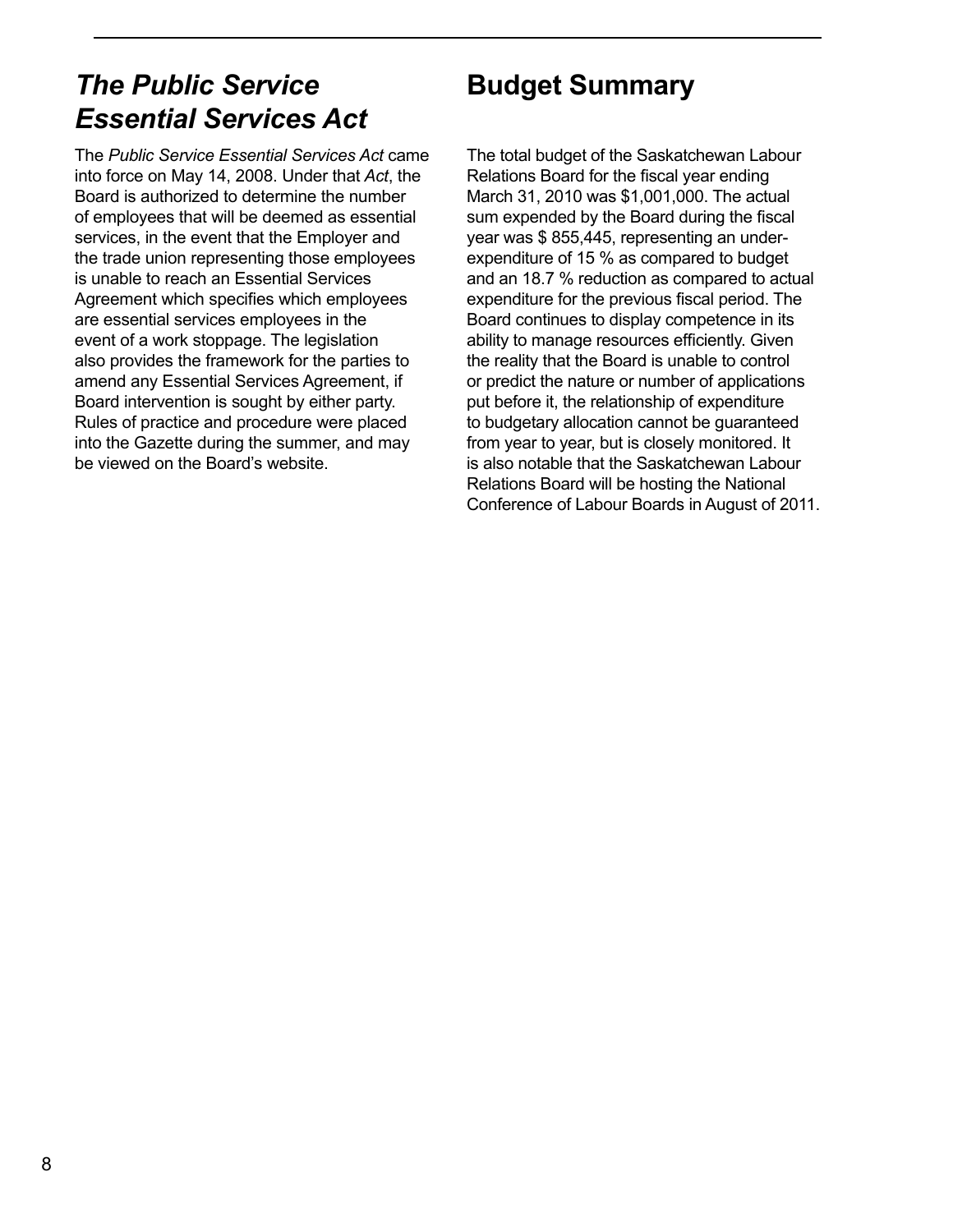# <span id="page-10-0"></span>**Summary of Board Activity for 2009-2010**

I am pleased to present to the Legislative Assembly and to Saskatchewan residents a summary of the activities of the Saskatchewan Labour Relations Board (the "Board") for the 2009–2010 fiscal period. The Board is an independent, representational, quasi-judicial tribunal responsible for the interpretation and application of the *Trade Union Act*, *The Construction Industry Labour Relations Act*, and *The Public Service Essential Services Act.*

Since my appointment as the Chairperson of the Board, two years ago, it has been my commitment to ensure that the Board achieves its statutory mandate, while at the same time finding means of significantly reducing the number of outstanding cases, and providing parties with a resolution of issues on a more timely basis. The Board has made significant progress towards this ongoing goal.

The number of applications/complaints received by the Board in 2009-10 was below average, and with the uncertain economic climate, it is difficult to predict at this time what the volume may be in 2010–11. We have reduced the backlog of cases awaiting disposition from the Board significantly in the past year. Those efforts will continue into the next fiscal period.

The Board successfully brought a new case management software system on line which will be the framework for future advances towards our goals of backlog reduction and timely results. This system was instituted by the Board significantly under budget, resulting in significant savings to the people of Saskatchewan. This system will also be of ongoing benefit to the Board in delivering its services in a cost efficient manner in the future.

The Board's main operational priorities for 2010-11 will be to continue its efforts to reduce the number of pending matters and decrease the time the Board takes to process a case from start to finish. To achieve that goal, the Board will continue to work with its new computerized case management system. The

Board is also working to develop new rules of practice and procedure which will assist with the timely resolution of applications to the Board. I am pleased to advise that effective March 31, 2010 there are 97 matters ongoing as indicated in Appendix 8.

I am proud of the progress we have made since my appointment, and I look forward to leading the Board in the achievement of its goals in 2010–11. I am confident that the Board's members and staff will maintain their efforts in the year ahead in order to ensure that the Board remains responsive to the needs of the labour relations community and for the benefit of the people of the Province of Saskatchewan.

Between April 1, 2009 and March 31, 2010, the Labour Relations Board sat for a total of 68 days. A total of 148 applications were received during the fiscal period, but a total of 171 were disposed of either by the Board or through withdrawal or adjournment during the fiscal year. During the course of 2009-2010, 34 certification orders involving 290 employees were issued by the Board. The Board also rescinded 12 orders, affecting 127 employees. Appendix 2 and 3 show these applications; by type of application and disposition.

While Appendix 5 provides a complete listing of all 148 applications brought before the Board during the year, it may be helpful to mention briefly some of the cases that illustrate various issues that faced the Board during this period.

Following the change of Chairperson and Vicechairpersons, the Saskatchewan Federation of Labour (SFL), Saskatchewan Joint Board, Retail Wholesale and Department Store Union (RWDSU) and the Canadian Union of Public Employees (CUPE) challenged the authority of the government to implement these changes. In *Saskatchewan Federation of Labour et al v. The Government of Saskatchewan, The Department of Advanced Education, Employment and Labour and Labour Relations Board* [2009] SKQB 30, the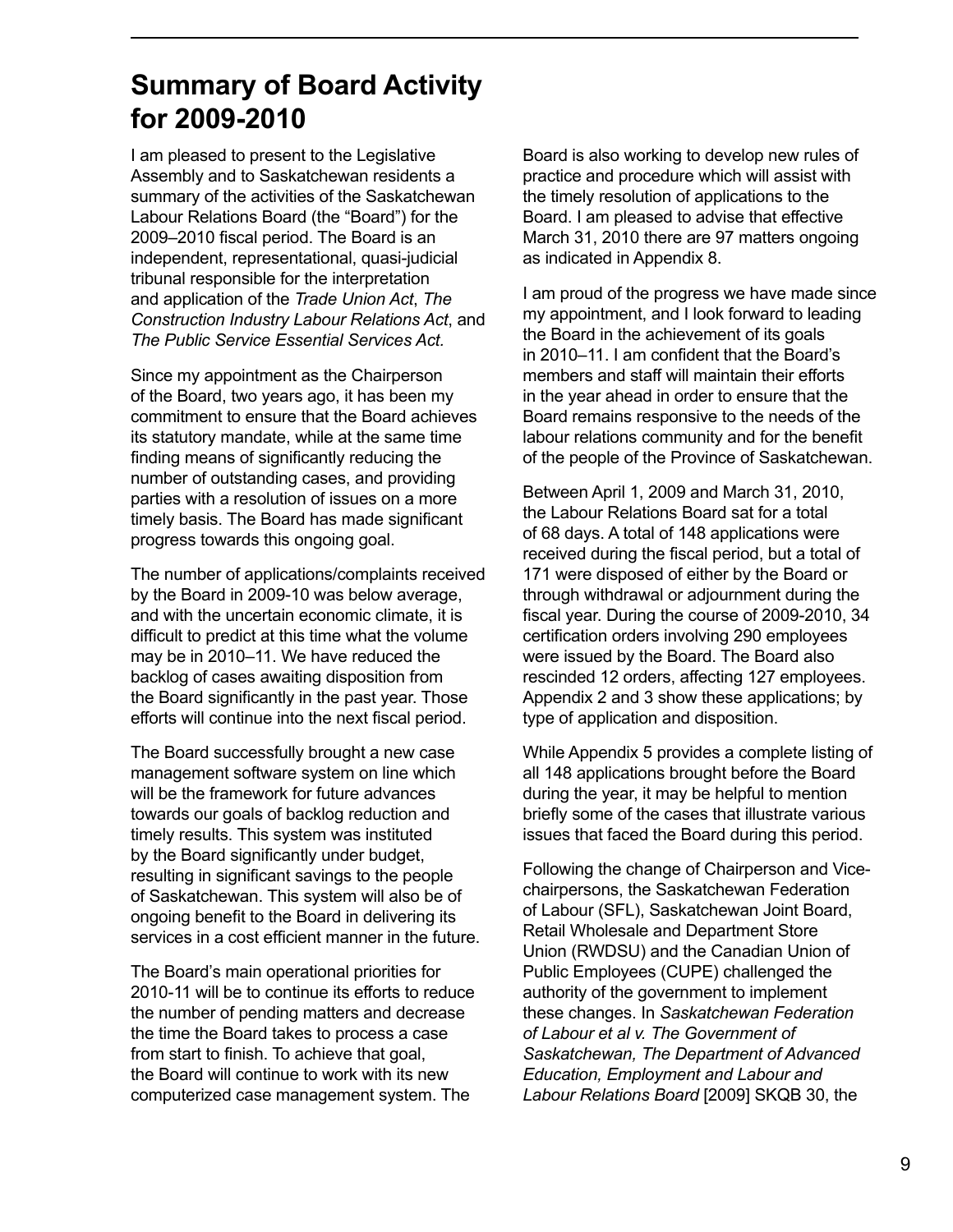plaintiffs challenged the cancellation of Order in Council (O/C) 640/07, which O/C provided for the appointment of the former Chairperson and Vice-Chairperson of the Board. That O/C was cancelled by O/C 98/2008 which appointed the current Chairperson as Chairperson of the Board and Executive Officer and cancelled the appointments made pursuant to O/C 640/07.

In its decision, the Court of Queen's Bench dismissed the case brought by the SFL and other Unions. That decision was appealed to the Court of Appeal.

The Court of Appeal delivered its judgment on March 3, 2010. [2010] SKCA 27. In its decision, the Court of Appeal upheld the decision of the Court of Queen's Bench, relying upon the statutory interpretation of s. 20 of *The Interpretation Act* R.S.S. 1995 I-11.2. That provision was interpreted by the Court as permitting a newly elected government to make changes to appointees to Boards and Commissions upon taking office, including to the Chairperson or Vice-chairperson of the Board.

The Court of Appeal did not agree with the lower Court that s. 19 of *The Interpretation Act* also permitted the Government to make changes on the basis that s. 19 declared all appointments to Boards and Commissions were, unless a contrary intention was stated, were deemed to be "*at pleasure*". The Court concluded that appointments to the position of Chairperson or Vice-chairperson of the Labour Relations Board were not "*at pleasur*e" appointments and therefore, those appointments could not be terminated pursuant to s. 19 of *The Interpretation Act*.

Over the course of the last fiscal period, the Board processed a number of files of interest. These files involved reconsiderations of previous Board, one concerning abandonment of bargaining rights (Saunders Electric), and another case where the Board reviewed a certification order where there had been a delay of almost 4 years in rendering a decision, during which time the employer had opened another retail location in which employees had not had any opportunity to determine if they wished to be represented for collective bargaining. Another case of note was a decision of the Board dealing with potential successorship implications arising as a result of the termination of contractual relationships between principal and contractor. Finally of note, the Board heard its first application under the new *Public Service Employees Essential Services Act,* which application included both a jurisdictional and Charter challenge to the legislation.

In *INTERNATIONAL BROTHERHOOD OF ELECTRICAL WORKERS, LOCAL 529 v. SAUNDERS ELECTRIC LTD.*,(LRB File No. 019-05) a panel of the Board reconsidered its earlier decision which had declared that the principal of abandonment did not apply in the construction industry. In doing so, the Board found that the earlier panel had misconstrued the Court of Appeal ruling in *United Brotherhood of Carpenters and Joiners of America, Local 1985 v. Graham Construction and Engineering Ltd.* 2008 SKCA 67 (CanLII), [2008] S.J. No. 319, 2008 SK CA 67, 71 Admin. L.R. (4th) 259, [2008] 8 W.W.R. 421, 311 Sask. R. 1

On November 6, 2009, Board rendered its decision and determined that the principal of abandonment remained available to be utilized within the construction industry. It found that the IBEW had abandoned its certification granted in respect of Saunders Electric Ltd. The certification was rescinded.

In its decision, the Board focused its inquiry not on the conduct of the Employer as the previous panel had done, but rather on the conduct of the Union in its pursuit of the rights granted to it by the Board by virtue of the certification order. The Board found that on that analysis, the Union had failed to utilize the rights granted to represent employees in the workplace and had therefore, abandoned its rights to the certification order.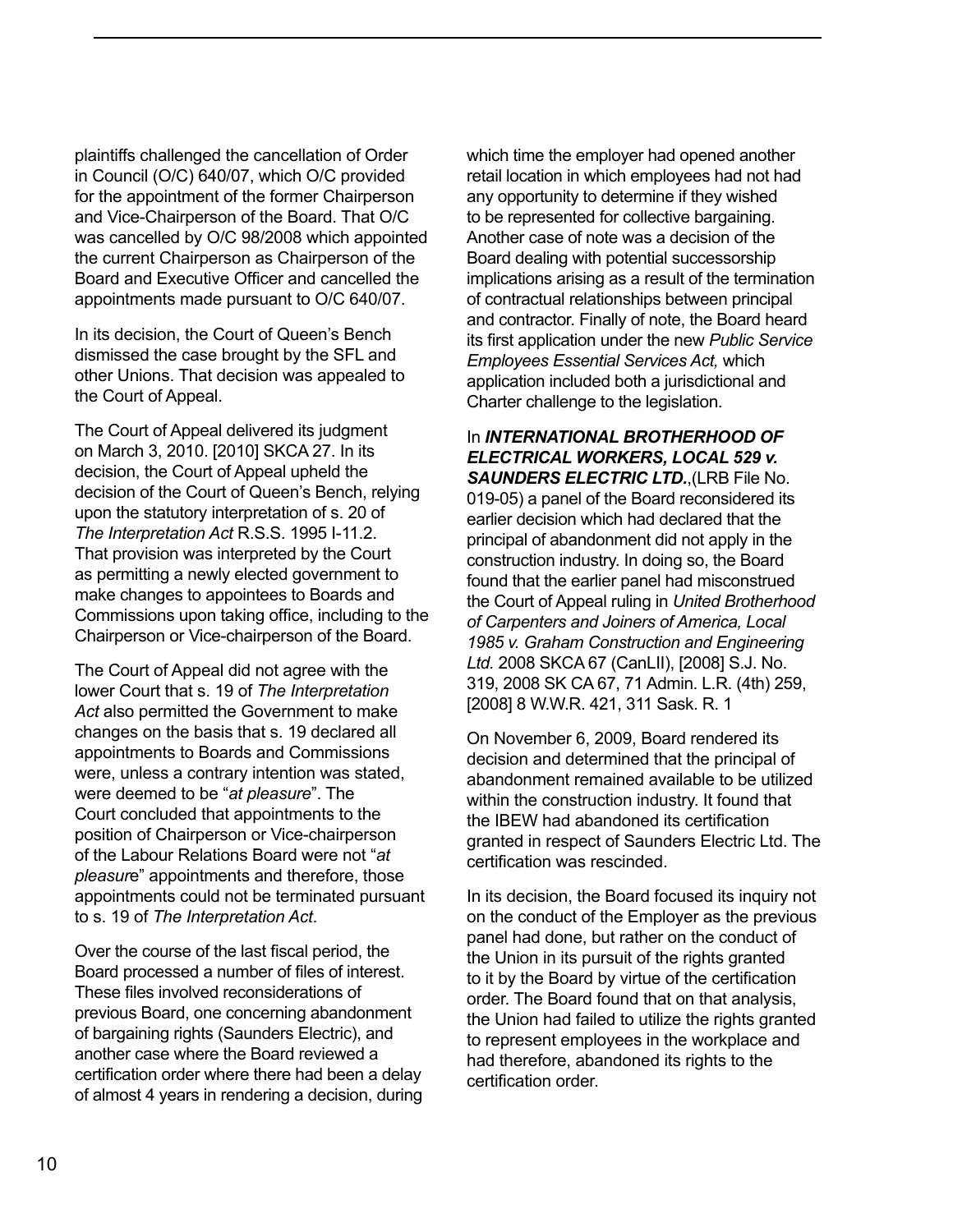The Union applied to the Court of Queen's Bench for review of the Board's decision in respect of this reconsideration. 2010 SKQB 75 (CanLII) In its decision dated February 23, 2010, the Court upheld the Board's decision with respect to both the decision to reconsider the earlier decision, as well as the Board's decision on reconsideration.

#### In *THE NORTH WEST COMPANY L.P. and TORA REGINA (TOWER) LIMITED o/a GIANT TIGER v. UNITED FOOD AND COMMERCIAL WORKERS, LOCAL 1400*

(LRB File No. 026-04) the Board also dealt with the reconsideration of an earlier decision of the Board. The Union applied to the Board for certification of a group of employees of the Giant Tiger Store in Regina on February 11, 2004. The Board took 41 months to render its decision in respect of the certification application. It was agreed by both the Court of Queen's Bench and the Court of Appeal that this amount of time to render a decision was "inordinate and unreasonable."

At the time of the application for certification, the Employer operated one Giant Tiger location in Regina, which was Store 405. On or about June 23, 2007, the Employer opened another location in Regina, Store 421. As of the date of the certification Order issued by the Board, Store 421 employed 50 people, including one manager, two department managers and one employee who was employed as an office associate and whom the Employer claimed acted in a confidential capacity.

As at the date of the certification Order, there were a total of 112 people employed at both of the locations operated in Regina: 46 at Store 421 and 66 at Store 405, who could be within the scope of the bargaining unit description.

Also in early June of 2007, prior to the opening of store 421, the North West Company, the parent company of the Employer, reorganized its Canadian operations for tax reasons. That reorganization resulted in Store 405 being

transferred to a Limited Partnership known as the North West Company LP. Store 421 was opened by the North West Company LP and was not, at any time, operated by Tora Regina (Tower) Limited.

The Board determined by its decision dated June 2, 2008 to reconsider the earlier decision and determined that:

A new store had opened in Regina with the result that an additional 47 employees were added to the group of employees which would have been subject to the certification Order; and

There had been a change of ownership of the two stores which would be subject to the certification Order, which was different from the ownership as set out in the certification Order the Board issued in its July 4, 2007.

In its decision dated January 15, 2010, the Board determined, for the reasons set out therein, to order a vote among all of the employees of both stores who would be subject to the certification order for the purpose of allowing those employees to determine if they wished to be represented for collective bargaining pursuant to s. 3 of the *Act*. The result of that vote was that the employees chose not to be represented and the certification order was rescinded on February 2, 2010.

The Union has applied for judicial review of the Board's decisions in respect of this file.

In *Canadian Union of Public Employees, Local 4836 v. Lutheran Sunset Home of Saskatoon and Regina Lutheran Care Society Inc., et. al.*,(LRB File No. 043-09) the Regina Lutheran Care Society Inc was the owners of a supportive housing facility in Regina called the Broadway Terrace. The Owners entered into a joint venture agreement with Lutheran Sunset Homes of Saskatoon (the "Contractor") to manage and operate the Broadway Terrace. During the term of their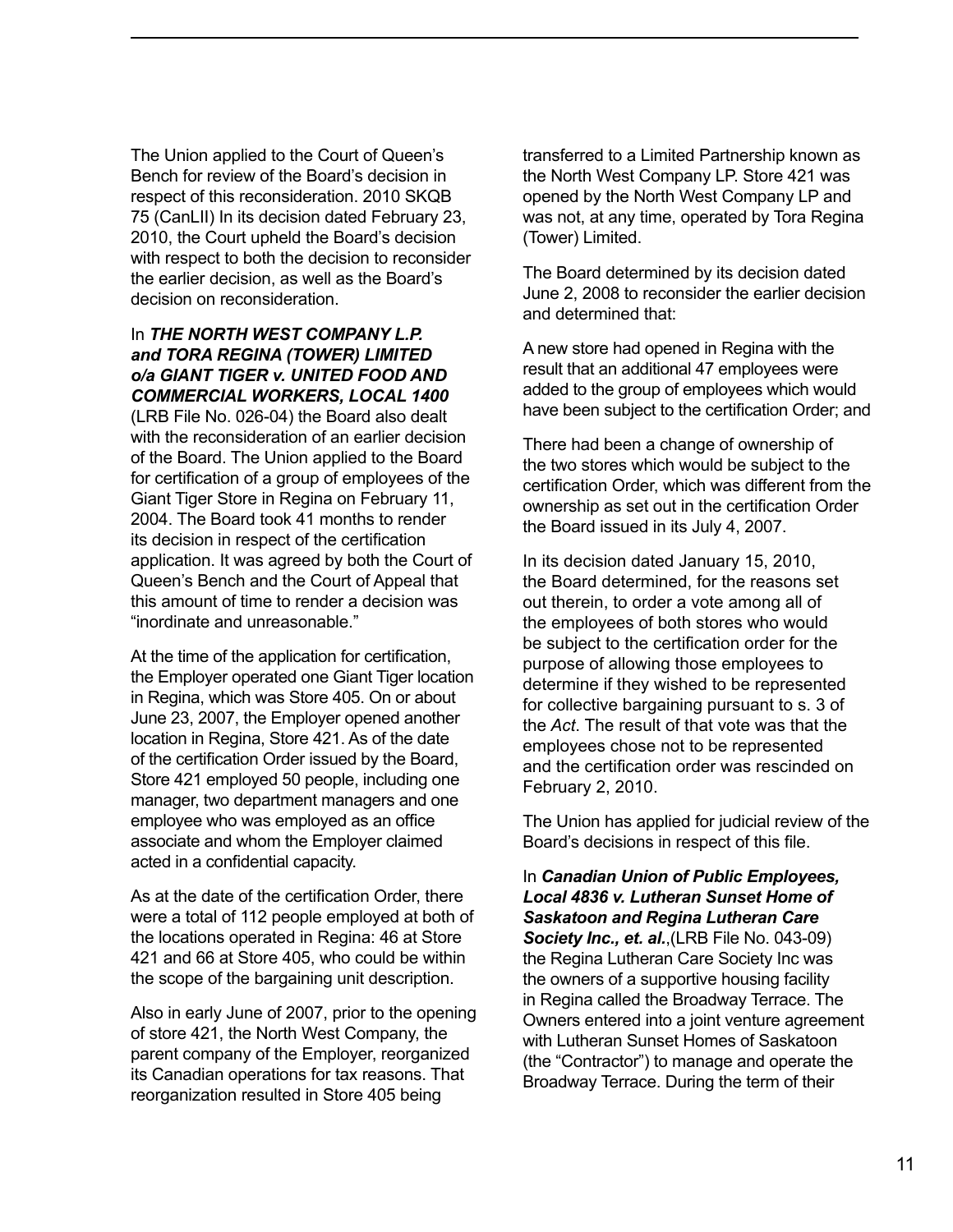joint venture agreement, the CUPE Local 4836 was certified as the bargaining agent for a unit comprising the employees of the Contractor working at Broadway Terrace. A collective agreement was negotiated. Soon thereafter, the Owner gave notice to the Contractor of its intention to terminate the joint venture agreement and assume full responsibility for management of the facility. As a consequence, the Contractor issued layoff notices to all employees. Subsequently, the Owner hired employees to manage the facility, including 26 former employees of the Contractor. The Union brought an application alleging multiple potential violations of *The Trade Union Act* with the goal of preserving the collective bargaining rights following the termination of the joint venture agreement. In this case, the Board found that, notwithstanding the language used in the joint venture agreement, the nature of the business relationship was that of an association between principal and independent contractor. On the evidence, the Board concluded that the Contractor had effective control over the essential aspects of the employment relations and fundamental control over labour relations in the day to day operation of Broadway Terrace. As a consequence, the Board declined the union's request to designate and add the Owner as an "employer" to the certification Order of the Contractor. The Board also declined the union's request to consider the two (2) respondents (the Owner and Contractor) to be "related" employers pursuant to s.37.3 of *The Trade Union Act*. The Board also determined that the termination of the contractual relationship did not involve the "transfer of a business" within the meaning of s. 37 of *The Trade Union Act*. Finally, the Board concluded that the lay-off of employees resulting from the loss of the management contract was not a "technological change" within the meaning of s. 43 of *The Trade Union Act*. Of interest in this case, the Board scrutinized the history of the relationship and the actual conduct of the parties and looked beyond the words in the business contract to

determine the proper characterization of the business relationships and the application of *The Trade Union Act* to those relationships.

In *Canadian Union of Public Employees, Local 3967 v. Regina Qu'Appelle Health Region and the Attorney General for Saskatchewan*, (LRB File No. 124-09) the Board heard its first application under *The Public Service Employees Essential Services Act*. In its application, CUPE Local 3967 took issue with the number of employees designated by the Employer as being required to work in the event of a work stoppage pursuant to the legislation. In addition, the union asked the Board to subject to the new legislation to consider the jurisdictional and *Constitutional* validity of specific provisions of the *Act* and/ or the legislation as a whole. The Union gave notice of its *Constitutional* challenge and thus the Attorney General of Saskatchewan was joined as a party. The Board concluded that it does not have authority to subject the new legislation to *Charter* scrutiny. The Board found that the narrow authority delegated to the Board by the legislation and the short time frame prescribed in the legislation for the Board to make its determinations (14 days) to be inconsistent with a legislative intent that the Board should entertain complex questions of law in hearing applications before it. With respect to the union's application to vary the number of employees deemed to be essential by the Employer, the Board found that the parties had not engaged in the kind of negotiations and consultations anticipated by the legislation. As a consequence, the Board provided general guidance to the parties to assist them (and potentially others) in negotiating an essential services agreement and directed the parties to engage in further collective bargaining in its reasons dated February 10, 2010.

The Union has applied for judicial review of the Board's decisions in respect of this file.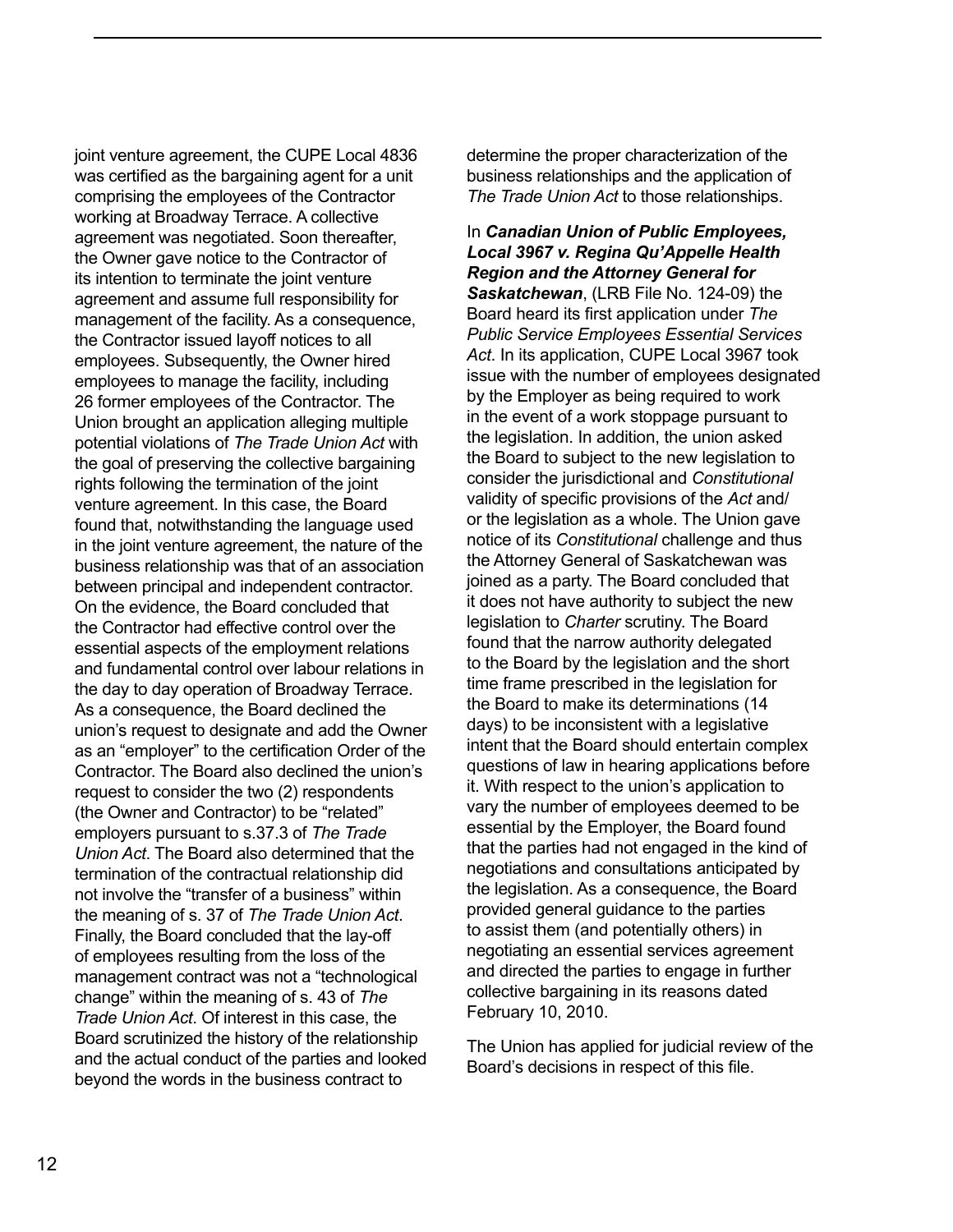# <span id="page-14-0"></span>**Highlights: Saskatchewan Labour Relations Board Fiscal 2009-2010**

## **Applications Disposed by Order**

| <b>Type of Application</b> | <b>Granted</b> | <b>Dismissed</b> |     |
|----------------------------|----------------|------------------|-----|
| Amendments                 | 8              | 1                |     |
| Certifications             | 34             | 11               |     |
| Duty of Fair               | 1              | 8                |     |
| Excl.Relig                 |                | 2                |     |
| Objection to conduct       |                | 1                |     |
| Joint Amend                | 5              |                  |     |
| Merg/Amal                  | 1              |                  |     |
| Rescission                 | 12             | 5                |     |
| Scope Determination        | 1              |                  |     |
| Successorship              | 1              |                  |     |
| Tech.Changes               | 1              |                  |     |
| Transfer of Obligation     | 1              |                  |     |
| Unfair Labour              | 6              | 22               |     |
| Practices                  |                |                  |     |
| Reconsiderations           | 1              | 2                |     |
|                            | 74             | 50               | 124 |

• This does include Orders for Vote or Interims.

• The Board issued 186 Orders in 2009-2010 and will be in the Annual Report.

• In Addition: 46 matters were resolved by Board Registrar/Agent or Withdrawal

• Each Rescission, Merg/Amal has two Orders, an Order for Direction for Vote, and if appropriate and Order cancelling the Certification or Dismissing the Application, and in Merg/Amal., and Order cancelling and a New Order. They are not included above or in Table 7, but total 29 for fiscal period. These Orders are issued simultaneously and do not affect the average days to decision.

## **Applications Filed**

| <b>Type of Application</b>     |   | <b>Number</b>  |
|--------------------------------|---|----------------|
| Amendments                     |   | 9              |
| Certifications                 |   | 48             |
| Duty of Fair                   |   | 26             |
| Excl.Relig                     |   | 3              |
| Objection to conduct           |   | 4              |
| <b>Joint Amend</b>             |   | 6              |
| Merg/Amal                      |   | 1              |
| Rescission                     |   | 11             |
| Scope Determination            |   | 1              |
| Successorship                  |   | 0              |
| Tech.Changes                   |   | 1              |
| <b>Employee Determination</b>  |   | 1              |
| <b>Unfair Labour Practices</b> |   | 25             |
| First Coll. Agreement          |   | 4              |
| Reinstatement                  |   | 2              |
| <b>Monetary Loss</b>           |   | $\overline{2}$ |
| Prov. Determination            |   | 1              |
| <b>Essential Services</b>      |   | 3              |
|                                |   |                |
| <b>Total New Applications</b>  |   | 148            |
| Plus:                          |   |                |
| Reconsiderations               | 4 | 152            |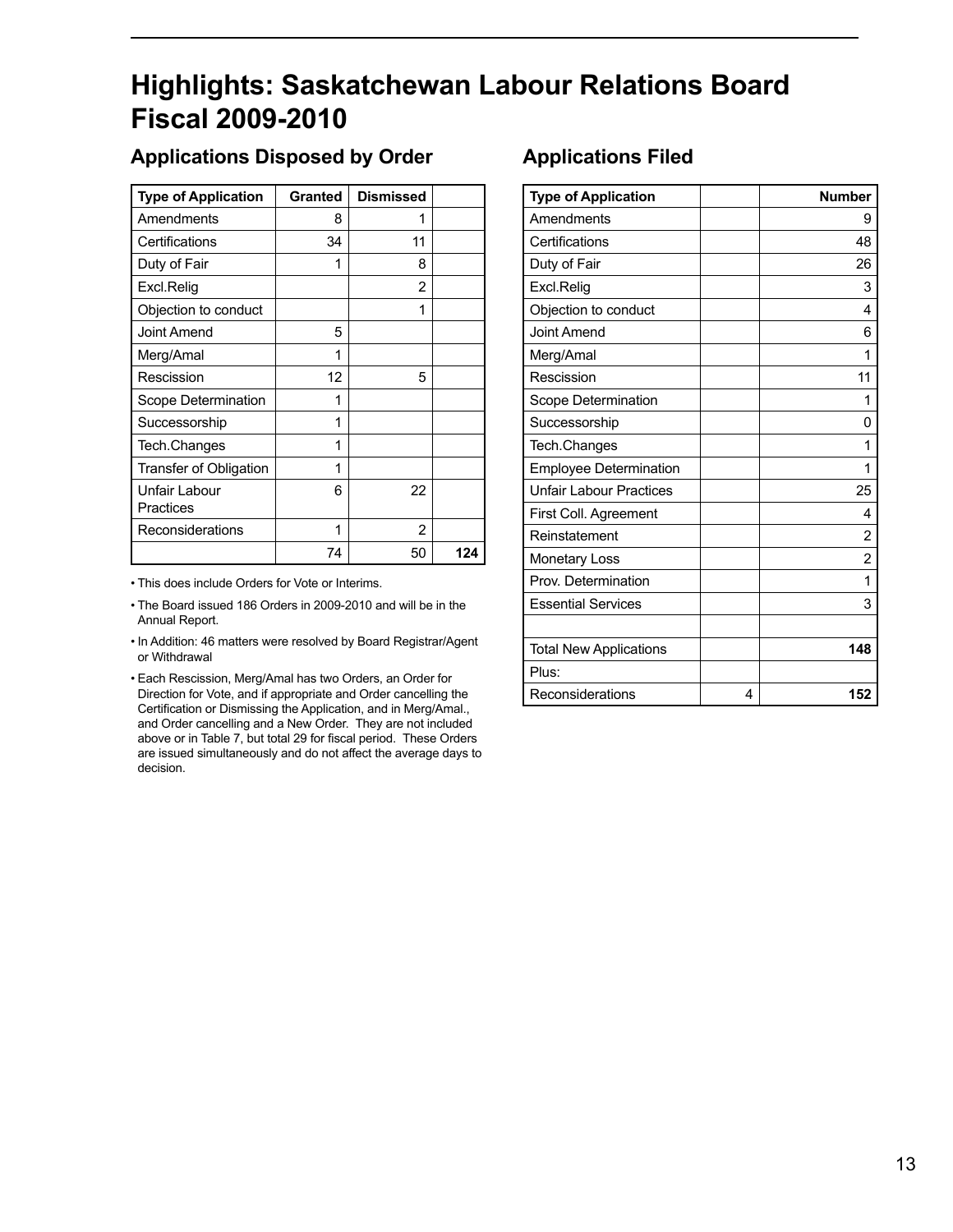## <span id="page-15-0"></span>**Average Number of Days for Certification Votes\***

| Date of Application to Order                                              |  |
|---------------------------------------------------------------------------|--|
| Date of Direction for Vote to                                             |  |
| <b>Total Average Days from</b><br>Application to Certification:  64 Days* |  |

\*Filed and completed in fiscal 2009-2010, exclusive of 2008- 2009 Applications disposed in 2009-2010, or those which remain open March 31/ 2010.

## **Average Days from Application to Order**

Categorized by fiscal period application filed (Certifications and Rescissions Only) Fiscal 2008-2009 was the transition year (card – vote)

| <b>Fiscal Period</b> | Days |      |            |
|----------------------|------|------|------------|
|                      | Cert | Resc | Total Avg. |
| 2001-2002            | 48   | 92   | 70         |
| 2002-2003            | 31   | 49   | 40         |
| 2003-2004            | 31   | 182  | 106        |
| 2004-2005            | 49   | 223  | 136        |
| 2005-2006            | 75   | 91   | 83         |
| 2006-2007            | 103  | 88   | 96         |
| 2007-2008            | 73   | 140  | 106        |
| 2008-2009            | 101  | 91   | 96         |
| 2009-2010            | 67   | 98   | 83         |
| Average- 9 Yrs*      | 64   | 117  | 91         |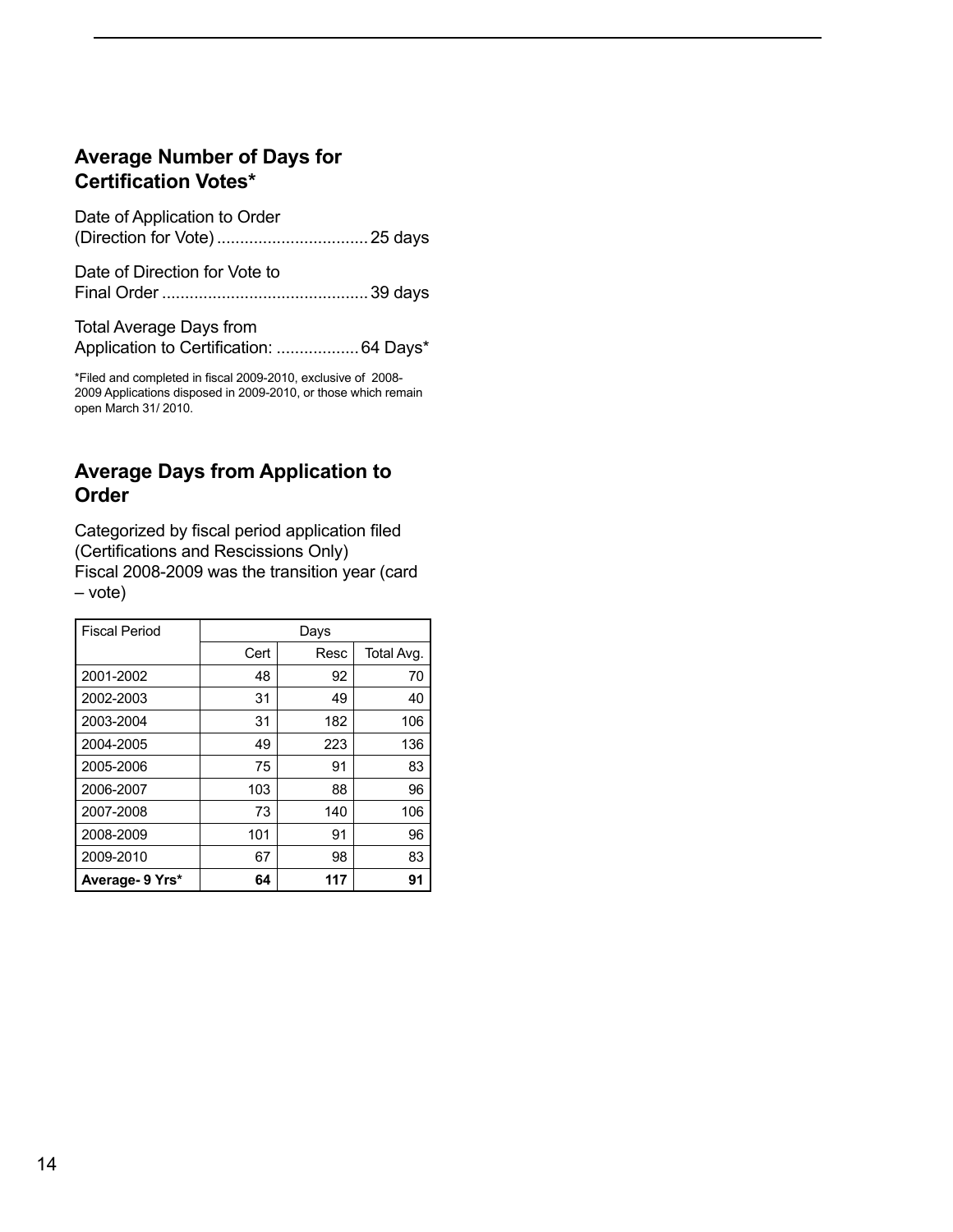# <span id="page-16-0"></span>**Appendices**

# **Appendix 1: Labour Relations Board Organizational Chart**

March 31, 2010

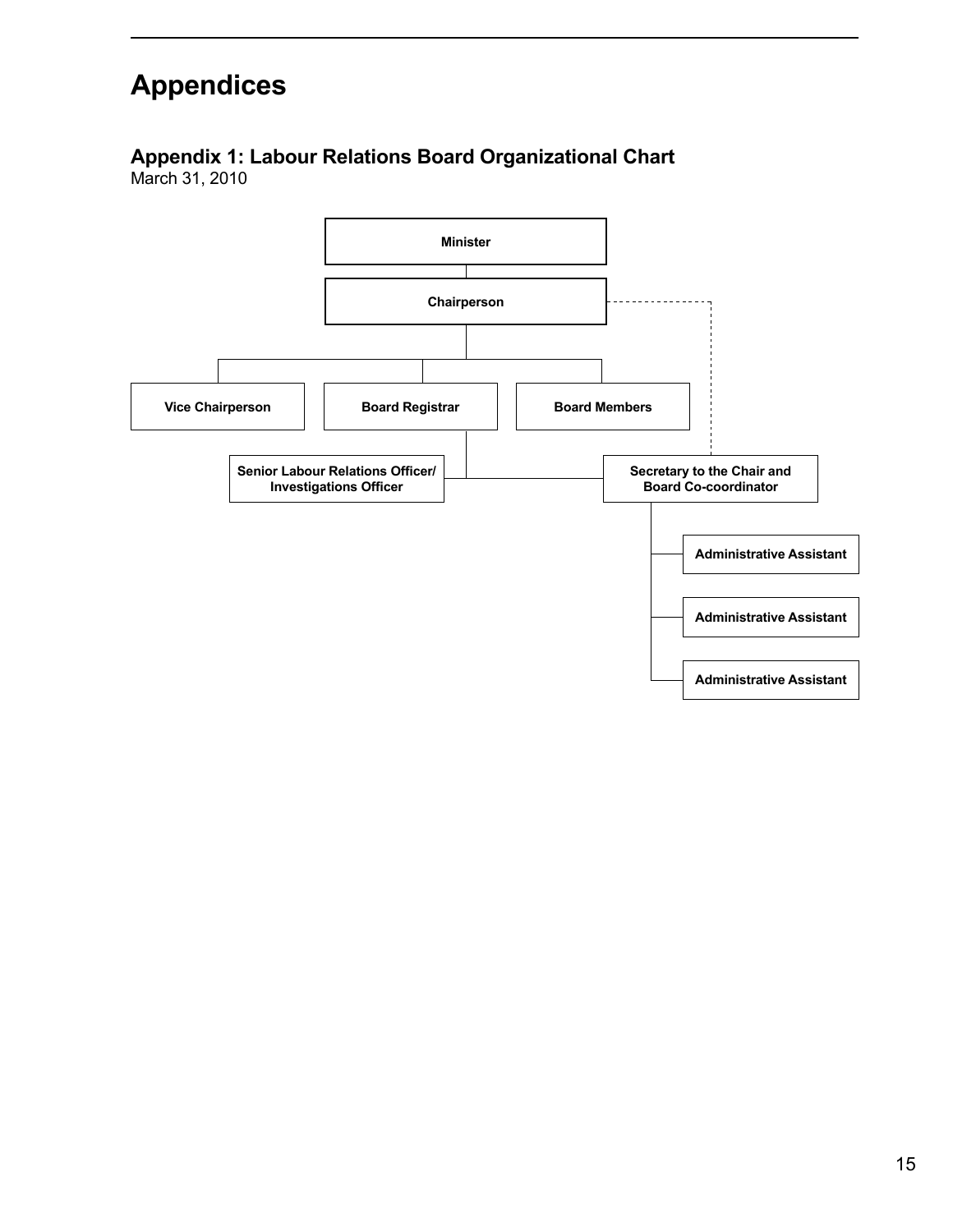## <span id="page-17-0"></span>**Appendix 2: Applications under** *The Trade Union Act***, disposed, by Type of Application, 2009 -2010**



### **Applications Filed in 2009-2010**

148 Applications, 4 Reconsiderations and various Interims (See Appendix 5).

### **Applications Disposed of during Fiscal 2009-2010**

| Total Applications* | 171 |
|---------------------|-----|
| Granted             | 74  |
| <b>Dismissed</b>    | 50  |
| I Withdrawn         |     |
| Sine Die            |     |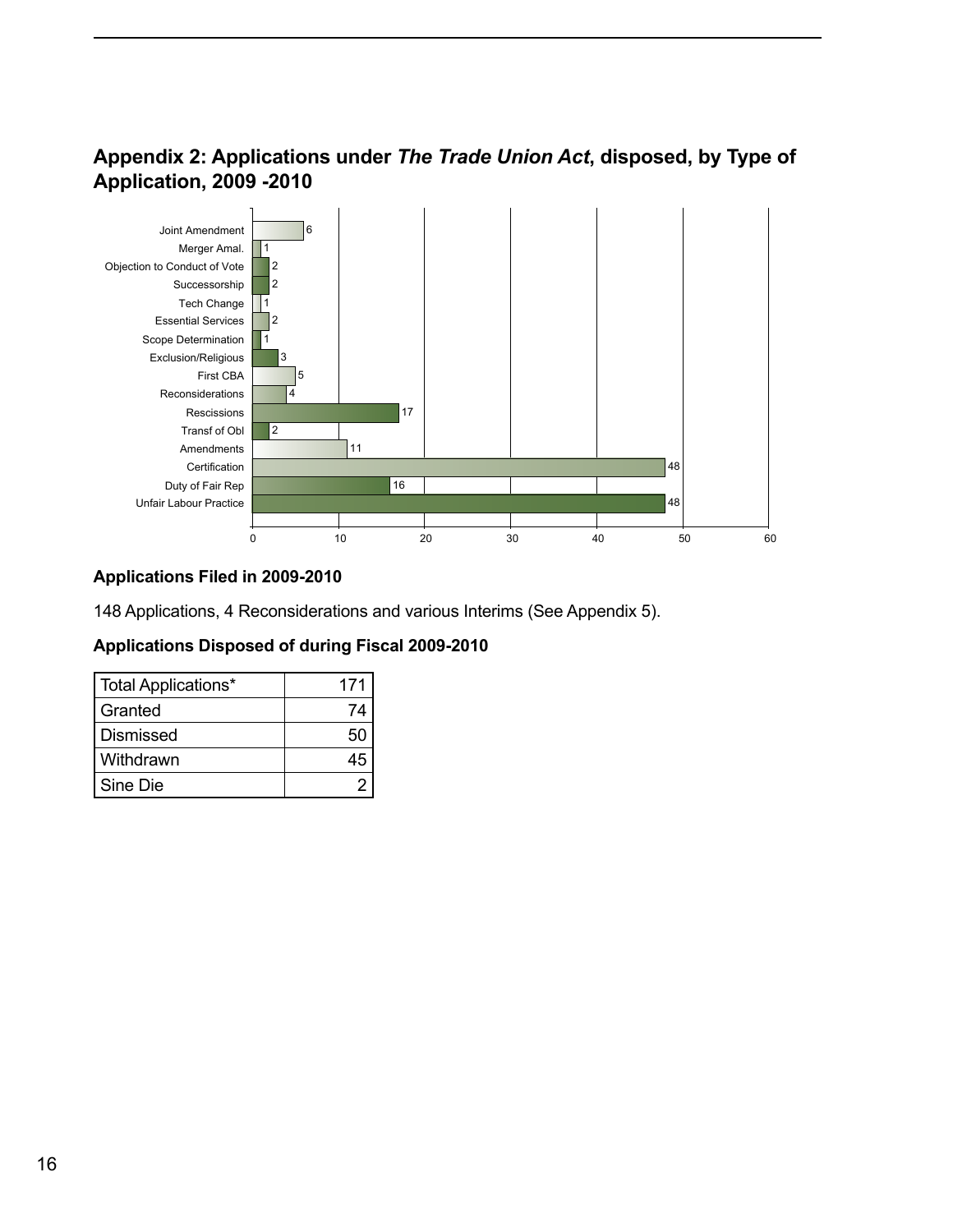

## <span id="page-18-0"></span>**Appendix 3: Disposition by Fiscal Period**

## **Appendix 4: Applications to the Labour Relations Board under The Trade Union Act, by Disposition**

|                   | 2005-2006 | 2006-2007 | 2007-2008 | 2008-2009 | 2009-2010 |
|-------------------|-----------|-----------|-----------|-----------|-----------|
| <b>Total Apps</b> | 252       | 200       | 193       | 301       | 171       |
| <b>Granted</b>    | 88        | 87        | 87        | 165       | 74        |
| <b>Dismissed</b>  | 48        | 26        | 34        | 68        | 50        |
| Withdrawn         | 69        | 69        | 47        | 43        | 45        |
| <b>Sine Die</b>   | 39        | 17        | 18        | 25        | ົ         |
|                   | 244       | 199       | 186       | 301       | 171       |

2005-2006 to 2009-2010 (including Essential Services)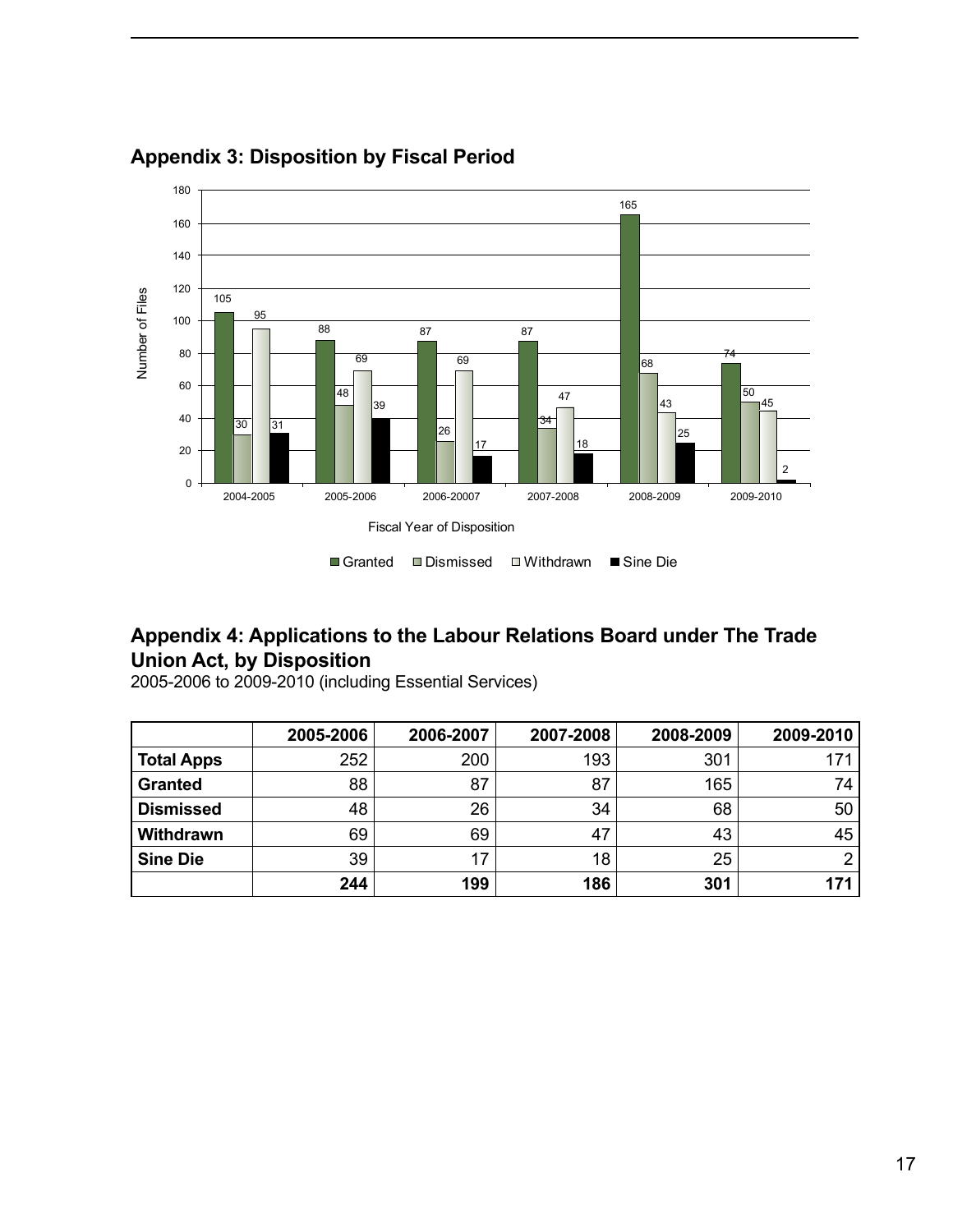## <span id="page-19-0"></span>**Appendix 5: All Matters filed with the Board, Fiscal 2009/10**

(as per s.21(3)(a) of *The Trade Union Act*.)

| Ref.           | LRB File No. | <b>Issue</b>                             | <b>Applicant</b>                                                  | <b>Respondent</b><br>*Co-Applicant                                           |
|----------------|--------------|------------------------------------------|-------------------------------------------------------------------|------------------------------------------------------------------------------|
| $\mathbf{1}$   | 035-09       | Duty of Fair Representation              | Lucyshyn, Dwayne                                                  | Amalgamated Transit Union,<br>Local 615                                      |
| $\overline{2}$ | 032-09       | Rescission                               | Kachluba, Ricky Stephen                                           | International Union of<br>Bricklayers & Allied<br>Craftworkers, Local 1      |
| 3              | 033-09       | <b>First Collective Agreement</b>        | SEIUWEST.CA                                                       | Bethany Pioneer Village Inc.,<br>O/A Birch Manor                             |
| 4              | 034-09       | Certification                            | International Brotherhood<br>of Electrical Workers, Local<br>2038 | Lockerbie & Hole Eastern Inc.                                                |
| 5              | 036-09       | Joint Amendment                          | Service Employees<br>International Union, Local 336               | Canadian Office and<br>Professional Employees<br>Union, Local 397 *          |
| 6              | 037-09       | Scope Determination                      | Saskatchewan Government<br>and General Employees'<br>Union        | Communications, Energy<br>and Paperworkers Union of<br>Canada                |
| $\overline{7}$ | 038-09       | Duty of Fair Representation              | The Estate of Lavonne Tuleta                                      | Canadian Union of Public<br>Employees, Local 4737                            |
| 8              | 039-09       | Rescission                               | Zakirov, Rinat                                                    | IU of Operating Engineers,<br>Hoisting & Portable &<br>Stationary, Local 870 |
| 9              | 040-09       | <b>Unfair Labour Practice</b>            | Amalgamated Transit Union,<br>Local 615                           | City of Saskatoon                                                            |
| 10             | 041-09       | <b>Unfair Labour Practice</b>            | Amalgamated Transit Union,<br>Local 615                           | City of Saskatoon - Utilities<br>Services - Transit                          |
| 11             | 042-09       | Amendment                                | International Brotherhood<br>of Electrical Workers, Local<br>2038 | Lockerbie & Hole Eastern Inc.                                                |
| 12             | 044-09       | <b>First Collective Agreement</b>        | <b>Health Sciences Association</b><br>of Saskatchewan             | <b>Canadian Blood Services</b><br>Regina Centre                              |
| 13             | 045-09       | Rescission                               | Anderson, Alan                                                    | International Brotherhood of<br>Painters and Allied Trades,<br>Local 739     |
| 14             | 043-09       | <b>Unfair Labour Practice</b>            | Canadian Union of Public<br>Employees, Local 4836                 | LutherCare Communities                                                       |
| 15             | 046-09       | <b>Unfair Labour Practice</b>            | Communications, Energy<br>and Paperworkers Union of<br>Canada     | Fantastic Cleaning                                                           |
| 16             | 047-09       | Certification                            | Teamsters Local Union No.<br>395                                  | <b>First Student Canada</b>                                                  |
| 17             | 048-09       | <b>Exclusion on Religious</b><br>Grounds | Picknell, Sarah Lindsey                                           | Saskatchewan Union of<br><b>Nurses</b>                                       |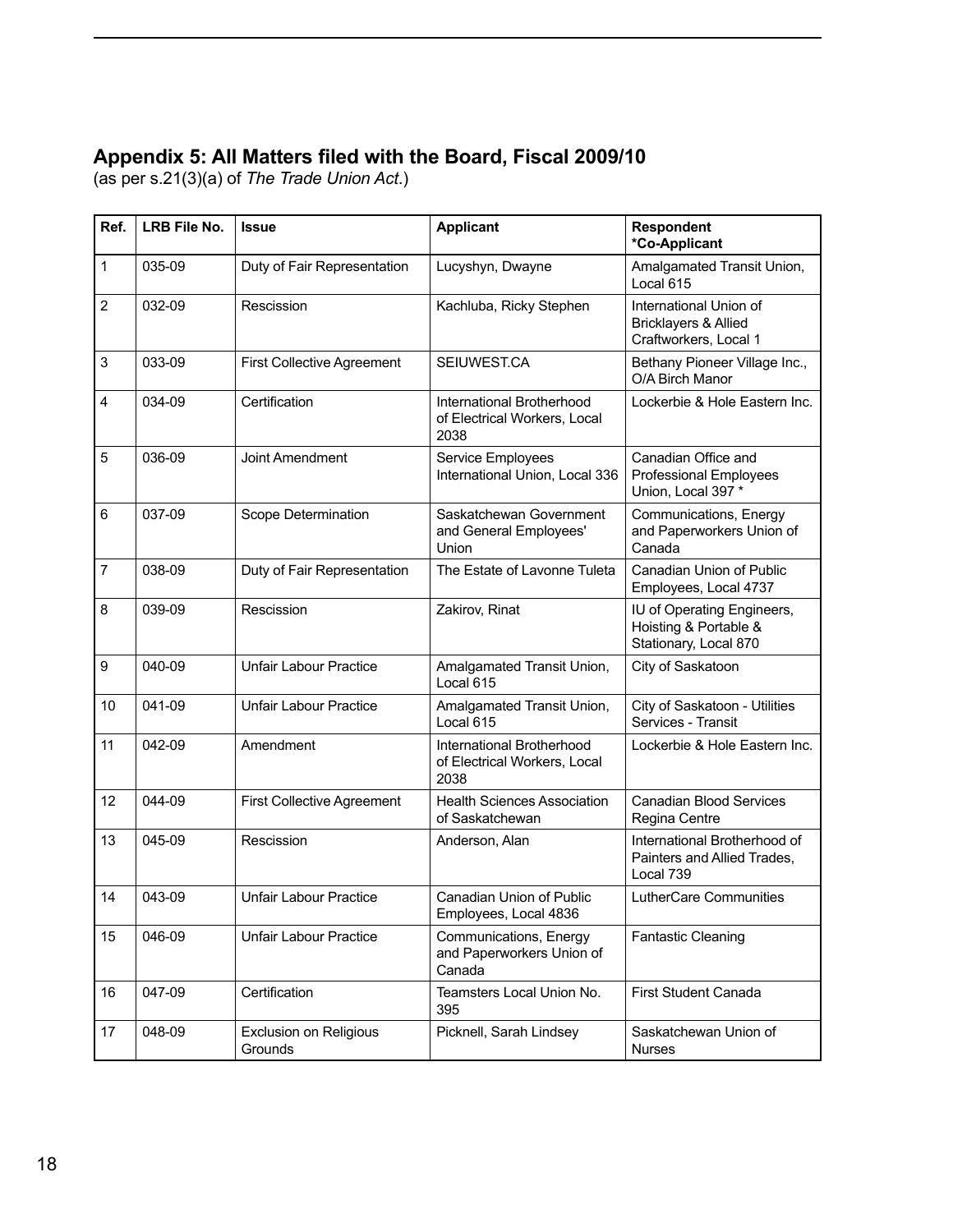| Ref. | LRB File No. | <b>Issue</b>                      | <b>Applicant</b>                                                             | <b>Respondent</b><br>*Co-Applicant                              |
|------|--------------|-----------------------------------|------------------------------------------------------------------------------|-----------------------------------------------------------------|
| 18   | 049-09       | <b>Unfair Labour Practice</b>     | Saskatchewan Government<br>and General Employees'<br>Union                   | Ministry of Justice and<br><b>Attorney General</b>              |
| 19   | 050-09       | Certification                     | Canadian Union of Public<br>Employees, Local 4954                            | Le Centre Educatif<br>Cooperative Francaise Gard'<br>Amis       |
| 20   | 051-09       | <b>Unfair Labour Practice</b>     | Barrich Farms (1994) Ltd.                                                    | United Food and Commercial<br>Workers, Local 1400               |
| 21   | 052-09       | Rescission                        | Gettle, Myron                                                                | Inland Metal Manufacturing                                      |
| 22   | 053-09       | Exclusion on Religious<br>Grounds | Harwood, Sharlene Marie                                                      | <b>Canadian Blood Services</b>                                  |
| 23   | 054-09       | Rescission                        | Katsanis, Gus                                                                | Retail Wholesale and<br>Department Store Union                  |
| 24   | 055-09       | Amendment                         | Regina Public Library Board                                                  | Canadian Union of Public<br>Employees, Local 1594               |
| 25   | 056-09       | Certification                     | IU of Operating Engineers,<br>Hoisting & Portable &<br>Stationary, Local 870 | Linde Canada Limited                                            |
| 26   | 057-09       | Certification                     | United Association of<br>Journeyman & Apprentices of<br>the Plumbing & Pipef | PACE Industrial Inc.                                            |
| 27   | 058-09       | Certification                     | Communications, Energy<br>and Paperworkers Union of<br>Canada                | J.V.D. Mill Services Inc.                                       |
| 28   | 059-09       | Duty of Fair Representation       | Norris, Ray                                                                  | <b>Construction and General</b><br>Workers Union, Local No. 180 |
| 29   | 060-09       | Objection to Conduct of Vote      | Noble, Andrea et al                                                          | United Food and Commercial<br>Workers, Local 1400               |
| 30   | 061-09       | Duty of Fair Representation       | Kasper, Frank                                                                | Saskatchewan Government<br>and General Employees'<br>Union      |
| 31   | 062-09       | Certification                     | Saskatchewan Union of<br><b>Nurses</b>                                       | Regina Public School Board                                      |
| 32   | 063-09       | <b>Unfair Labour Practice</b>     | Canadian Union of Public<br>Employees, Local 1594                            | Regina Public Library Board                                     |
| 33   | 064-09       | <b>Technological Change</b>       | <b>Grain Services Union</b>                                                  | Titan Ventures Inc.                                             |
| 34   | 065-09       | <b>Unfair Labour Practice</b>     | Saskatchewan Association of<br><b>Health Organizations</b>                   | <b>Health Sciences Association</b><br>of Saskatchewan           |
| 35   | 066-09       | Amendment                         | City of Melville, The                                                        | Canadian Union of Public<br>Employees, Local 456                |
| 36   | 067-09       | Certification                     | Millwrights, Machine Erectors<br>& Maintenance Union, Local<br>1021          | Ganotec AGI                                                     |
| 37   | 068-09       | Certification                     | United Brotherhood of<br>Carpenters & Joiners of<br>America, Local 1985      | <b>TIC Canada</b>                                               |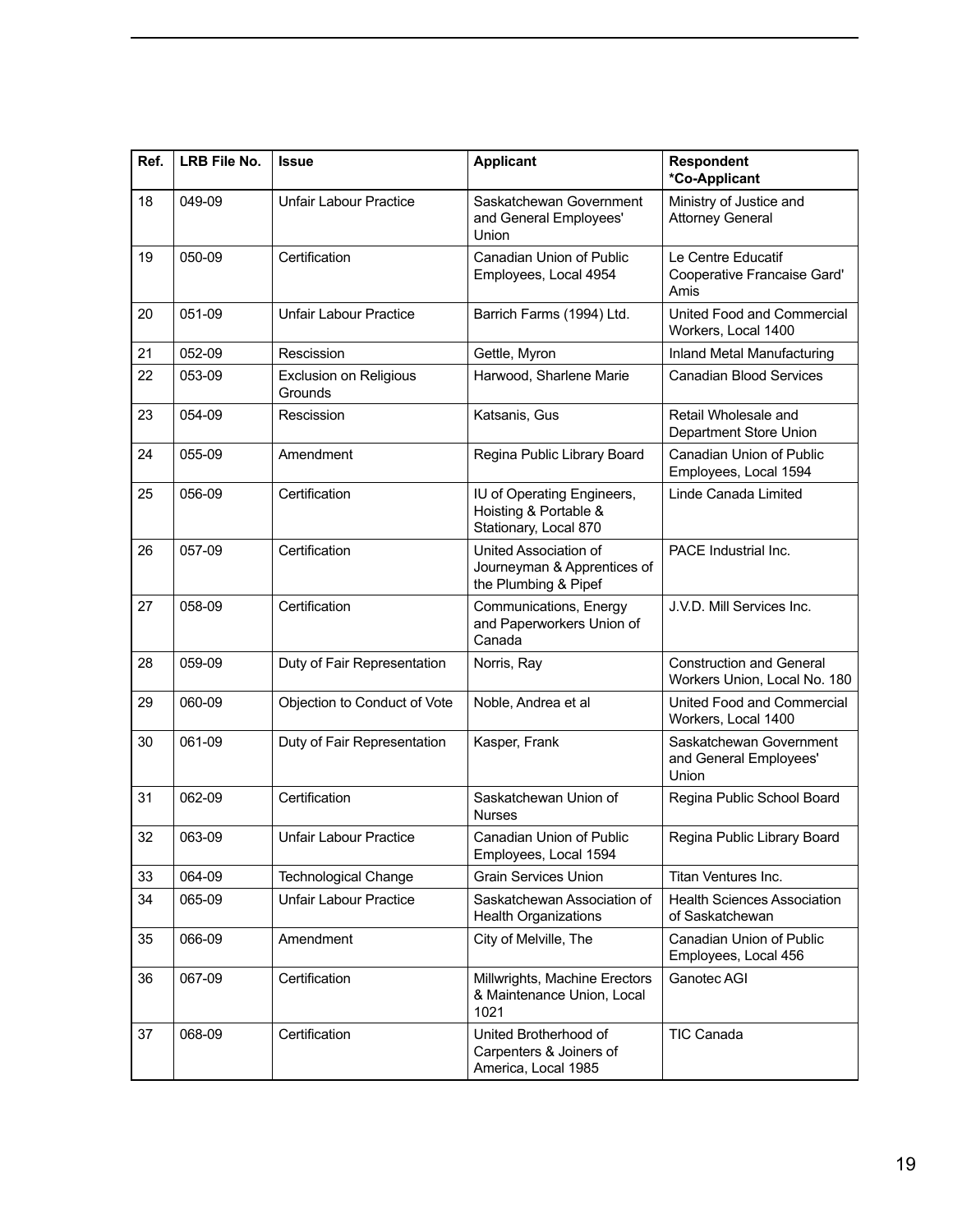| Ref. | LRB File No. | <b>Issue</b>                             | <b>Applicant</b>                                                             | <b>Respondent</b><br>*Co-Applicant                           |
|------|--------------|------------------------------------------|------------------------------------------------------------------------------|--------------------------------------------------------------|
| 38   | 069-09       | Certification                            | International Brotherhood<br>of Electrical Workers, Local<br>2038            | Ganotec AGI                                                  |
| 39   | 070-09       | Duty of Fair Representation              | Olbrich, Darrell                                                             | Saskatchewan Government<br>and General Employees'<br>Union   |
| 40   | 071-09       | <b>Unfair Labour Practice</b>            | United Food and Commercial<br>Workers, Local 1400                            | <b>Affinity Credit Union</b>                                 |
| 41   | 072-09       | <b>Unfair Labour Practice</b>            | United Food and Commercial<br>Workers, Local 1400                            | Barrich Farms (1994) Ltd.                                    |
| 42   | 073-09       | <b>Unfair Labour Practice</b>            | <b>Health Sciences Association</b><br>of Saskatchewan                        | Saskatchewan Association of<br><b>Health Organizations</b>   |
| 43   | 074-09       | <b>Unfair Labour Practice</b>            | <b>Health Sciences Association</b><br>of Saskatchewan                        | Saskatchewan Association of<br><b>Health Organizations</b>   |
| 44   | 075-09       | Certification                            | IATSE, Local 295                                                             | A Dog Named Christmas<br>Productions Inc.                    |
| 45   | 076-09       | Duty of Fair Representation              | Granger, Ernest                                                              | International Brotherhood of<br>Boilermakers, Local 555      |
| 46   | 077-09       | Duty of Fair Representation              | <b>MMC</b>                                                                   | <b>Health Sciences Association</b><br>of Saskatchewan (HSAS) |
| 47   | 078-09       | Certification                            | United Food and Commercial<br>Workers, Local 1400                            | <b>Affinity Credit Union</b>                                 |
| 48   | 079-09       | Certification                            | United Food and Commercial<br>Workers, Local 1400                            | <b>Affinity Credit Union</b>                                 |
| 49   | 080-09       | <b>Unfair Labour Practice</b>            | <b>Canadian Union of Public</b><br>Employees, Local 7                        | City of Regina                                               |
| 50   | 081-09       | Joint Amendment                          | Canadian Union of Public<br>Employees, Local 342                             | City of Yorkton                                              |
| 51   | 083-09       | Certification                            | IATSE, Local 295                                                             | Little Mosque Productions IV<br>Inc.                         |
| 52   | 084-09       | <b>Unfair Labour Practice</b>            | XL Foods Inc.                                                                | United Food and Commercial<br>Workers, Local 1400            |
| 53   | 082-09       | Amendment                                | Society for the Involvement of<br>Good Neighbours                            | Saskatchewan Government<br>and General Employees'<br>Union   |
| 54   | 085-09       | Joint Amendment                          | Northwest Regional College                                                   | Saskatchewan Government<br>and General Employees'<br>Union   |
| 55   | 086-09       | <b>Exclusion on Religious</b><br>Grounds | Wortman, Gerald Douglas                                                      | Teamsters Local Union No.<br>395                             |
| 56   | 087-09       | Certification                            | United Association of<br>Journeyman & Apprentices of<br>the Plumbing & Pipef | Ganotec AGI                                                  |
| 57   | 088-09       | Certification                            | United Food and Commercial<br>Workers, Local 1400                            | Avion Services Corp.                                         |
| 58   | 089-09       | Certification                            | IATSE, Local 295                                                             | Covert Productions Inc.                                      |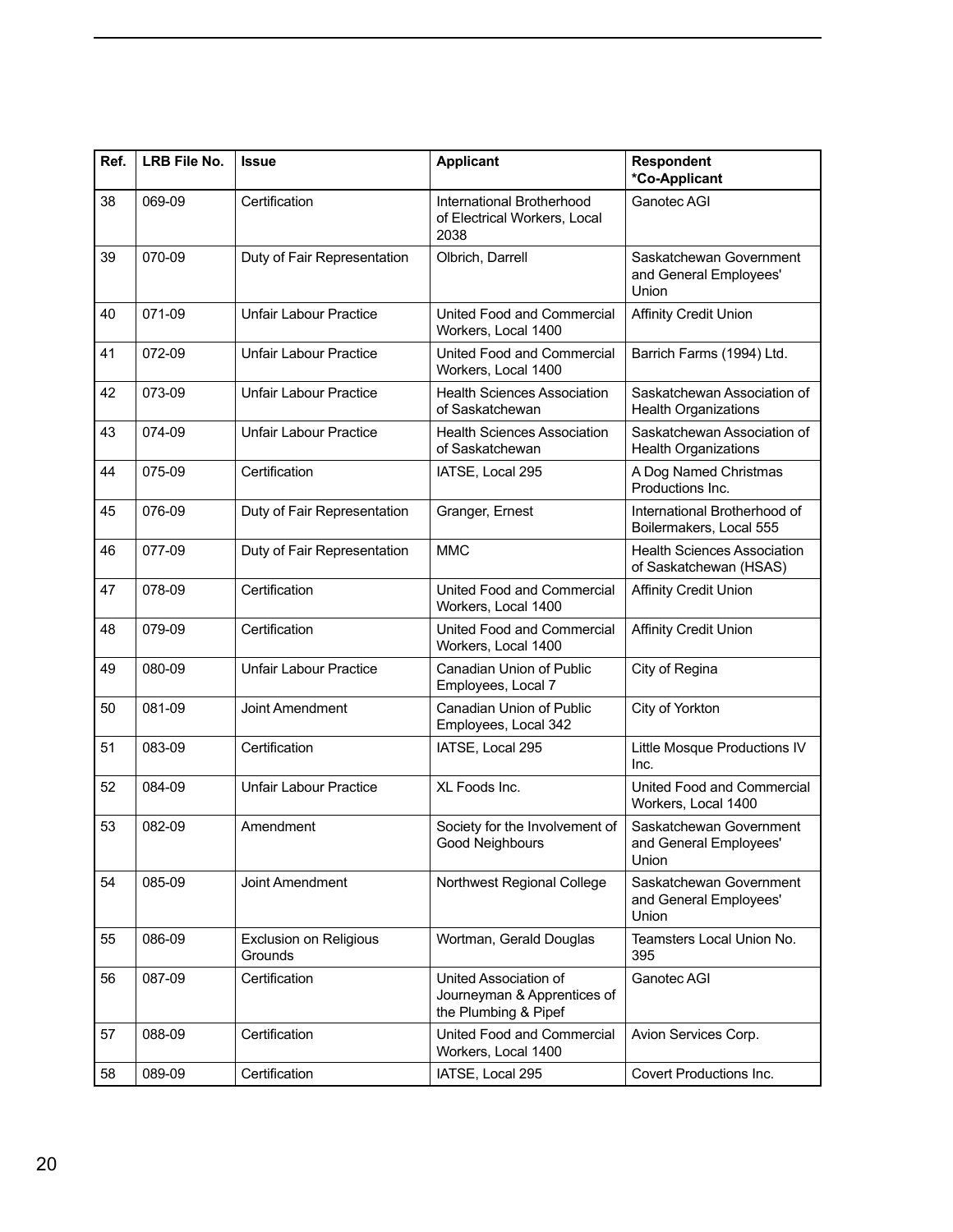| Ref. | <b>LRB File No.</b> | <b>Issue</b>                  | <b>Applicant</b>                                                             | Respondent<br>*Co-Applicant                                                  |
|------|---------------------|-------------------------------|------------------------------------------------------------------------------|------------------------------------------------------------------------------|
| 59   | 090-09              | Amendment                     | Communications, Energy<br>and Paperworkers Union of<br>Canada                | <b>Procor Limited</b>                                                        |
| 60   | 091-09              | <b>Unfair Labour Practice</b> | United Food and Commercial<br>Workers, Local 1400                            | XL Foods Inc.                                                                |
| 61   | 092-09              | Amendment                     | Board of Education of the Sun<br>West School Division No. 207                | Canadian Union of Public<br>Employees                                        |
| 62   | 093-09              | Certification                 | United Food and Commercial<br>Workers, Local 1400                            | <b>Affinity Credit Union</b>                                                 |
| 63   | 094-09              | Rescission                    | Lesyk, Colin                                                                 | Barrich Farms (1994) Ltd.                                                    |
| 64   | 095-09              | Rescission                    | Stockman, Lyle                                                               | Rural Municipality of<br>Frenchman Butte #501                                |
| 65   | 096-09              | Amendment                     | <b>Public Service Commission</b>                                             | Saskatchewan Government<br>and General Employees'<br>Union                   |
| 66   | 097-09              | Certification                 | International Ass'n of B.O.R.<br>Iron Workers, Local No. 771                 | X-Act Contracting Ltd.                                                       |
| 67   | 098-09              | Objection to Conduct of Vote  | <b>Affinity Credit Union</b>                                                 | United Food and Commercial<br>Workers, Local 1400                            |
| 68   | 099-09              | <b>Unfair Labour Practice</b> | Saskatchewan Government<br>and General Employees'<br>Union                   | Government of<br>Saskatchewan                                                |
| 69   | 100-09              | First Collective Agreement    | United Food and Commercial<br>Workers, Local 1400                            | Barrich Farms (1994) Ltd.                                                    |
| 70   | 101-09              | Amendment                     | Rural Municipality of Meadow<br>Lake No. 588                                 | Saskatchewan Government<br>and General Employees'<br>Union                   |
| 71   | 102-09              | Certification                 | United Brotherhood of<br>Carpenters & Joiners of<br>America Local 1985       | <b>Aecon Constructors</b>                                                    |
| 72   | 103-09              | Duty of Fair Representation   | Liebrecht, Glenn                                                             | Canadian Office and<br><b>Professional Employees</b><br>Union, Local 397     |
| 73   | 104-09              | Certification                 | Saskatchewan Government<br>and General Employee's<br>Union                   | Village of Ile a la Crosse                                                   |
| 74   | 105-09              | Duty of Fair Representation   | Holden, Robert                                                               | UA of Journeyman &<br>Apprentices of the Plumbing<br>& Pipefitters Local 179 |
| 75   | 106-09              | <b>Unfair Labour Practice</b> | United Food and Commercial<br>Workers, Local 1400                            | XL Foods Inc.                                                                |
| 76   | 107-09              | Certification                 | IU of Operating Engineers,<br>Hoisting & Portable &<br>Stationary, Local 870 | Wee-Lift Crane Services Ltd.                                                 |
| 77   | 108-09              | Duty of Fair Representation   | Prebushewski, Lorraine                                                       | Canadian Union of Public<br>Employees, Local No. 4777                        |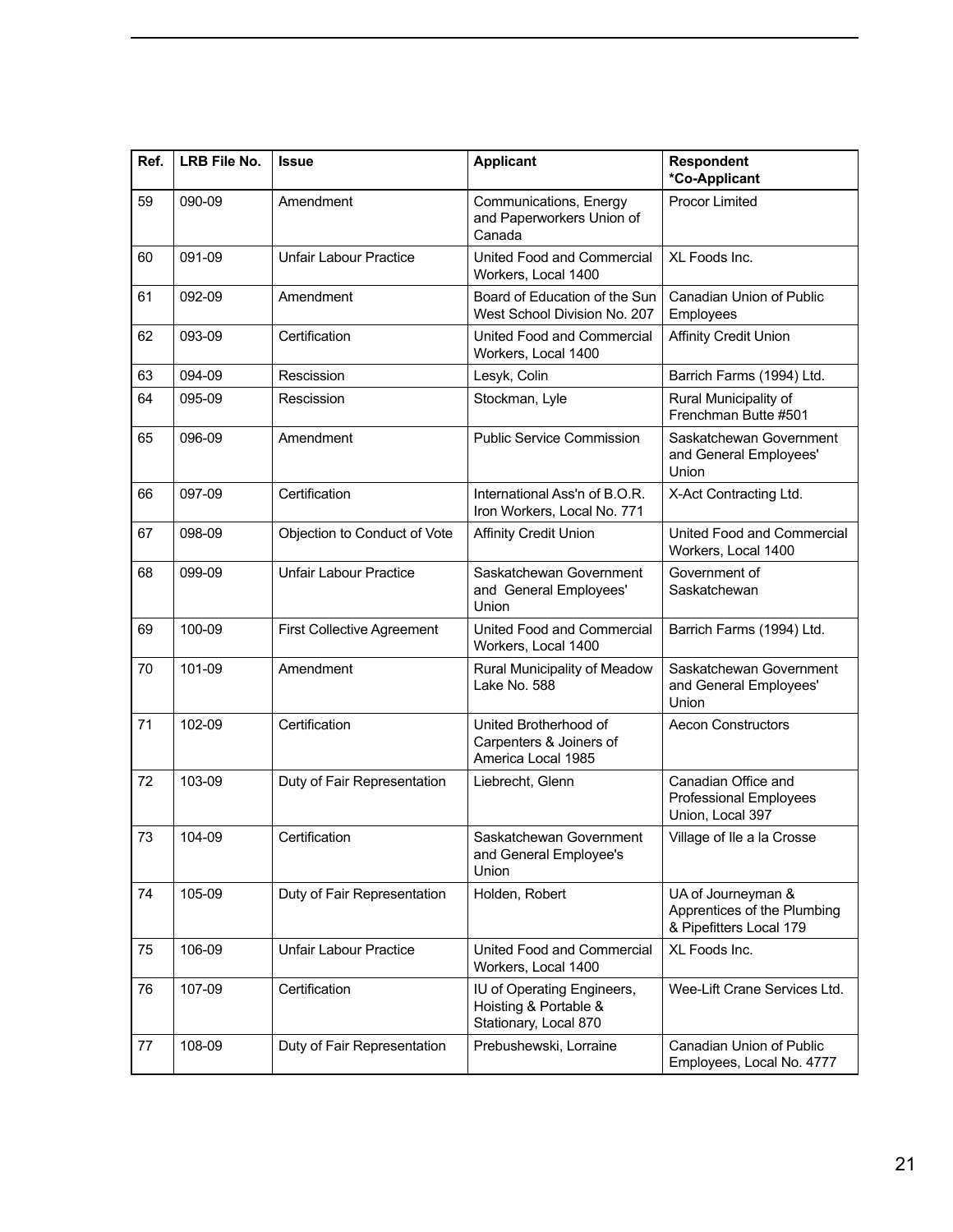| Ref. | LRB File No. | <b>Issue</b>                                | <b>Applicant</b>                                                                    | Respondent<br>*Co-Applicant                                                   |
|------|--------------|---------------------------------------------|-------------------------------------------------------------------------------------|-------------------------------------------------------------------------------|
| 78   | 109-09       | Duty of Fair Representation                 | Fagerbakke, Sharon                                                                  | Communications, Energy and<br>Paperworkers Union, Local<br>649                |
| 79   | 110-09       | Certification                               | International Association of<br>Heat and Frost Insulators and<br><b>Allied Work</b> | Adler Insulation 2005 LTD                                                     |
| 80   | 111-09       | <b>First Collective Agreement</b>           | United Food and Commercial<br>Workers, Local 1400                                   | Barrich Farms (1994) Ltd.                                                     |
| 81   | 112-09       | Certification                               | <b>International Association</b><br>of Bridge, Structural,<br>Ornamental, and Reinf | Supermetal - Mojan Inc.                                                       |
| 82   | 113-09       | Duty of Fair Representation                 | Krasko, John                                                                        | Canadian Auto Workers,<br>CAW Local 4209                                      |
| 83   | 114-09       | <b>Essential Services</b><br>Determination  | Canadian Union of Public<br>Employees                                               | Regina Qu'Appelle Health<br>Region                                            |
| 84   | 115-09       | Rescission                                  | Pitceathly, Brian                                                                   | Rural Municipality of<br>Paddockwood                                          |
| 85   | 116-09       | Rescission                                  | Wollms, Linda                                                                       | Saskatchewan Government<br>and General Employees'<br>Union                    |
| 86   | 117-09       | Unfair / Successorship /<br>Common Employer | United Food and Commercial<br>Workers, Local 1400                                   | <b>Affinity Credit Union</b>                                                  |
| 87   | 118-09       | <b>Unfair Labour Practice</b>               | United Food and Commercial<br>Workers, Local 1400                                   | XL Foods Inc.                                                                 |
| 88   | 119-09       | Joint Amendment                             | <b>Canadian Union of Public</b><br>Employees                                        | The City of Melville                                                          |
| 89   | 120-09       | Provisional Employee<br>Determination       | Saskatchewan Institute<br>of Applied Science and<br>Technology                      | Saskatchewan Government<br>and General Employees'<br>Union                    |
| 90   | 121-09       | Certification                               | IU of Operating Engineers,<br>Hoisting & Portable &<br>Stationary, Local 870        | <b>Aecon Constructors</b>                                                     |
| 91   | 122-09       | Certification                               | International Brotherhood<br>of Electrical Workers, Local<br>2038                   | PCL Intracon Power Inc.                                                       |
| 92   | 123-09       | Merger/Amalgamation                         | <b>United Steelworkers</b>                                                          | Northern Steel Industries<br>Employees' Association *                         |
| 93   | 124-09       | <b>Essential Services</b><br>Determination  | Canadian Union of Public<br>Employees                                               | Regina Qu'Appelle Health<br>Region                                            |
| 94   | 125-09       | Duty of Fair Representation                 | DM                                                                                  | Canadian Union of Public<br>Employees, Local 1975/<br>University Employees' U |
| 95   | 126-09       | Rescission                                  | Passmore, Brenda                                                                    | 621692 Saskatchewan Ltd.<br>operating as Country Inn and<br>Suites            |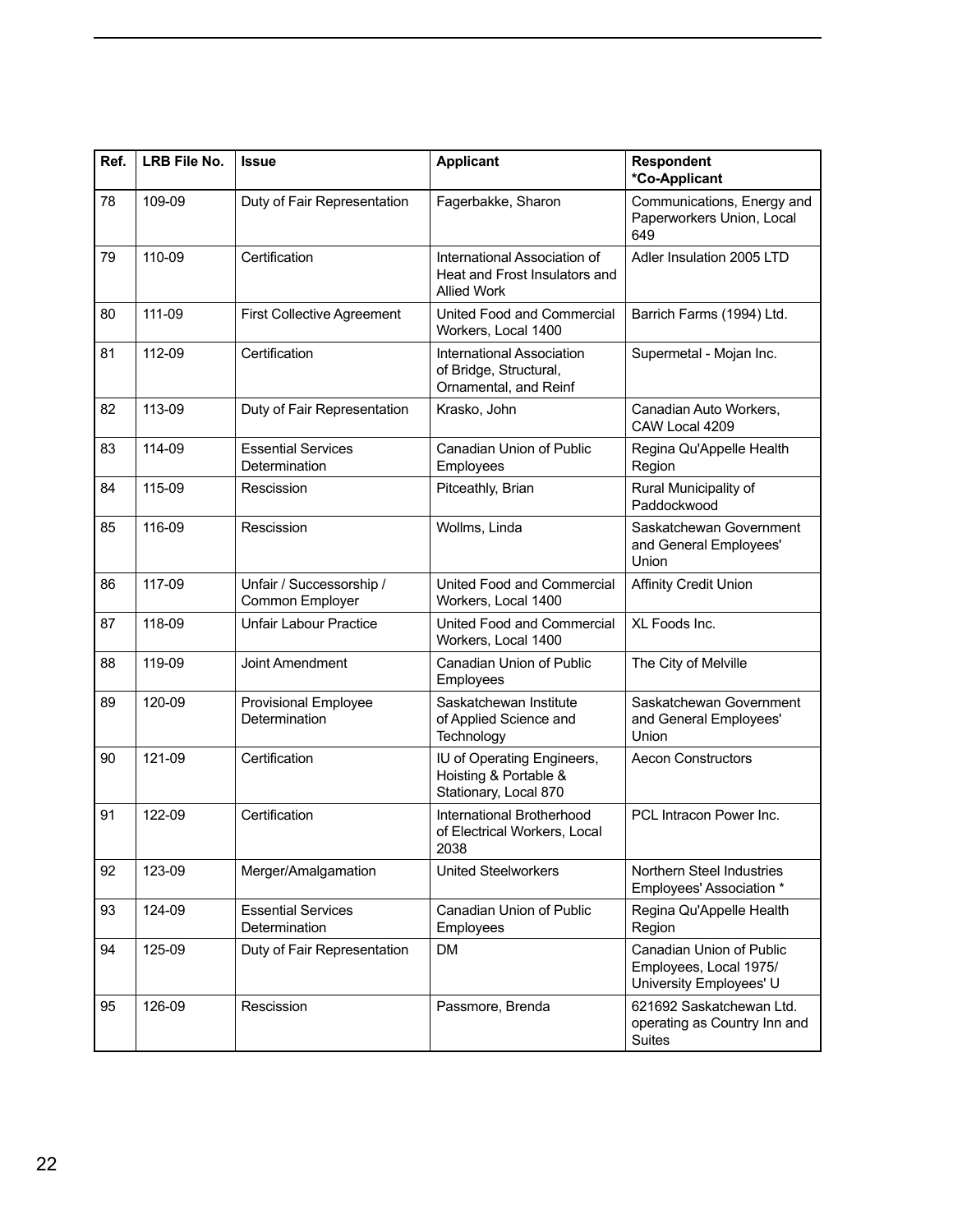| Ref. | <b>LRB File No.</b> | <b>Issue</b>                  | <b>Applicant</b>                                                             | Respondent<br>*Co-Applicant                                       |
|------|---------------------|-------------------------------|------------------------------------------------------------------------------|-------------------------------------------------------------------|
| 96   | 127-09              | Certification                 | United Brotherhood of<br>Carpenters & Joiners of<br>America Local 1985       | Falcon Construction Ltd.                                          |
| 97   | 128-09              | Rescission                    | Goohsen, Jody                                                                | Autumn House Independent<br>Living Facility Inc.                  |
| 98   | 129-09              | <b>Unfair Labour Practice</b> | International Union of<br><b>Operating Engineers, Local</b><br>870           | North American Construction<br>Group Inc.                         |
| 99   | 130-09              | Duty of Fair Representation   | Cullingworth, Toby                                                           | International Brotherhood of<br>Electrical Workers, Local 529     |
| 100  | 131-09              | Duty of Fair Representation   | Enefola, Attah Mustapha                                                      | United Food and Commercial<br>Workers, Local 1400                 |
| 101  | 132-09              | Certification                 | <b>Sheet Metal Workers'</b><br><b>International Association</b><br>Local 296 | Saxby Mechanical                                                  |
| 102  | 133-09              | Duty of Fair Representation   | Ailsby, Dawn                                                                 | Teamsters Local Union No.<br>395                                  |
| 103  | 134-09              | Certification                 | <b>Construction and General</b><br>Workers Union, Local No. 180              | <b>TIC Canada</b>                                                 |
| 104  | 135-09              | Amendment                     | United Food and Commercial<br>Workers, Local 1400                            | <b>Affinity Credit Union</b>                                      |
| 105  | 136-09              | Duty of Fair Representation   | Chapman, Darryl J.                                                           | Advance Employees'<br>Association                                 |
| 106  | 137-09              | Certification                 | Canadian Union of Public<br>Employees, Local 4973                            | <b>Welfare Rights Centre</b>                                      |
| 107  | 138-09              | Duty of Fair Representation   | <b>DM</b>                                                                    | Canadian Union of Public<br>Employees                             |
| 108  | 139-09              | Duty of Fair Representation   | Miller, Patrick                                                              | Amalgamated Transit Union,<br>Local 615                           |
| 109  | 140-09              | Certification                 | UA of Journeyman &<br>Apprentices of the Plumbing<br>& Pipefitters Local 179 | <b>Aecon Constructors</b>                                         |
| 110  | 141-09              | Certification                 | UA of Journeyman &<br>Apprentices of the Plumbing<br>& Pipefitters Local 179 | Taurus Site Services Inc.                                         |
| 111  | 142-09              | Certification                 | United Brotherhood of<br>Carpenters & Joiners of<br>America Local 1985       | Taurus Site Services Inc.                                         |
| 112  | 143-09              | Certification                 | International Brotherhood<br>of Electrical Workers, Local<br>2038            | Taurus Site Services Inc.                                         |
| 113  | 144-09              | Certification                 | International Brotherhood<br>of Electrical Workers, Local<br>2038            | <b>TIC Canada</b>                                                 |
| 114  | 145-09              | Certification                 | United Food and Commercial<br>Workers, Local 1400                            | 7294051 Canada Limited,<br>carrying on business as 'No<br>Frills' |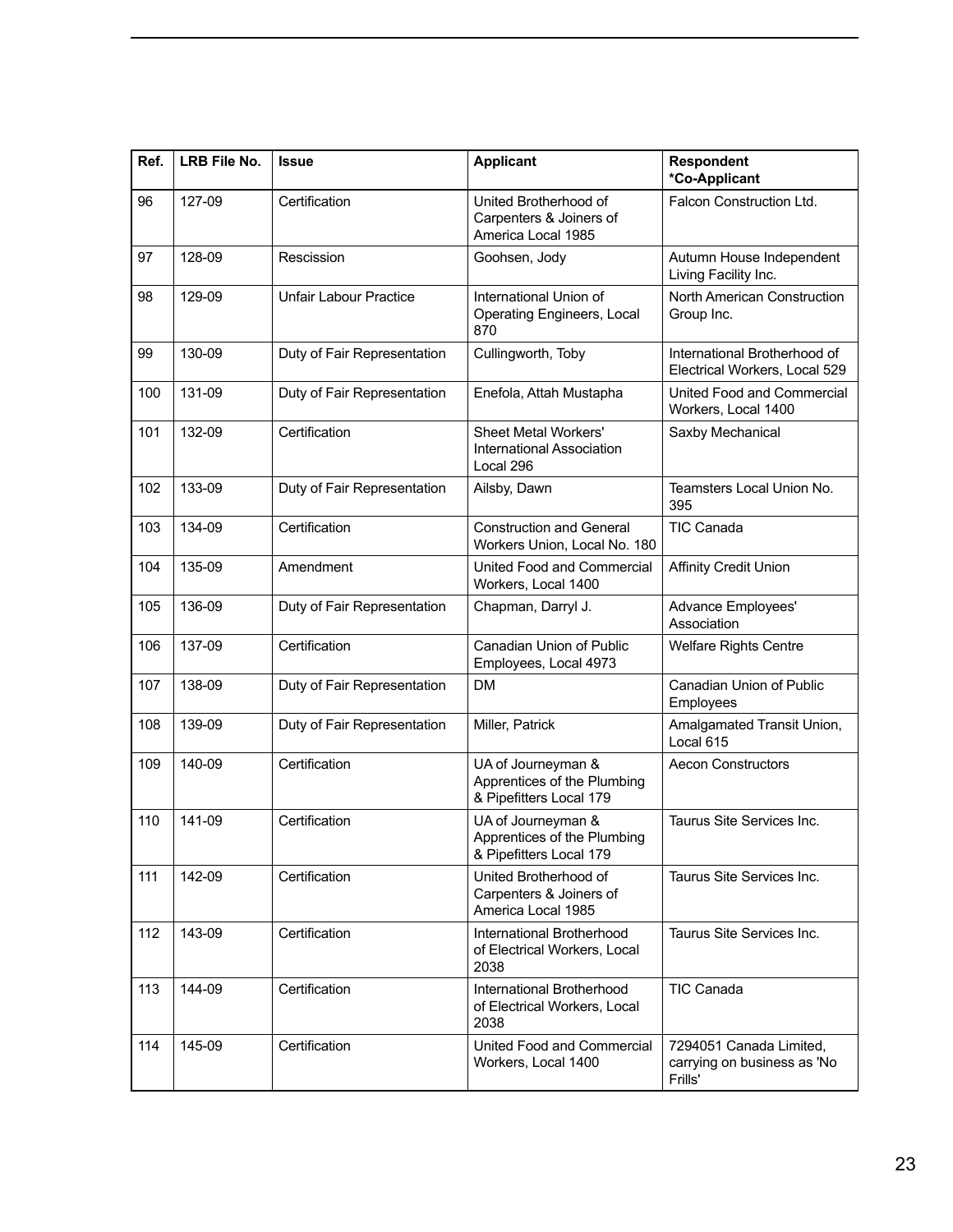| Ref. | LRB File No. | <b>Issue</b>                               | <b>Applicant</b>                                                             | <b>Respondent</b><br>*Co-Applicant                                           |  |  |
|------|--------------|--------------------------------------------|------------------------------------------------------------------------------|------------------------------------------------------------------------------|--|--|
| 115  | 005-10       | Duty of Fair Representation                | <b>DM</b>                                                                    | Canadian Union of Public<br>Employees, Local 1975-01                         |  |  |
| 116  | 146-09       | Duty of Fair Representation                | Moran, John Stephan                                                          | Saskatchewan Joint Board,<br>Retail, Wholesale and<br>Department Store Union |  |  |
| 117  | 001-10       | Certification                              | IU of Operating Engineers,<br>Hoisting & Portable &<br>Stationary, Local 870 | Taurus Site Services Inc.                                                    |  |  |
| 118  | 002-10       | Duty of Fair Representation                | Peachey, William George                                                      | UFCW Canada Local 248-P                                                      |  |  |
| 119  | 003-10       | Duty of Fair Representation                | Knihniski, Raymond Patrick                                                   | Teamsters Local Union No.<br>395                                             |  |  |
| 120  | 004-10       | Certification                              | Canadian Office and<br><b>Professional Employees</b><br>Union, Local 397     | University of Regina Faculty<br>Association                                  |  |  |
| 121  | 006-10       | Certification                              | International Brotherhood of<br>Boilermakers, Local 555                      | Lockerbie & Hole Industrial<br>Inc.                                          |  |  |
| 122  | 008-10       | <b>Essential Services</b><br>Determination | Canadian Union of Public<br>Employees                                        | Attorney General of<br>Saskatchewan                                          |  |  |
| 123  | 007-10       | Duty of Fair Representation                | Shah, Aijaz                                                                  | International Brotherhood of<br>Electrical Workers, Local 529                |  |  |
| 124  | 009-10       | Joint Amendment                            | Wascana Centre Authority                                                     | Saskatchewan Government<br>and General Employees'<br>Union *                 |  |  |
| 125  | $010 - 10$   | Objection to Conduct of Vote               | United Food and Commercial<br>Workers, Local 1400                            | The North West Company<br>and/or Tora Regina (Tower)<br>Limited, o/a Giant T |  |  |
| 126  | $011 - 10$   | <b>Unfair Labour Practice</b>              | Gaudon, Susan                                                                | Canadian Union of Public<br>Employees, Local 3967                            |  |  |
| 127  | 012-10       | <b>Unfair Labour Practice</b>              | Illya Alexander Luberti                                                      | Ranch Ehrlo Society                                                          |  |  |
| 128  | $013 - 10$   | Reinstatement                              | Illya Alexander Luberti                                                      | Ranch Ehrlo Society                                                          |  |  |
| 129  | 014-10       | Monetary Loss                              | Illya Alexander Luberti                                                      | Ranch Ehrlo Society                                                          |  |  |
| 130  | 015-10       | Duty of Fair Representation                | Debbi Stevenson                                                              | Saskatchewan Government<br>and General Employees'<br>Union                   |  |  |
| 131  | 016-10       | Unfair Labour Practice                     | <b>Health Sciences Association</b><br>of Saskatchewan                        | Saskatchewan Association of<br><b>Health Organizations</b>                   |  |  |
| 132  | 017-10       | Certification                              | UA of Journeyman &<br>Apprentices of the Plumbing<br>& Pipefitting Industry  | Chemco Electrical<br>Contractors Ltd.                                        |  |  |
| 133  | 018-10       | <b>Employee Determination</b>              | City of Regina                                                               | Canadian Union of Public<br>Employees, Local 7                               |  |  |
| 134  | 019-10       | <b>Unfair Labour Practice</b>              | Teamsters Local Union No.<br>395                                             | <b>PCL Industrial Constructors</b><br>Inc.                                   |  |  |
| 135  | 020-10       | Certification                              | Canadian Union of Public<br>Employees, Local 4982                            | Native Coordinating Council                                                  |  |  |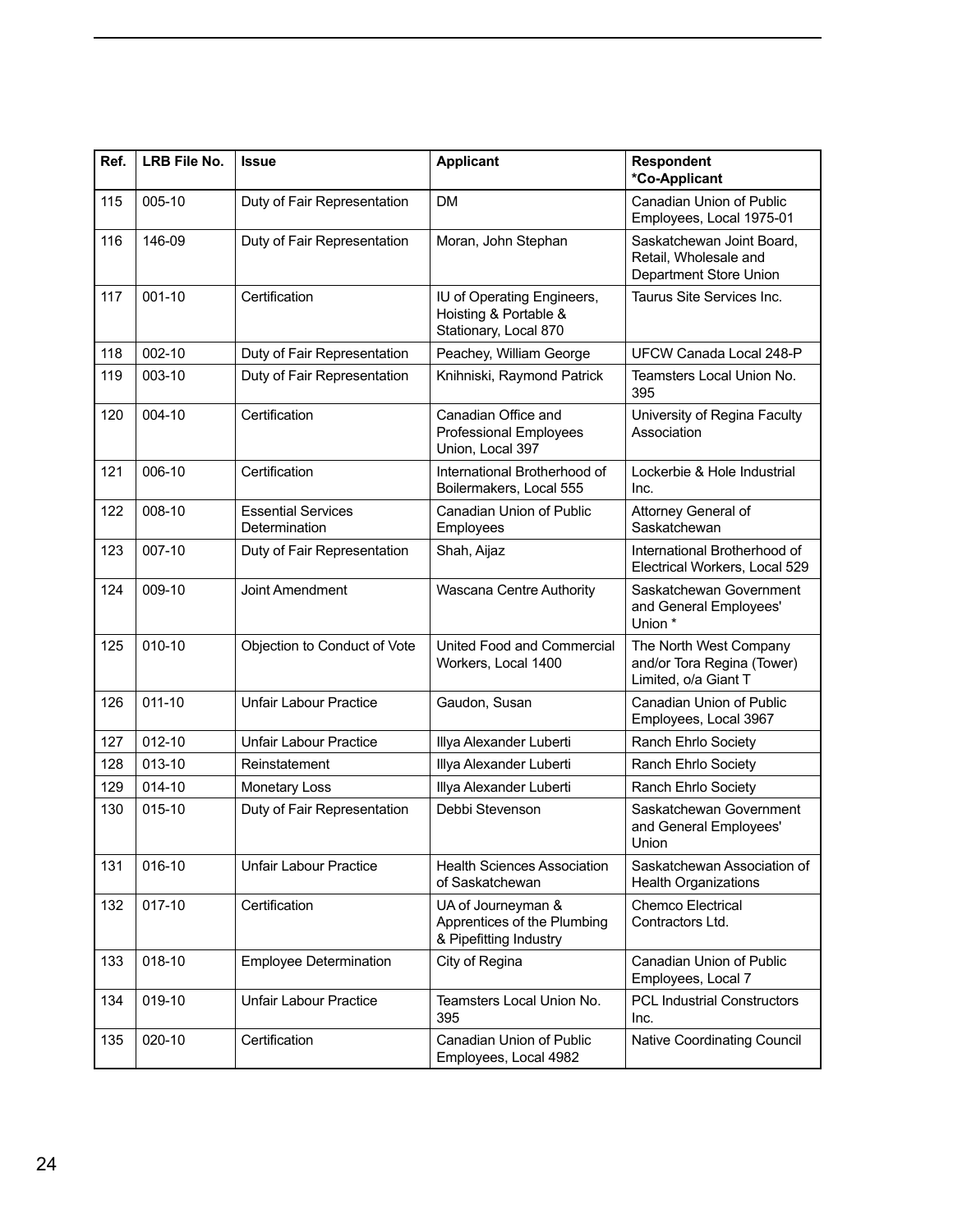| Ref. | LRB File No. | <b>Issue</b>                  | <b>Applicant</b>                                                             | <b>Respondent</b><br>*Co-Applicant      |  |  |
|------|--------------|-------------------------------|------------------------------------------------------------------------------|-----------------------------------------|--|--|
| 136  | 021-10       | Objection to Conduct of Vote  | United Food and Commercial<br>Workers. Local 1400                            | <b>Affinity Credit Union</b>            |  |  |
| 137  | 022-10       | <b>Unfair Labour Practice</b> | United Brotherhood of<br>Carpenters and Joiners of<br>America, Local 1985    | JV Driver Projects Inc.                 |  |  |
| 138  | 023-10       | Reinstatement                 | United Brotherhood of<br>Carpenters and Joiners of<br>America, Local 1985    | JV Driver Projects Inc.                 |  |  |
| 139  | 024-10       | Monetary Loss                 | United Brotherhood of<br>Carpenters and Joiners of<br>America, Local 1985    | JV Driver Projects Inc.                 |  |  |
| 140  | 025-10       | Certification                 | United Brotherhood of<br>Carpenters and Joiners of<br>America, Local 1985    | JV Driver Projects Inc.                 |  |  |
| 141  | 026-10       | Duty of Fair Representation   | Eckel, Carolyn                                                               | Amalgamated Transit Union,<br>Local 615 |  |  |
| 142  | 027-10       | Certification                 | <b>Construction and General</b><br>Workers Union, Local No. 180              | Taurus Site Services Inc.               |  |  |
| 143  | 028-10       | Certification                 | IU of Operating Engineers,<br>Hoisting & Portable &<br>Stationary, Local 870 | DLB Cranes Ltd.                         |  |  |
| 144  | 030-10       | Certification                 | International Brotherhood<br>of Electrical Workers, Local<br>2038            | A & S Holdings                          |  |  |
| 145  | 029-10       | Joint Amendment               | International Brotherhood<br>of Electrical Workers, Local<br>2038            | Chemco Electrical<br>Contractors Ltd.   |  |  |
| 146  | 031-10       | Certification                 | International Brotherhood<br>of Electrical Workers, Local<br>2038            | <b>Aecon Constructors</b>               |  |  |
| 147  | 032-10       | Certification                 | International Association<br>of Bridge, Structural,<br>Ornamental, and Reinf | R. Litz and Sons Company<br>Ltd.        |  |  |
| 148  | 033-10       | Certification                 | International Brotherhood of<br>Boilermakers, Local 555                      | Northern Crane Services Inc.            |  |  |
| A    | 155-07       | Reconsideration               |                                                                              |                                         |  |  |
| B    | 019-05       | Reconsideration               |                                                                              |                                         |  |  |
| С    | 026-04       | Reconsideration               |                                                                              |                                         |  |  |
| D    | 287-00       | Reconsideration               |                                                                              |                                         |  |  |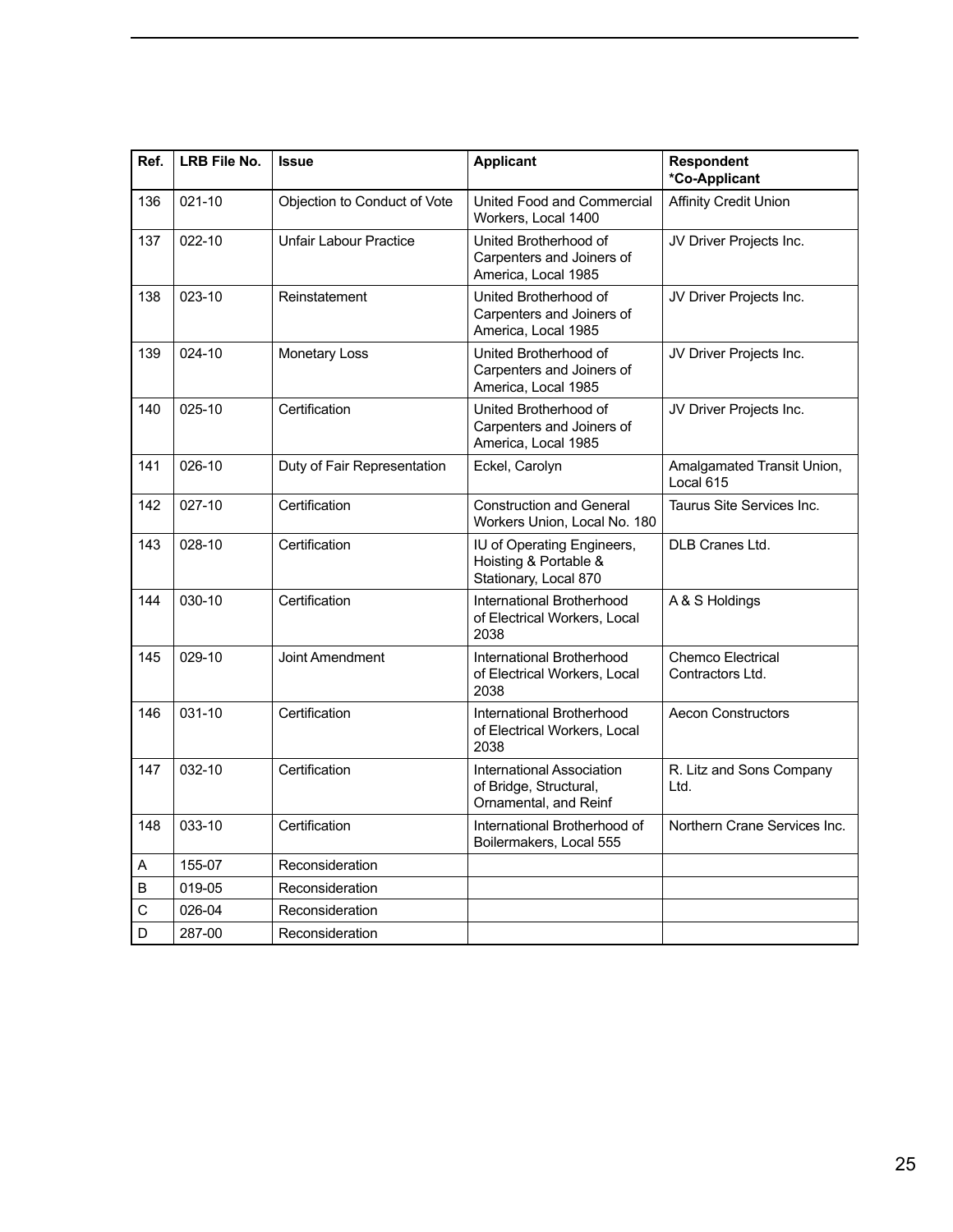## <span id="page-27-0"></span>**Appendix 6: Decisions Rendered, Final**

by: File No./Date filed/First/Last Date Heard/ Decision Date and No. of Days to Decision /Board Members Hearing Matter. (As required under s.21.(3)(b)(c) of *The Trade Union Act*)

| <b>LRB File</b><br>No. | Date Filed           | <b>Application Type</b>                          | <b>Date First</b><br>Heard | <b>Date Last</b><br>Heard | <b>Total Days</b><br>to Decision | <b>Date</b><br><b>Concluded</b>      |
|------------------------|----------------------|--------------------------------------------------|----------------------------|---------------------------|----------------------------------|--------------------------------------|
| 037-09                 | 4/8/2009             | Scope Determination                              | 1/12/2009                  | 1/12/2009                 |                                  | 0   1/12/2009                        |
| 189-08                 | 11/18/2008           | Duty of Fair Representation                      | 4/23/2009                  | 4/23/2009                 |                                  | 0   4/23/2009                        |
| 197-08                 | 12/4/2008            | Certification                                    | 1/21/2009                  | 4/23/2009                 | $\Omega$                         | 4/23/2009                            |
| $ 013-09$              | 2/24/2009            | Certification                                    | 3/16/2009                  | 4/23/2009                 | $\mathbf{0}$                     | 4/23/2009                            |
| 016-09                 | 2/26/2009            | Certification                                    | 3/19/2009                  | 3/19/2009                 | 35                               | 4/23/2009                            |
| 036-09                 | 4/6/2009             | Joint Amendment                                  | 4/23/2009                  | 4/23/2009                 | $\mathbf{0}$                     | 4/23/2009                            |
| 024-09                 | 3/18/2009            | Transfer of Obligation                           | 5/6/2009                   | 5/6/2009                  |                                  | 0   5/6/2009                         |
| 025-09                 | 3/20/2009            | Certification                                    | 4/23/2009                  | 5/6/2009                  |                                  | 0   5/6/2009                         |
| 031-09                 | 3/31/2009            | Certification                                    | 4/23/2009                  | 5/6/2009                  |                                  | 0   5/6/2009                         |
| 028-09                 | 3/26/2009            | Amendment                                        | 5/12/2009                  | 5/12/2009                 |                                  | 0   5/12/2009                        |
| 017-09                 | 3/2/2009             | Certification                                    | 3/19/2009                  | 8/18/2009                 |                                  | 0   8/18/2009                        |
| $ 014-09$              | 2/23/2009            | Rescission                                       | 4/13/2009                  | 5/19/2009                 | $\mathbf{0}$                     | 5/19/2009                            |
| 010-09                 | 2/19/2009            | Duty of Fair Representation                      | 5/22/2009                  | 5/22/2009                 | 0 <sup>1</sup>                   | 5/22/2009                            |
| 042-09                 | 4/17/2009            | Amendment                                        | 5/25/2009                  | 5/25/2009                 | $\mathbf 0$                      | 5/25/2009                            |
| 198-08                 | 12/5/2008            | Certification                                    | 6/10/2009                  | 6/10/2009                 | $\Omega$                         | 6/10/2009                            |
| 263-04                 | 10/26/2004           | Rescission                                       | 11/20/2004                 | 8/4/2009                  |                                  | 0   8/4/2009                         |
| 039-09                 | 4/9/2009             | Rescission                                       | 4/29/2009                  | 8/4/2009                  |                                  | 0   8/4/2009                         |
| 048-09                 | 5/25/2009            | Exclusion on Religious Grounds                   | 8/4/2009                   | 8/4/2009                  | $\mathbf 0$                      | 8/4/2009                             |
| 053-09                 | 5/29/2009            | Exclusion on Religious Grounds                   | 8/4/2009                   | 8/4/2009                  | $\Omega$                         | 8/4/2009                             |
| 050-09                 | 5/26/2009            | Certification                                    | 6/10/2009                  | 8/18/2009                 |                                  | 0   8/18/2009                        |
| 075-09                 | 6/29/2009            | Certification                                    | 7/22/2009                  | 8/18/2009                 |                                  | 0   8/18/2009                        |
| 085-09                 | 8/4/2009             | Joint Amendment                                  | 8/18/2009                  | 8/18/2009                 |                                  | 0   8/18/2009                        |
| 029-07                 | 3/15/2007            | Successorship                                    | 11/8/2009                  | 11/8/2009                 |                                  | $0$   11/8/2009                      |
| 021-09                 | 3/10/2009            | Unfair Labour Practice                           | 11/18/2009                 | 11/18/2009                |                                  | $0$   11/18/2009                     |
| 145-04                 | 5/6/2004             | Unfair Labour Practice                           | 10/15/2009                 | 11/30/2009                |                                  | $0$   11/30/2009                     |
| 153-04                 | 5/6/2004             | <b>Unfair Labour Practice</b>                    | 10/15/2009                 | 11/30/2009                |                                  | $0$   11/30/2009                     |
| 156-04                 | 5/6/2004             | Unfair Labour Practice                           | 10/15/2009                 | 11/30/2009                |                                  | $0$   11/30/2009                     |
| 155-04                 | 5/6/2004             | Unfair Labour Practice                           | 10/15/2009                 | 11/30/2009                |                                  | $0$   11/30/2009                     |
| 149-04                 | 5/6/2004             | Unfair Labour Practice                           | 10/15/2009                 | 11/30/2009                |                                  | $0$   11/30/2009                     |
| 151-04                 | 5/6/2004             | <b>Unfair Labour Practice</b>                    | 10/15/2009                 | 11/30/2009                |                                  | $0$   11/30/2009                     |
| 150-04                 | 5/6/2004             | Unfair Labour Practice                           | 10/15/2009                 | 11/30/2009                |                                  | $0$   11/30/2009                     |
| 157-04                 | 5/6/2004             | Unfair Labour Practice                           | 10/15/2009                 | 11/30/2009                |                                  | $0$   11/30/2009                     |
|                        | 5/6/2004             | <b>Unfair Labour Practice</b>                    | 10/15/2009                 | 11/30/2009                |                                  | $0$   11/30/2009                     |
| 158-04                 |                      |                                                  |                            |                           |                                  |                                      |
|                        |                      |                                                  |                            |                           |                                  |                                      |
| 147-04<br>146-04       | 5/6/2004<br>5/6/2004 | Unfair Labour Practice<br>Unfair Labour Practice | 10/15/2009<br>10/15/2009   | 11/30/2009<br>11/30/2009  |                                  | $0$   11/30/2009<br>$0$   11/30/2009 |

### *Note: Table spans two pages*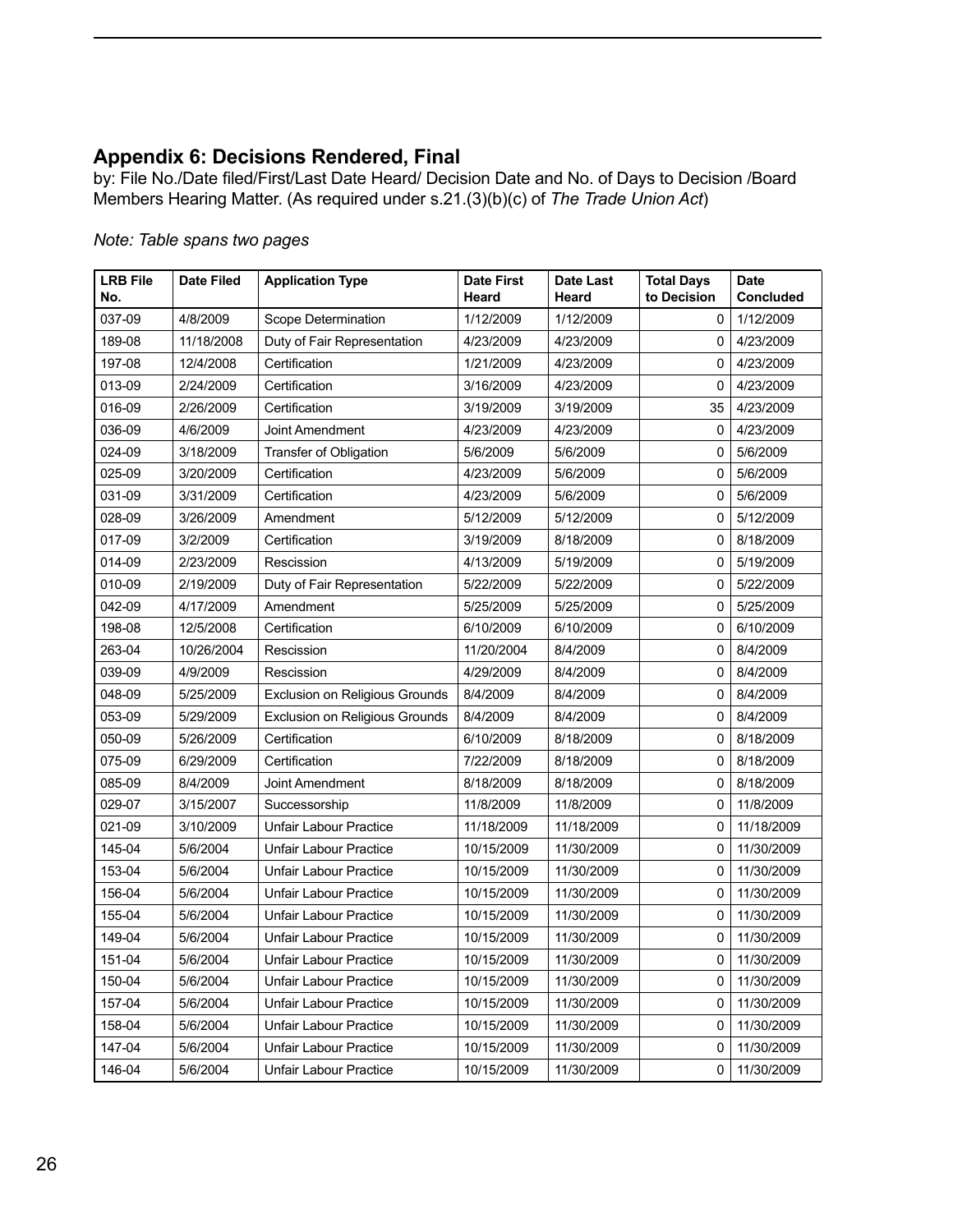| <b>Decisions</b> | <b>Chair/Vice</b>  | Panel                | <b>DFV/</b><br><b>ORDER</b> | <b>Chair/Vice</b>  | Panel             |
|------------------|--------------------|----------------------|-----------------------------|--------------------|-------------------|
| No Reasons       | Kenneth Love, Q.C. | <b>White/Siemens</b> |                             |                    |                   |
| No Reasons       | Kenneth Love, Q.C. | McCormick/Ahl        |                             |                    |                   |
| No Reasons       | Kenneth Love, Q.C. | McCormick/Ahl        | 1/22/2009                   | Kenneth Love, Q.C. | Cuthbert/Werezak  |
| No Reasons       | Kenneth Love, Q.C. | McCormick/Ahl        | 3/16/2009                   | Kenneth Love, Q.C. | McCormick/Cruson  |
| No Reasons       | Kenneth Love, Q.C. | McCormick/Ahl        | 3/17/2009                   | Kenneth Love, Q.C. | Cruson/McCormick  |
| No Reasons       | Kenneth Love, Q.C. | McCormick/Ahl        |                             |                    |                   |
| No Reasons       | Kenneth Love, Q.C. | Wagner/Ahl           |                             |                    |                   |
| No Reasons       | Kenneth Love, Q.C. | Wagner/Ahl           | 4/23/2009                   | Kenneth Love, Q.C. | McCormick/Ahl     |
| No Reasons       | Kenneth Love, Q.C. | Ahl/Wagner           | 5/23/2009                   | Kenneth Love, Q.C. | McCormick/Ahl     |
| No Reasons       | Kenneth Love, Q.C. | McDonald/Gitzel      |                             |                    |                   |
| No Reasons       | Kenneth Love, Q.C. | Cymbalisty/Ahl       | 3/19/2009                   | Kenneth Love, Q.C. | McDonald/Gitzel   |
| No Reasons       | Kenneth Love, Q.C. | Hamilton/McCormick   | 4/13/2009                   | Kenneth Love, Q.C. | Gitzel/McDonald   |
| No Reasons       | Kenneth Love, Q.C. | McCormick/Ahl        |                             |                    |                   |
| No Reasons       | Kenneth Love, Q.C. | Werezak/Cuthbert     |                             |                    |                   |
| No Reasons       | Kenneth Love, Q.C. | McCormick/Ahl        |                             |                    |                   |
| No Reasons       | Kenneth Love, Q.C. | Hamilton/McCormick   | 6/10/2009                   | Steven Schiefner   | Ahl/McCormick     |
| No Reasons       | Kenneth Love, Q.C. | Hamilton/McCormick   | 6/30/2009                   | Steven Schiefner   | Mcdonald/cuthbert |
| No Reasons       | Kenneth Love, Q.C. | Hamilton/McCormick   |                             |                    |                   |
| No Reasons       | Kenneth Love, Q.C. | Hamilton/McCormick   |                             |                    |                   |
| No Reasons       | Kenneth Love, Q.C. | Ahl/Cymbalisty       | 6/10/2009                   | Steven Schiefner   | Ahl/McCormick     |
| No Reasons       | Kenneth Love, Q.C. | Ahl/Cymbalisty       | 7/22/2010                   | Steven Schiefner   | Gitzel/Caudle     |
| No Reasons       | Kenneth Love, Q.C. | Ahl/Cymbalisty       |                             |                    |                   |
| No Reasons       | Kenneth Love, Q.C. | Ahl/Wagner           |                             |                    |                   |
| No Reasons       | Kenneth Love, Q.C. | Wagner/Ahl           |                             |                    |                   |
| No Reasons       | Kenneth Love, Q.C. | Cruson/McCormick     |                             |                    |                   |
| No Reasons       | Kenneth Love, Q.C. | Cruson/McCormick     |                             |                    |                   |
| No Reasons       | Kenneth Love, Q.C. | Cruson/McCormick     |                             |                    |                   |
| No Reasons       | Kenneth Love, Q.C. | Cruson/McCormick     |                             |                    |                   |
| No Reasons       | Kenneth Love, Q.C. | Cruson/McCormick     |                             |                    |                   |
| No Reasons       | Kenneth Love, Q.C. | Cruson/McCormick     |                             |                    |                   |
| No Reasons       | Kenneth Love, Q.C. | Cruson/McCormick     |                             |                    |                   |
| No Reasons       | Kenneth Love, Q.C. | Cruson/McCormick     |                             |                    |                   |
| No Reasons       | Kenneth Love, Q.C. | Cruson/McCormick     |                             |                    |                   |
| No Reasons       | Kenneth Love, Q.C. | Cruson/McCormick     |                             |                    |                   |
| No Reasons       | Kenneth Love, Q.C. | Cruson/McCormick     |                             |                    |                   |
|                  |                    |                      |                             |                    |                   |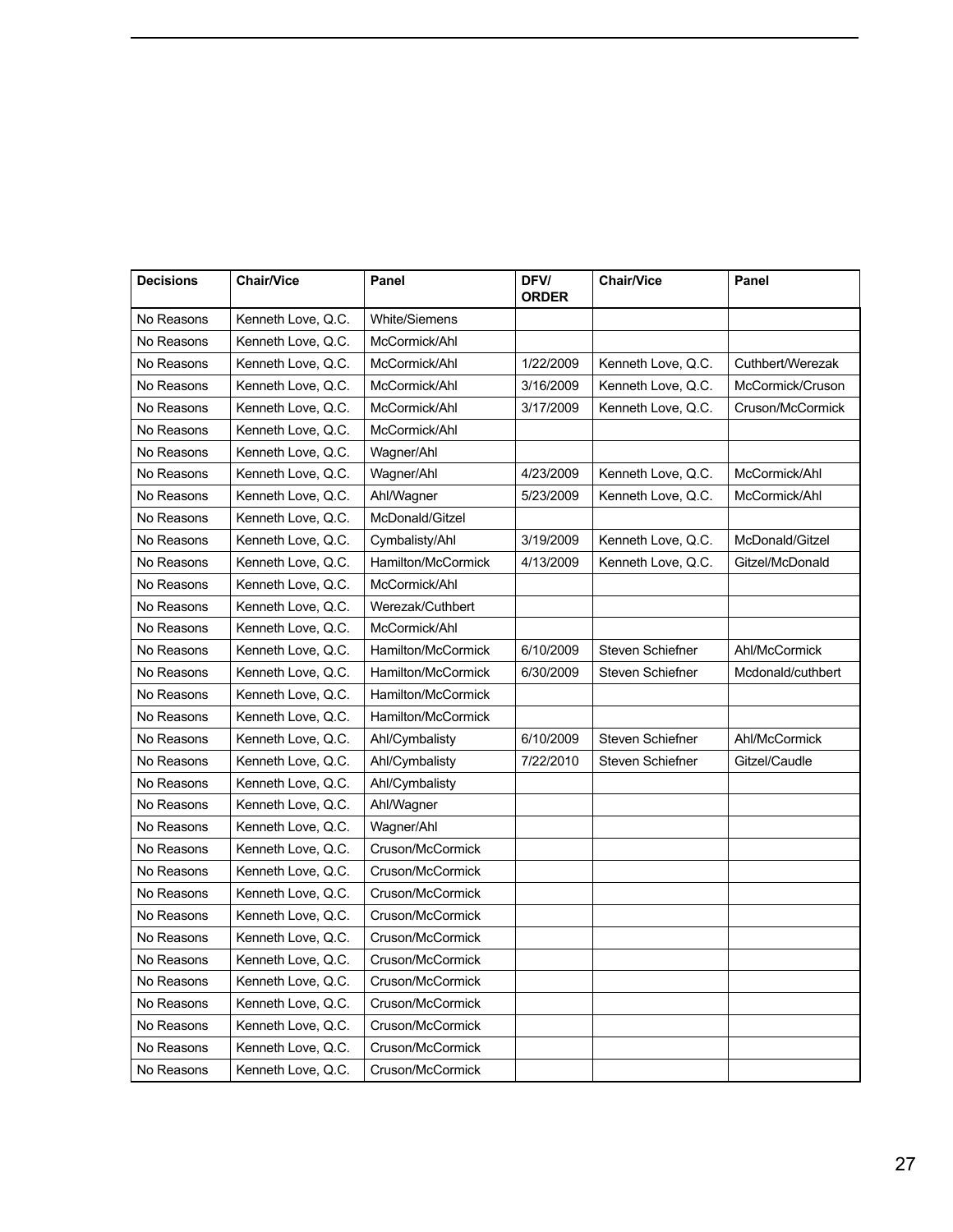| <b>LRB File</b><br>No. | <b>Date Filed</b> | <b>Application Type</b>       | <b>Date First</b><br>Heard | Date Last<br>Heard | <b>Total Days</b><br>to Decision | <b>Date</b><br><b>Concluded</b> |
|------------------------|-------------------|-------------------------------|----------------------------|--------------------|----------------------------------|---------------------------------|
| 152-04                 | 5/6/2004          | <b>Unfair Labour Practice</b> | 10/15/2009                 | 11/30/2009         |                                  | $0$   11/30/2009                |
| 148-04                 | 5/6/2004          | <b>Unfair Labour Practice</b> | 10/15/2009                 | 11/30/2009         |                                  | $0$   11/30/2009                |
| 144-04                 | 5/6/2004          | Unfair Labour Practice        | 10/15/2009                 | 11/30/2009         |                                  | $0$   11/30/2009                |
| 154-04                 | 5/6/2004          | Unfair Labour Practice        | 10/15/2009                 | 11/30/2009         |                                  | $0$   11/30/2009                |
| 095-09                 | 8/27/2009         | Rescission                    | 9/16/2009                  | 11/30/2009         |                                  | $0$   11/30/2009                |
| 104-09                 | 9/18/2009         | Certification                 | 10/16/2009                 | 11/30/2009         |                                  | $0$   11/30/2009                |
| 110-09                 | 9/23/2009         | Certification                 | 10/16/2009                 | 11/30/2009         |                                  | $0$   11/30/2009                |
| 112-09                 | 9/25/2009         | Certification                 | 10/16/2009                 | 11/30/2009         |                                  | $0$   11/30/2009                |
| 018-09                 | 3/6/2009          | Rescission                    | 12/9/2009                  | 1/12/2010          |                                  | $0$ 1/12/2010                   |
| 121-09                 | 10/23/2009        | Certification                 | 11/18/2009                 | 1/12/2010          |                                  | $0$   1/12/2010                 |
| 128-09                 | 11/9/2009         | Rescission                    | 11/30/2009                 | 1/12/2010          |                                  | $0$   1/12/2010                 |
| 132-09                 | 11/18/2009        | Certification                 | 12/8/2010                  | 1/12/2010          |                                  | $0$ 1/12/2010                   |
| 126-09                 | 11/4/2009         | Rescission                    | 11/18/2009                 | 1/19/2010          |                                  | 10 1/29/2010                    |
| 137-09                 | 11/27/2009        | Certification                 | 12/8/2009                  | 1/29/2010          |                                  | 0   1/29/2010                   |
| 145-09                 | 12/22/2009        | Certification                 | 1/12/2010                  | 1/29/2010          | 0 <sup>1</sup>                   | 1/29/2010                       |
| $001-10$               | 1/8/2010          | Certification                 | 1/28/2010                  | 3/17/2010          |                                  | 0   3/17/2010                   |
| $ 004 - 10$            | 1/13/2010         | Certification                 | 2/3/2010                   | 3/17/2010          |                                  | 0   3/17/2010                   |
| $ 006-10$              | 1/21/2010         | Certification                 | 2/24/2010                  | 3/17/2010          |                                  | 0   3/17/2010                   |
| 017-10                 | 2/9/2010          | Certification                 | 2/24/2010                  | 3/17/2010          |                                  | 0   3/17/2010                   |
| $ 056-09$              | 6/8/2009          | Certification                 | 7/22/2009                  | 12/9/2009          |                                  | 51 1/29/2010                    |
| 052-07                 | 5/16/2007         | Unfair Labour Practice        | 4/22/2008                  | 12/12/2008         |                                  | 129 4/20/2009                   |
|                        | 5/16/2007         |                               | 4/22/2008                  | 12/12/2008         |                                  | 129 4/20/2009                   |
| $ 053-07$              |                   | Technological Change          |                            |                    |                                  |                                 |
| 117-07                 | 9/26/2007         | Unfair Labour Practice        | 4/22/2008                  | 12/12/2008         |                                  | 129 4/20/2009                   |
| 191-08                 | 11/26/2008        | Rescission                    | 12/18/2008                 | 4/23/2009          | $^{\circ}$                       | 4/23/2009                       |
| 006-09                 | 1/28/2009         | Rescission                    | 2/13/2009                  | 2/13/2009          |                                  | 69 4/23/2009                    |
| 155-07                 | 12/11/2008        | Reconsideration               | 4/21/2008                  | 5/6/2009           | 0                                | 5/6/2009                        |
| 158-08                 | 7/18/2008         | Unfair Labour Practice        | 1/7/2009                   | 4/3/2009           |                                  | 59 6/1/2009                     |
| $ 011-09$              | 2/23/2009         | Amendment                     | 5/25/2009                  | 5/26/2009          |                                  | 52 7/17/2009                    |
| 055-09                 | 5/29/2009         | Amendment                     | 7/15/2009                  | 7/15/2009          |                                  | 40 8/24/2009                    |
| 029-09                 | 3/26/2009         | Unfair Labour Practice        | 7/13/2009                  | 7/14/2009          |                                  | 42 8/25/2009                    |
| 238-05                 | 2/20/2009         | Reconsideration               | 8/25/2009                  | 8/25/2009          |                                  | 23 9/17/2009                    |
| 192-08                 | 12/1/2008         | Duty of Fair Representation   | 3/30/2009                  | 9/10/2009          |                                  | 21 10/1/2009                    |
| 186-08                 | 11/6/2008         | Unfair Labour Practice        | 5/12/2009                  | 9/25/2009          |                                  | 66 11/30/2009                   |
| 026-04                 | 2/11/2004         | Reconsideration               | 11/30/2009                 | 1/15/2010          |                                  | $0$   1/15/2010                 |
| 015-07                 | 2/9/2007          | Duty of Fair Representation   | 11/2/2009                  | 12/7/2009          |                                  | 58 2/3/2010                     |
| 098-09                 | 8/28/2009         | Objection to Conduct of Vote  | 3/17/2010                  | 3/22/2010          |                                  | 0   3/22/2010                   |
| 287-00                 | 11/20/2000        | Reconsideration               | 1/28/2010                  | 1/29/2010          |                                  | 61 3/31/2010                    |
| 023-08                 | 2/29/2008         | Amendment                     | 6/10/2009                  | 6/10/2009          |                                  | 0   6/10/2009                   |
| 175-08                 | 10/21/2008        | Certification                 | 11/21/2008                 | 6/29/2009          |                                  | 0   6/29/2009                   |
| $ 040-09$              | 4/14/2009         | <b>Unfair Labour Practice</b> | 6/29/2009                  | 6/29/2009          |                                  | 0   6/29/2009                   |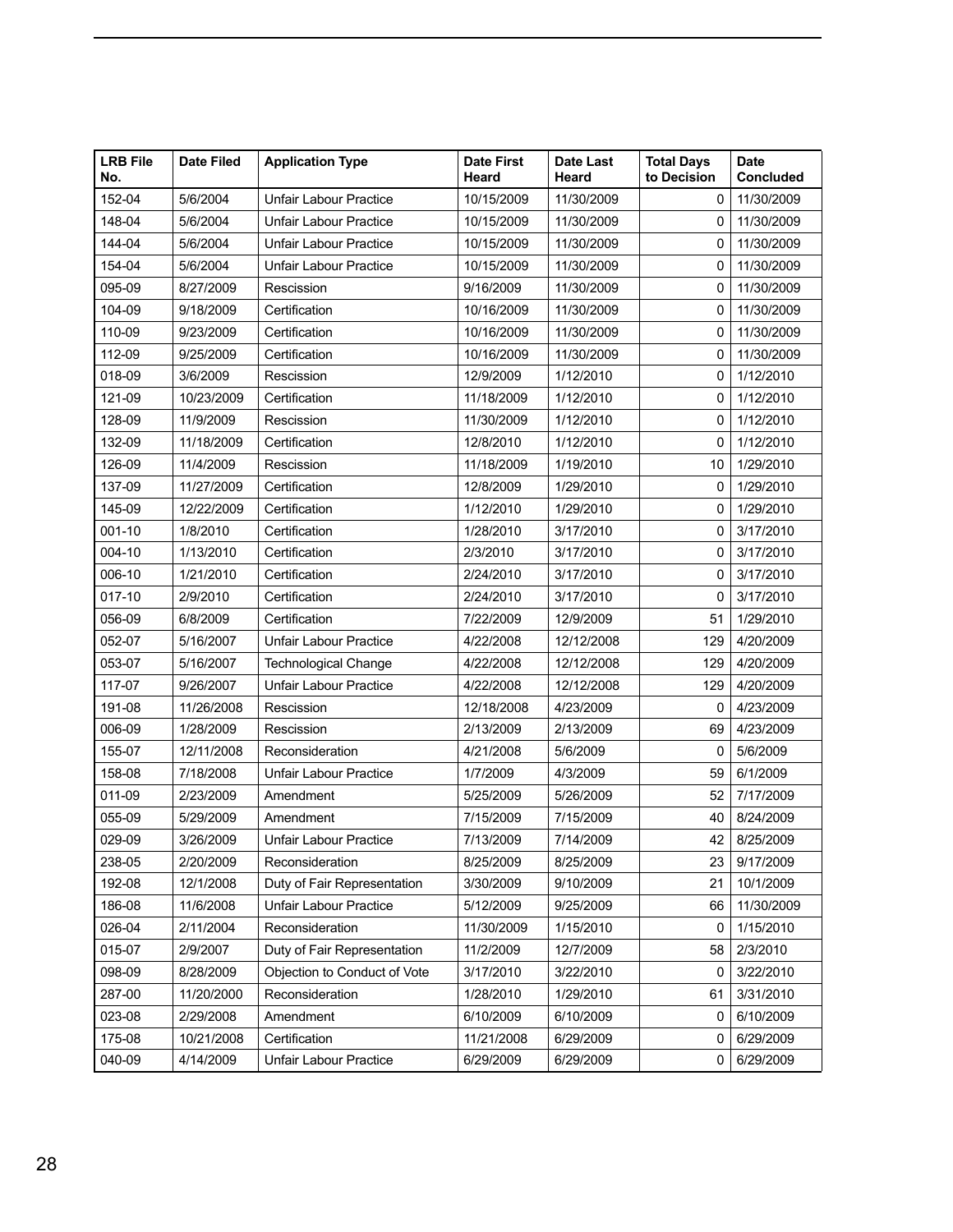| <b>Decisions</b> | <b>Chair/Vice</b>  | Panel                | DFV/<br><b>ORDER</b> | <b>Chair/Vice</b>             | Panel             |
|------------------|--------------------|----------------------|----------------------|-------------------------------|-------------------|
| No Reasons       | Kenneth Love, Q.C. | Cruson/McCormick     |                      |                               |                   |
| No Reasons       | Kenneth Love, Q.C. | Cruson/McCormick     |                      |                               |                   |
| No Reasons       | Kenneth Love, Q.C. | Cruson/McCormick     |                      |                               |                   |
| No Reasons       | Kenneth Love, Q.C. | Cruson/McCormick     |                      |                               |                   |
| No Reasons       | Kenneth Love, Q.C. | Cruson/McCormick     | 9/16/2009            | Steven Schiefner              | Ahl/Siemens       |
| No Reasons       | Kenneth Love, Q.C. | Cruson/McCormick     | 10/16/2009           | Steven Schiefner              | Caudle/Gitzel     |
| No Reasons       | Kenneth Love, Q.C. | Cruson/McCormick     | 10/16/2009           | Steven Schiefner              | Caudle/Gitzel     |
| No Reasons       | Kenneth Love, Q.C. | Cruson/McCormick     | 10/16/2009           | Steven Schiefner              | Caudle/Gitzel     |
| No Reasons       | Kenneth Love, Q.C. | White/Siemens        | 12/9/2009            | Steven Schiefner              | Caudle/Gitzel     |
| No Reasons       | Kenneth Love, Q.C. | <b>White/Siemens</b> | 11/18/2009           | Kenneth Love, Q.C.            | Wagner/Ahl        |
| No Reasons       | Kenneth Love, Q.C. | White/Siemens        | 11/30/2009           | Kenneth Love, Q.C.            | Cruson/McCormick  |
| No Reasons       | Kenneth Love, Q.C. | <b>White/Siemens</b> | 12/8/2010            | Steven Schiefner              | Caudle/Gitzel     |
| No Reasons       | Kenneth Love, Q.C. | McDonald/Ahl         | 11/18/2009           | Kenneth Love, Q.C.            | Wagner/Ahl        |
| No Reasons       | Kenneth Love, Q.C. | McDonald/Ahl         | 12/8/2009            | Steven Schiefner              | Caudle/Gitzel     |
| No Reasons       | Kenneth Love, Q.C. | McDonald/Ahl         | 1/12/2010            | Kenneth Love, Q.C.            | EO                |
| No Reasons       | Kenneth Love, Q.C. | Caudle/Gitzel        | 1/28/2010            | Kenneth Love, Q.C.            | EO                |
| No Reasons       | Kenneth Love, Q.C. | Caudle/Gitzel        | 2/8/2010             | Kenneth Love, Q.C.            | Gitzel/Mccormick  |
| No Reasons       | Kenneth Love, Q.C. | Caudle/Gitzel        | 2/24/2010            | Kenneth Love, Q.C.            | EO                |
| No Reasons       | Kenneth Love, Q.C. | Caudle/Gitzel        | 2/24/2010            | Kenneth Love, Q.C.            | EO                |
| Reasons          | Kenneth Love, Q.C. | Ahl/McCormick        | 8/19/2009            | Steven Schiefner              | Gitzel/Caudle     |
| Reasons          | Kenneth Love, Q.C. | <b>White/Siemens</b> |                      |                               |                   |
| Reasons          | Kenneth Love, Q.C. | White/Siemens        |                      |                               |                   |
| Reasons          | Kenneth Love, Q.C. | <b>White/Siemens</b> |                      |                               |                   |
| Reasons          | Kenneth Love, Q.C. | McCormick/Ahl        | 1/22/2009            | Kenneth Love, Q.C.            | Cuthbert/Werezak  |
| Reasons          | Kenneth Love, Q.C. | McCormick/Ahl        | 2/13/2009            | Kenneth Love, Q.C.            | Hamilton/Mcdonald |
| Reasons          | Kenneth Love, Q.C. | Gitzel/Werezak       |                      |                               |                   |
| Reasons          | Kenneth Love, Q.C. | single panel         |                      |                               |                   |
| Reasons          | Kenneth Love, Q.C. | Werezak/Cuthbert     |                      |                               |                   |
| Reasons          | Kenneth Love, Q.C. | Hamilton/McCormick   |                      |                               |                   |
| Reasons          | Kenneth Love, Q.C. | Hamilton/Ottenson    |                      |                               |                   |
| Reasons          | Kenneth Love, Q.C. | McDonald/Ahl         |                      |                               |                   |
| Reasons          | Kenneth Love, Q.C. | single panel         |                      |                               |                   |
| Reasons          | Kenneth Love, Q.C. | McDonald/Gitzel      |                      |                               |                   |
| Reasons          | Kenneth Love, Q.C. | Cruson/McCormick     |                      |                               |                   |
| Reasons          | Kenneth Love, Q.C. | single panel         |                      |                               |                   |
| Reasons          | Kenneth Love, Q.C. | Caudle/Gitzel        |                      |                               |                   |
| Reasons          | Kenneth Love, Q.C. | McDonald/Ahl         |                      |                               |                   |
| No Reasons       | Steven Schiefner   | Ahl/McCormick        |                      |                               |                   |
| No Reasons       | Steven Schiefner   | McDonald/Cuthbert    |                      | 11/21/2008   Steven Schiefner | Gitzel/Caudle     |
| No Reasons       | Steven Schiefner   | McDonald/Cuthbert    |                      |                               |                   |
|                  |                    |                      |                      |                               |                   |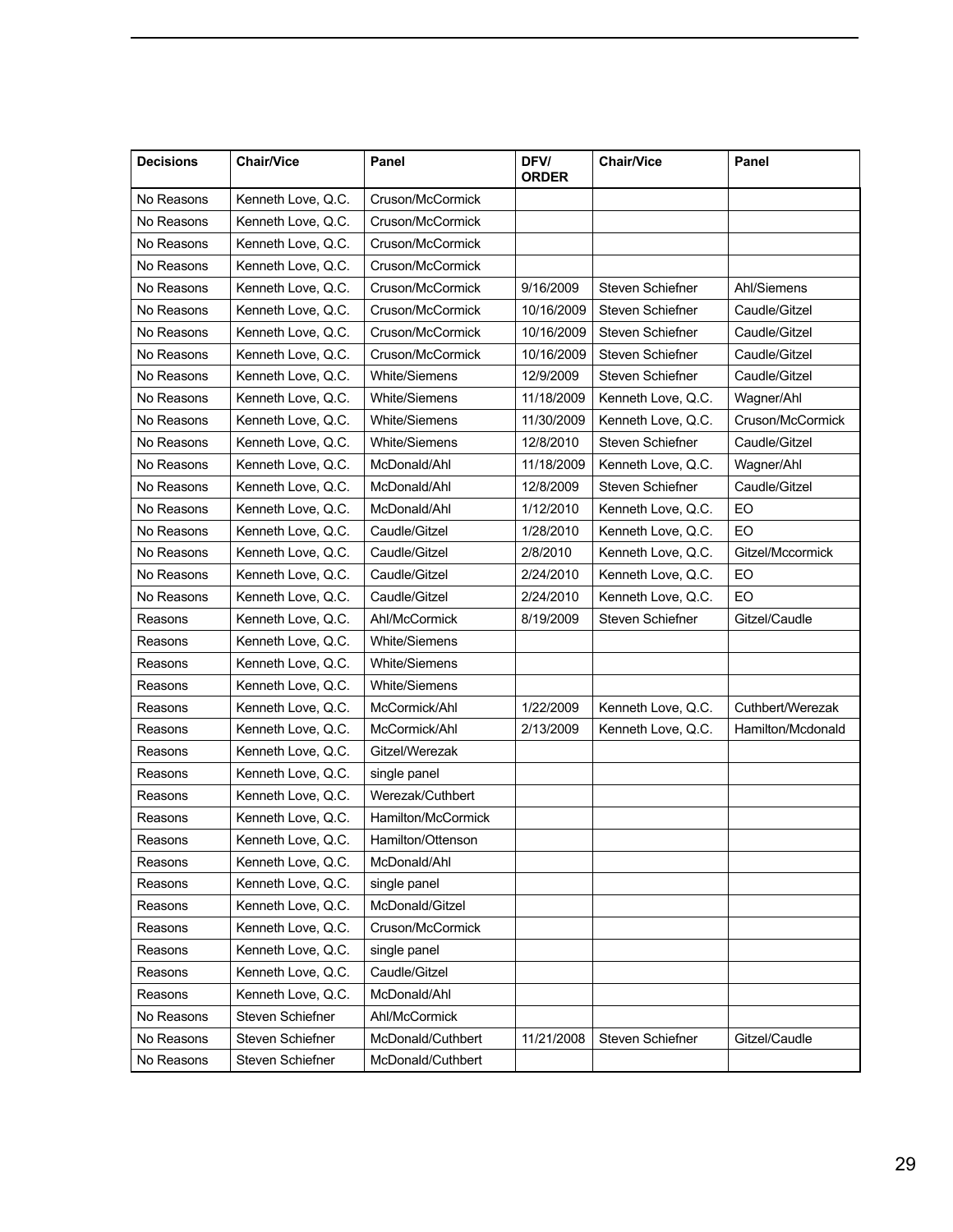| <b>LRB File</b><br>No. | <b>Date Filed</b> | <b>Application Type</b>       | <b>Date First</b><br>Heard | Date Last<br>Heard | <b>Total Days</b><br>to Decision | <b>Date</b><br>Concluded |
|------------------------|-------------------|-------------------------------|----------------------------|--------------------|----------------------------------|--------------------------|
| 047-09                 | 5/19/2009         | Certification                 | 6/10/2009                  | 6/29/2009          |                                  | 0   6/29/2009            |
| 052-09                 | 5/29/2009         | Rescission                    | 6/10/2009                  | 7/22/2009          |                                  | $0$   $7/22/2009$        |
| 054-09                 | 5/29/2009         | Rescission                    | 6/29/2009                  | 9/3/2009           |                                  | 0   9/3/2009             |
| 067-09                 | 6/22/2009         | Certification                 | 7/22/2009                  | 9/16/2009          |                                  | 0   9/16/2009            |
| $ 069-09$              | 6/24/2009         | Certification                 | 7/22/2009                  | 9/16/2009          |                                  | 0   9/16/2009            |
| 068-09                 | 6/24/2009         | Certification                 | 7/22/2009                  | 9/16/2009          |                                  | 0   9/16/2009            |
| 083-09                 | 7/24/2009         | Certification                 | 9/3/2009                   | 9/16/2009          |                                  | 0   9/16/2009            |
| 087-09                 | 8/5/2009          | Certification                 | 8/26/2009                  | 9/16/2009          |                                  | 0   9/16/2009            |
| 089-09                 | 8/14/2009         | Certification                 | 9/16/2009                  | 9/16/2009          |                                  | 0   9/16/2009            |
| 090-09                 | 8/18/2009         | Amendment                     | 9/16/2009                  | 9/16/2009          |                                  | 0   9/16/2009            |
| 092-09                 | 8/20/2009         | Amendment                     | 9/16/2009                  | 9/16/2009          |                                  | 0   9/16/2009            |
| 081-09                 | 7/20/2009         | Joint Amendment               | 9/21/2009                  | 9/21/2009          | 0 <sup>1</sup>                   | 9/21/2009                |
| 167-08                 | 9/24/2008         | Certification                 | 11/21/2008                 | 10/16/2009         |                                  | 0   10/16/2009           |
| 093-09                 | 8/21/2009         | Certification                 | 9/16/2009                  | 10/16/2009         |                                  | 0   10/16/2009           |
| 097-09                 | 8/28/2009         | Certification                 | 9/16/2009                  | 10/16/2009         |                                  | 0   10/16/2009           |
| 102-09                 | 9/8/2009          | Certification                 | 10/16/2009                 | 11/10/2009         |                                  | $0$   11/10/2009         |
| 107-09                 | 9/18/2009         | Certification                 | 10/16/2009                 | 11/10/2009         |                                  | $0$   11/10/2009         |
| 123-09                 | 11/2/2009         | Merger/Amalgamation           | 11/10/2009                 | 11/10/2009         |                                  | $0$   11/10/2009         |
| 088-09                 | 8/12/2009         | Certification                 | 9/3/2009                   | 12/10/2009         |                                  | $0$   12/10/2009         |
| 115-09                 | 10/13/2009        | Rescission                    | 11/10/2009                 | 12/10/2009         |                                  | 0   12/10/2009           |
| 119-09                 | 10/21/2009        | Joint Amendment               | 12/10/2009                 | 12/10/2009         |                                  | 0   12/10/2009           |
| 122-09                 | 10/29/2009        | Certification                 | 11/18/2009                 | 12/10/2009         | 0 <sup>1</sup>                   | 12/10/2009               |
| 146-07                 | 11/29/2007        | Joint Amendment               | 12/18/2009                 | 12/18/2009         | 0 <sup>1</sup>                   | 12/18/2009               |
| 127-09                 | 11/6/2009         | Certification                 | 11/30/2009                 | 1/22/2010          |                                  | 0   1/22/2010            |
| 134-09                 | 11/19/2009        | Certification                 | 12/8/2009                  | 1/22/2010          |                                  | 0   1/22/2010            |
| 141-09                 | 12/16/2009        | Certification                 | 1/11/2010                  | 2/9/2010           | 0                                | 2/9/2010                 |
| 142-09                 | 12/17/2009        | Certification                 | 1/11/2010                  | 2/9/2010           |                                  | 0   2/9/2010             |
| 144-09                 | 12/21/2009        | Certification                 | 1/11/2010                  | 2/9/2010           |                                  | 0   2/9/2010             |
| 143-09                 | 12/21/2009        | Certification                 | 1/11/2010                  | 2/9/2010           | 0 <sup>1</sup>                   | 2/9/2010                 |
| 198-08                 | 12/5/2008         | Provisional                   | 2/12/2009                  | 2/12/2009          |                                  | 67 4/20/2009             |
| 010-08                 | 1/18/2008         | Amendment                     | 3/9/2009                   | 3/11/2009          |                                  | 50 4/30/2009             |
| 113-06                 | 7/13/2006         | Successorship                 | 2/23/2009                  | 6/10/2009          |                                  | 0   6/10/2009            |
| 133-07                 | 11/5/2007         | Rescission                    | 11/28/2008                 | 6/10/2009          |                                  | 0   6/10/2009            |
|                        |                   |                               |                            |                    |                                  |                          |
| 193-08                 | 12/1/2008         | <b>Unfair Labour Practice</b> | 5/25/2009                  | 5/25/2009          |                                  | 30   6/24/2009           |
| 079-09                 | 7/16/2009         | Certification                 | 8/4/2009                   | 9/3/2009           |                                  | 0   9/3/2009             |
| 078-09                 | 7/16/2009         | Certification                 | 8/4/2009                   | 9/3/2009           |                                  | 0   9/3/2009             |
| 030-09                 | 3/30/2009         | Rescission                    | 8/27/2009                  | 9/16/2009          |                                  | 0   9/16/2009            |
| 032-09                 | 4/2/2009          | Rescission                    | 8/27/2009                  | 9/16/2009          |                                  | 0   9/16/2009            |
| 045-09                 | 4/29/2009         | Rescission                    | 7/28/2009                  | 9/21/2009          |                                  | 0   9/21/2009            |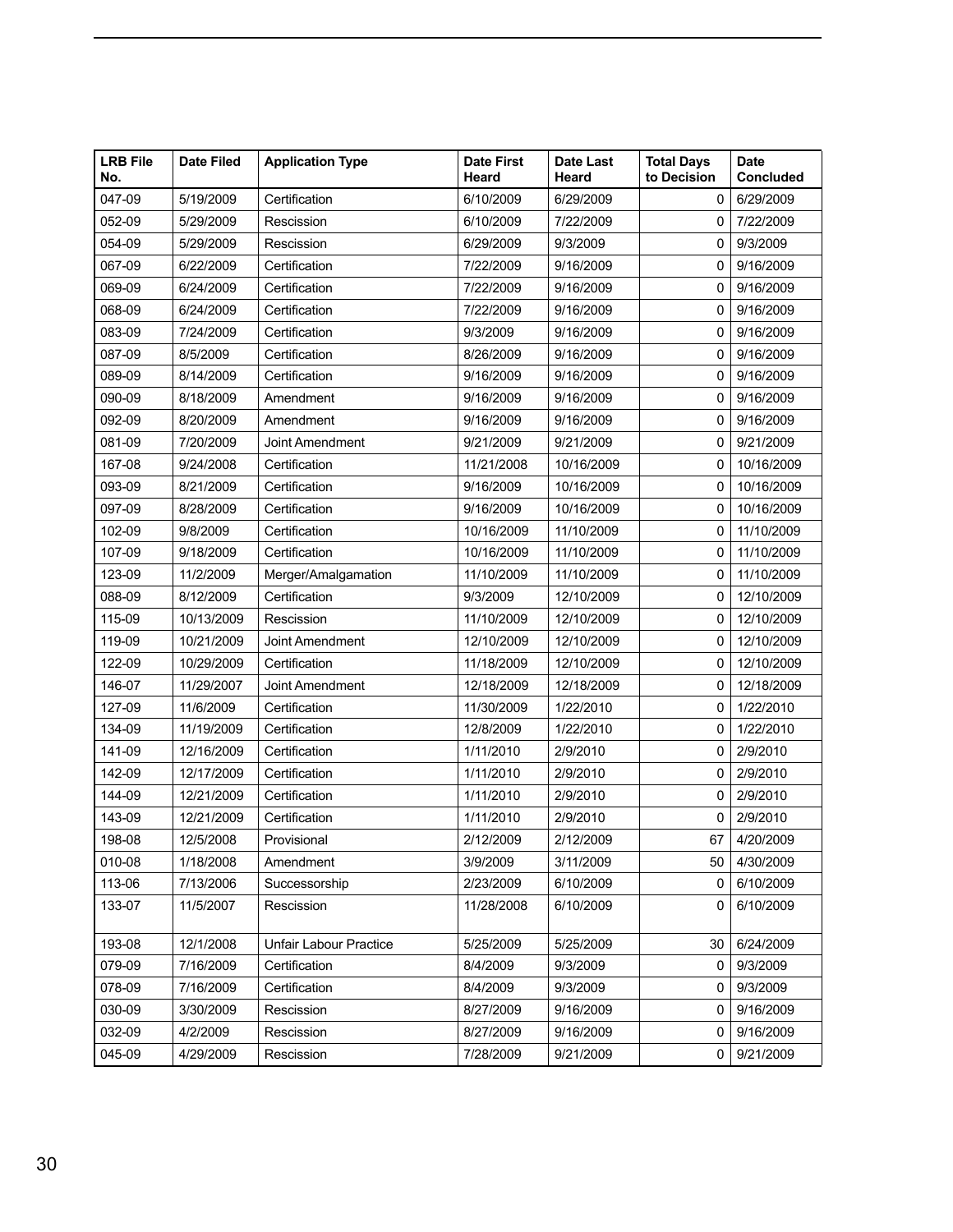| 6/10/2009<br>Steven Schiefner<br>Ahl/McCormick<br>No Reasons<br>Steven Schiefner<br>McDonald/Cuthbert<br>Steven Schiefner<br>No Reasons<br>Steven Schiefner<br>6/10/2009<br>Ahl/McCormick<br>Gitzel/Caudle<br>Steven Schiefner<br>6/29/2009<br>Steven Schiefner<br>No Reasons<br>Hamiton/McDonald<br>7/22/2009<br>Steven Schiefner<br>No Reasons<br>Steven Schiefner<br>Gitzel/Caudle<br>Siemens/Ahl<br>Steven Schiefner<br>No Reasons<br>Steven Schiefner<br>7/22/2009<br>Gitzel/Caudle<br>Siemens/Ahl<br>7/22/2009<br>Steven Schiefner<br>Gitzel/Caudle<br>No Reasons<br>Steven Schiefner<br>Siemens/Ahl<br>9/3/2009<br>No Reasons<br>Steven Schiefner<br>Steven Schiefner<br>Ahl/Siemens<br>No Reasons<br>Steven Schiefner<br>8/26/2009<br>Steven Schiefner<br>Siemens/Ahl<br>No Reasons<br>Steven Schiefner<br>Ahl/Siemens<br>No Reasons<br>Steven Schiefner<br>Ahl/Siemens<br>No Reasons<br>Steven Schiefner<br>Ahl/Siemens<br>No Reasons<br>Steven Schiefner<br>Crusons/Siemens<br>11/21/2008<br>Steven Schiefner<br>Gitzel/Caudle<br>No Reasons<br>Steven Schiefner<br>Caudle/Gitzel<br>No Reasons<br>Steven Schiefner<br>Steven Schiefner<br>Caudle/Gitzel<br>9/16/2009<br>Ahl/Siemens<br>No Reasons<br>Steven Schiefner<br>Caudle/Gitzel<br>9/16/2009<br>Steven Schiefner<br>Ahl/Siemens<br>No Reasons<br>Steven Schiefner<br>Gitzel/McDonald<br>10/16/2009<br>Steven Schiefner<br>Caudle/Gitzel<br>Steven Schiefner<br>No Reasons<br>Steven Schiefner<br>Gitzel/McDonald<br>10/16/2009<br>Caudle/Gitzel<br>No Reasons<br>Steven Schiefner<br>Gitzel/McDonald<br>No Reasons<br>Steven Schiefner<br>McDonald/Gitzel<br>9/3/2009<br>Kenneth Love, Q.C.<br><b>White/Siemens</b><br>Steven Schiefner<br>No Reasons<br>Gitzel/McDonald<br>11/10/2009   Steven Schiefner<br>Caudle/Gitzel<br>No Reasons<br>Steven Schiefner<br>Gitzel/McDonald<br>No Reasons<br>Steven Schiefner<br>McDonald/Gitzel<br>11/18/2009   Kenneth Love, Q.C.<br>Wagner/Ahl<br>No Reasons<br>Steven Schiefner<br>McCormick/Hamilton<br>McDonald/Gitzel<br>No Reasons<br>Steven Schiefner<br>12/10/2009<br>Steven Schiefner<br>Hamilton/McCormick<br>Steven Schiefner<br>Steven Schiefner<br>No Reasons<br>Hamilton/McCormick<br>12/8/2009<br>Caudle/Gitzel<br>EO<br>No Reasons<br>Steven Schiefner<br>1/11/2010<br>Kenneth Love, Q.C.<br>McCormick/Hamilton<br>EO<br>No Reasons<br>Steven Schiefner<br>1/11/2010<br>Kenneth Love, Q.C.<br>McCormick/Hamilton<br>EO<br>No Reasons<br>Steven Schiefner<br>McCormick/Hamilton<br>1/11/2010<br>Kenneth Love, Q.C.<br>EO<br>No Reasons<br>Steven Schiefner<br>1/11/2010<br>McCormick/Hamilton<br>Kenneth Love, Q.C.<br>2/12/2009<br><b>Steven Schiefner</b><br>Shoulak/Colpitts<br>Reasons<br>Steven Schiefner<br>Shoulak/Collpitts<br>Steven Schiefner<br>Siemens/White<br>Reasons<br>James Seibel<br>Gitzel/Werezak<br>Steven Schiefner<br>11/28/2008<br>Ahl/Caudle<br>Reasons<br>Steven Schiefner<br>Ahl/McCormick<br>5/13/2009<br>Steven Schiefner<br>McCormick/<br>Reasons<br>Wainwright<br>Steven Schiefner<br>single panel<br>Reasons<br>Ahl/Cymbalisty<br>Steven Schiefner<br>Hamilton/McDonald<br>8/18/2009<br>Kenneth Love, Q.C.<br>Reasons<br>Steven Schiefner<br>8/18/2009<br>Ahl/Cymbalisty<br>Hamilton/McDonald<br>Kenneth Love, Q.C.<br>Reasons<br>Steven Schiefner<br>Reasons<br>Siemens/Ahl<br>Steven Schiefner<br>Ottenson/Cruson<br>Steven Schiefner<br>8/27/2009<br>Siemens/Ahl<br>Reasons<br>Wagner/Wainwright | <b>Decisions</b> | <b>Chair/Vice</b> | Panel          | <b>DFV/</b><br><b>ORDER</b> | <b>Chair/Vice</b> | Panel             |
|------------------------------------------------------------------------------------------------------------------------------------------------------------------------------------------------------------------------------------------------------------------------------------------------------------------------------------------------------------------------------------------------------------------------------------------------------------------------------------------------------------------------------------------------------------------------------------------------------------------------------------------------------------------------------------------------------------------------------------------------------------------------------------------------------------------------------------------------------------------------------------------------------------------------------------------------------------------------------------------------------------------------------------------------------------------------------------------------------------------------------------------------------------------------------------------------------------------------------------------------------------------------------------------------------------------------------------------------------------------------------------------------------------------------------------------------------------------------------------------------------------------------------------------------------------------------------------------------------------------------------------------------------------------------------------------------------------------------------------------------------------------------------------------------------------------------------------------------------------------------------------------------------------------------------------------------------------------------------------------------------------------------------------------------------------------------------------------------------------------------------------------------------------------------------------------------------------------------------------------------------------------------------------------------------------------------------------------------------------------------------------------------------------------------------------------------------------------------------------------------------------------------------------------------------------------------------------------------------------------------------------------------------------------------------------------------------------------------------------------------------------------------------------------------------------------------------------------------------------------------------------------------------------------------------------------------------------------------------------------------------------------------------------------------------------------------------------------------------------------------------------------------------------------------------------------------------------------------------------------------------------------------------------------------------------------------------------------------------------------------------------------------------------------------------------------------------------|------------------|-------------------|----------------|-----------------------------|-------------------|-------------------|
|                                                                                                                                                                                                                                                                                                                                                                                                                                                                                                                                                                                                                                                                                                                                                                                                                                                                                                                                                                                                                                                                                                                                                                                                                                                                                                                                                                                                                                                                                                                                                                                                                                                                                                                                                                                                                                                                                                                                                                                                                                                                                                                                                                                                                                                                                                                                                                                                                                                                                                                                                                                                                                                                                                                                                                                                                                                                                                                                                                                                                                                                                                                                                                                                                                                                                                                                                                                                                                                            |                  |                   |                |                             |                   |                   |
|                                                                                                                                                                                                                                                                                                                                                                                                                                                                                                                                                                                                                                                                                                                                                                                                                                                                                                                                                                                                                                                                                                                                                                                                                                                                                                                                                                                                                                                                                                                                                                                                                                                                                                                                                                                                                                                                                                                                                                                                                                                                                                                                                                                                                                                                                                                                                                                                                                                                                                                                                                                                                                                                                                                                                                                                                                                                                                                                                                                                                                                                                                                                                                                                                                                                                                                                                                                                                                                            |                  |                   |                |                             |                   |                   |
|                                                                                                                                                                                                                                                                                                                                                                                                                                                                                                                                                                                                                                                                                                                                                                                                                                                                                                                                                                                                                                                                                                                                                                                                                                                                                                                                                                                                                                                                                                                                                                                                                                                                                                                                                                                                                                                                                                                                                                                                                                                                                                                                                                                                                                                                                                                                                                                                                                                                                                                                                                                                                                                                                                                                                                                                                                                                                                                                                                                                                                                                                                                                                                                                                                                                                                                                                                                                                                                            |                  |                   |                |                             |                   | Mcdonald/cuthbert |
|                                                                                                                                                                                                                                                                                                                                                                                                                                                                                                                                                                                                                                                                                                                                                                                                                                                                                                                                                                                                                                                                                                                                                                                                                                                                                                                                                                                                                                                                                                                                                                                                                                                                                                                                                                                                                                                                                                                                                                                                                                                                                                                                                                                                                                                                                                                                                                                                                                                                                                                                                                                                                                                                                                                                                                                                                                                                                                                                                                                                                                                                                                                                                                                                                                                                                                                                                                                                                                                            |                  |                   |                |                             |                   |                   |
|                                                                                                                                                                                                                                                                                                                                                                                                                                                                                                                                                                                                                                                                                                                                                                                                                                                                                                                                                                                                                                                                                                                                                                                                                                                                                                                                                                                                                                                                                                                                                                                                                                                                                                                                                                                                                                                                                                                                                                                                                                                                                                                                                                                                                                                                                                                                                                                                                                                                                                                                                                                                                                                                                                                                                                                                                                                                                                                                                                                                                                                                                                                                                                                                                                                                                                                                                                                                                                                            |                  |                   |                |                             |                   |                   |
|                                                                                                                                                                                                                                                                                                                                                                                                                                                                                                                                                                                                                                                                                                                                                                                                                                                                                                                                                                                                                                                                                                                                                                                                                                                                                                                                                                                                                                                                                                                                                                                                                                                                                                                                                                                                                                                                                                                                                                                                                                                                                                                                                                                                                                                                                                                                                                                                                                                                                                                                                                                                                                                                                                                                                                                                                                                                                                                                                                                                                                                                                                                                                                                                                                                                                                                                                                                                                                                            |                  |                   |                |                             |                   |                   |
|                                                                                                                                                                                                                                                                                                                                                                                                                                                                                                                                                                                                                                                                                                                                                                                                                                                                                                                                                                                                                                                                                                                                                                                                                                                                                                                                                                                                                                                                                                                                                                                                                                                                                                                                                                                                                                                                                                                                                                                                                                                                                                                                                                                                                                                                                                                                                                                                                                                                                                                                                                                                                                                                                                                                                                                                                                                                                                                                                                                                                                                                                                                                                                                                                                                                                                                                                                                                                                                            |                  |                   |                |                             |                   | Hamilton/Mcdonald |
|                                                                                                                                                                                                                                                                                                                                                                                                                                                                                                                                                                                                                                                                                                                                                                                                                                                                                                                                                                                                                                                                                                                                                                                                                                                                                                                                                                                                                                                                                                                                                                                                                                                                                                                                                                                                                                                                                                                                                                                                                                                                                                                                                                                                                                                                                                                                                                                                                                                                                                                                                                                                                                                                                                                                                                                                                                                                                                                                                                                                                                                                                                                                                                                                                                                                                                                                                                                                                                                            |                  |                   |                |                             |                   | Hamilton/Mcdonald |
|                                                                                                                                                                                                                                                                                                                                                                                                                                                                                                                                                                                                                                                                                                                                                                                                                                                                                                                                                                                                                                                                                                                                                                                                                                                                                                                                                                                                                                                                                                                                                                                                                                                                                                                                                                                                                                                                                                                                                                                                                                                                                                                                                                                                                                                                                                                                                                                                                                                                                                                                                                                                                                                                                                                                                                                                                                                                                                                                                                                                                                                                                                                                                                                                                                                                                                                                                                                                                                                            |                  |                   |                |                             |                   |                   |
|                                                                                                                                                                                                                                                                                                                                                                                                                                                                                                                                                                                                                                                                                                                                                                                                                                                                                                                                                                                                                                                                                                                                                                                                                                                                                                                                                                                                                                                                                                                                                                                                                                                                                                                                                                                                                                                                                                                                                                                                                                                                                                                                                                                                                                                                                                                                                                                                                                                                                                                                                                                                                                                                                                                                                                                                                                                                                                                                                                                                                                                                                                                                                                                                                                                                                                                                                                                                                                                            |                  |                   |                |                             |                   |                   |
|                                                                                                                                                                                                                                                                                                                                                                                                                                                                                                                                                                                                                                                                                                                                                                                                                                                                                                                                                                                                                                                                                                                                                                                                                                                                                                                                                                                                                                                                                                                                                                                                                                                                                                                                                                                                                                                                                                                                                                                                                                                                                                                                                                                                                                                                                                                                                                                                                                                                                                                                                                                                                                                                                                                                                                                                                                                                                                                                                                                                                                                                                                                                                                                                                                                                                                                                                                                                                                                            |                  |                   |                |                             |                   |                   |
|                                                                                                                                                                                                                                                                                                                                                                                                                                                                                                                                                                                                                                                                                                                                                                                                                                                                                                                                                                                                                                                                                                                                                                                                                                                                                                                                                                                                                                                                                                                                                                                                                                                                                                                                                                                                                                                                                                                                                                                                                                                                                                                                                                                                                                                                                                                                                                                                                                                                                                                                                                                                                                                                                                                                                                                                                                                                                                                                                                                                                                                                                                                                                                                                                                                                                                                                                                                                                                                            |                  |                   |                |                             |                   |                   |
|                                                                                                                                                                                                                                                                                                                                                                                                                                                                                                                                                                                                                                                                                                                                                                                                                                                                                                                                                                                                                                                                                                                                                                                                                                                                                                                                                                                                                                                                                                                                                                                                                                                                                                                                                                                                                                                                                                                                                                                                                                                                                                                                                                                                                                                                                                                                                                                                                                                                                                                                                                                                                                                                                                                                                                                                                                                                                                                                                                                                                                                                                                                                                                                                                                                                                                                                                                                                                                                            |                  |                   |                |                             |                   |                   |
|                                                                                                                                                                                                                                                                                                                                                                                                                                                                                                                                                                                                                                                                                                                                                                                                                                                                                                                                                                                                                                                                                                                                                                                                                                                                                                                                                                                                                                                                                                                                                                                                                                                                                                                                                                                                                                                                                                                                                                                                                                                                                                                                                                                                                                                                                                                                                                                                                                                                                                                                                                                                                                                                                                                                                                                                                                                                                                                                                                                                                                                                                                                                                                                                                                                                                                                                                                                                                                                            |                  |                   |                |                             |                   |                   |
|                                                                                                                                                                                                                                                                                                                                                                                                                                                                                                                                                                                                                                                                                                                                                                                                                                                                                                                                                                                                                                                                                                                                                                                                                                                                                                                                                                                                                                                                                                                                                                                                                                                                                                                                                                                                                                                                                                                                                                                                                                                                                                                                                                                                                                                                                                                                                                                                                                                                                                                                                                                                                                                                                                                                                                                                                                                                                                                                                                                                                                                                                                                                                                                                                                                                                                                                                                                                                                                            |                  |                   |                |                             |                   |                   |
|                                                                                                                                                                                                                                                                                                                                                                                                                                                                                                                                                                                                                                                                                                                                                                                                                                                                                                                                                                                                                                                                                                                                                                                                                                                                                                                                                                                                                                                                                                                                                                                                                                                                                                                                                                                                                                                                                                                                                                                                                                                                                                                                                                                                                                                                                                                                                                                                                                                                                                                                                                                                                                                                                                                                                                                                                                                                                                                                                                                                                                                                                                                                                                                                                                                                                                                                                                                                                                                            |                  |                   |                |                             |                   |                   |
|                                                                                                                                                                                                                                                                                                                                                                                                                                                                                                                                                                                                                                                                                                                                                                                                                                                                                                                                                                                                                                                                                                                                                                                                                                                                                                                                                                                                                                                                                                                                                                                                                                                                                                                                                                                                                                                                                                                                                                                                                                                                                                                                                                                                                                                                                                                                                                                                                                                                                                                                                                                                                                                                                                                                                                                                                                                                                                                                                                                                                                                                                                                                                                                                                                                                                                                                                                                                                                                            |                  |                   |                |                             |                   |                   |
|                                                                                                                                                                                                                                                                                                                                                                                                                                                                                                                                                                                                                                                                                                                                                                                                                                                                                                                                                                                                                                                                                                                                                                                                                                                                                                                                                                                                                                                                                                                                                                                                                                                                                                                                                                                                                                                                                                                                                                                                                                                                                                                                                                                                                                                                                                                                                                                                                                                                                                                                                                                                                                                                                                                                                                                                                                                                                                                                                                                                                                                                                                                                                                                                                                                                                                                                                                                                                                                            |                  |                   |                |                             |                   |                   |
|                                                                                                                                                                                                                                                                                                                                                                                                                                                                                                                                                                                                                                                                                                                                                                                                                                                                                                                                                                                                                                                                                                                                                                                                                                                                                                                                                                                                                                                                                                                                                                                                                                                                                                                                                                                                                                                                                                                                                                                                                                                                                                                                                                                                                                                                                                                                                                                                                                                                                                                                                                                                                                                                                                                                                                                                                                                                                                                                                                                                                                                                                                                                                                                                                                                                                                                                                                                                                                                            |                  |                   |                |                             |                   |                   |
|                                                                                                                                                                                                                                                                                                                                                                                                                                                                                                                                                                                                                                                                                                                                                                                                                                                                                                                                                                                                                                                                                                                                                                                                                                                                                                                                                                                                                                                                                                                                                                                                                                                                                                                                                                                                                                                                                                                                                                                                                                                                                                                                                                                                                                                                                                                                                                                                                                                                                                                                                                                                                                                                                                                                                                                                                                                                                                                                                                                                                                                                                                                                                                                                                                                                                                                                                                                                                                                            |                  |                   |                |                             |                   |                   |
|                                                                                                                                                                                                                                                                                                                                                                                                                                                                                                                                                                                                                                                                                                                                                                                                                                                                                                                                                                                                                                                                                                                                                                                                                                                                                                                                                                                                                                                                                                                                                                                                                                                                                                                                                                                                                                                                                                                                                                                                                                                                                                                                                                                                                                                                                                                                                                                                                                                                                                                                                                                                                                                                                                                                                                                                                                                                                                                                                                                                                                                                                                                                                                                                                                                                                                                                                                                                                                                            |                  |                   |                |                             |                   |                   |
|                                                                                                                                                                                                                                                                                                                                                                                                                                                                                                                                                                                                                                                                                                                                                                                                                                                                                                                                                                                                                                                                                                                                                                                                                                                                                                                                                                                                                                                                                                                                                                                                                                                                                                                                                                                                                                                                                                                                                                                                                                                                                                                                                                                                                                                                                                                                                                                                                                                                                                                                                                                                                                                                                                                                                                                                                                                                                                                                                                                                                                                                                                                                                                                                                                                                                                                                                                                                                                                            |                  |                   |                |                             |                   |                   |
|                                                                                                                                                                                                                                                                                                                                                                                                                                                                                                                                                                                                                                                                                                                                                                                                                                                                                                                                                                                                                                                                                                                                                                                                                                                                                                                                                                                                                                                                                                                                                                                                                                                                                                                                                                                                                                                                                                                                                                                                                                                                                                                                                                                                                                                                                                                                                                                                                                                                                                                                                                                                                                                                                                                                                                                                                                                                                                                                                                                                                                                                                                                                                                                                                                                                                                                                                                                                                                                            |                  |                   |                |                             |                   |                   |
|                                                                                                                                                                                                                                                                                                                                                                                                                                                                                                                                                                                                                                                                                                                                                                                                                                                                                                                                                                                                                                                                                                                                                                                                                                                                                                                                                                                                                                                                                                                                                                                                                                                                                                                                                                                                                                                                                                                                                                                                                                                                                                                                                                                                                                                                                                                                                                                                                                                                                                                                                                                                                                                                                                                                                                                                                                                                                                                                                                                                                                                                                                                                                                                                                                                                                                                                                                                                                                                            |                  |                   |                |                             |                   |                   |
|                                                                                                                                                                                                                                                                                                                                                                                                                                                                                                                                                                                                                                                                                                                                                                                                                                                                                                                                                                                                                                                                                                                                                                                                                                                                                                                                                                                                                                                                                                                                                                                                                                                                                                                                                                                                                                                                                                                                                                                                                                                                                                                                                                                                                                                                                                                                                                                                                                                                                                                                                                                                                                                                                                                                                                                                                                                                                                                                                                                                                                                                                                                                                                                                                                                                                                                                                                                                                                                            |                  |                   |                |                             |                   |                   |
|                                                                                                                                                                                                                                                                                                                                                                                                                                                                                                                                                                                                                                                                                                                                                                                                                                                                                                                                                                                                                                                                                                                                                                                                                                                                                                                                                                                                                                                                                                                                                                                                                                                                                                                                                                                                                                                                                                                                                                                                                                                                                                                                                                                                                                                                                                                                                                                                                                                                                                                                                                                                                                                                                                                                                                                                                                                                                                                                                                                                                                                                                                                                                                                                                                                                                                                                                                                                                                                            |                  |                   |                |                             |                   |                   |
|                                                                                                                                                                                                                                                                                                                                                                                                                                                                                                                                                                                                                                                                                                                                                                                                                                                                                                                                                                                                                                                                                                                                                                                                                                                                                                                                                                                                                                                                                                                                                                                                                                                                                                                                                                                                                                                                                                                                                                                                                                                                                                                                                                                                                                                                                                                                                                                                                                                                                                                                                                                                                                                                                                                                                                                                                                                                                                                                                                                                                                                                                                                                                                                                                                                                                                                                                                                                                                                            |                  |                   |                |                             |                   |                   |
|                                                                                                                                                                                                                                                                                                                                                                                                                                                                                                                                                                                                                                                                                                                                                                                                                                                                                                                                                                                                                                                                                                                                                                                                                                                                                                                                                                                                                                                                                                                                                                                                                                                                                                                                                                                                                                                                                                                                                                                                                                                                                                                                                                                                                                                                                                                                                                                                                                                                                                                                                                                                                                                                                                                                                                                                                                                                                                                                                                                                                                                                                                                                                                                                                                                                                                                                                                                                                                                            |                  |                   |                |                             |                   |                   |
|                                                                                                                                                                                                                                                                                                                                                                                                                                                                                                                                                                                                                                                                                                                                                                                                                                                                                                                                                                                                                                                                                                                                                                                                                                                                                                                                                                                                                                                                                                                                                                                                                                                                                                                                                                                                                                                                                                                                                                                                                                                                                                                                                                                                                                                                                                                                                                                                                                                                                                                                                                                                                                                                                                                                                                                                                                                                                                                                                                                                                                                                                                                                                                                                                                                                                                                                                                                                                                                            |                  |                   |                |                             |                   |                   |
|                                                                                                                                                                                                                                                                                                                                                                                                                                                                                                                                                                                                                                                                                                                                                                                                                                                                                                                                                                                                                                                                                                                                                                                                                                                                                                                                                                                                                                                                                                                                                                                                                                                                                                                                                                                                                                                                                                                                                                                                                                                                                                                                                                                                                                                                                                                                                                                                                                                                                                                                                                                                                                                                                                                                                                                                                                                                                                                                                                                                                                                                                                                                                                                                                                                                                                                                                                                                                                                            |                  |                   |                |                             |                   |                   |
|                                                                                                                                                                                                                                                                                                                                                                                                                                                                                                                                                                                                                                                                                                                                                                                                                                                                                                                                                                                                                                                                                                                                                                                                                                                                                                                                                                                                                                                                                                                                                                                                                                                                                                                                                                                                                                                                                                                                                                                                                                                                                                                                                                                                                                                                                                                                                                                                                                                                                                                                                                                                                                                                                                                                                                                                                                                                                                                                                                                                                                                                                                                                                                                                                                                                                                                                                                                                                                                            |                  |                   |                |                             |                   |                   |
|                                                                                                                                                                                                                                                                                                                                                                                                                                                                                                                                                                                                                                                                                                                                                                                                                                                                                                                                                                                                                                                                                                                                                                                                                                                                                                                                                                                                                                                                                                                                                                                                                                                                                                                                                                                                                                                                                                                                                                                                                                                                                                                                                                                                                                                                                                                                                                                                                                                                                                                                                                                                                                                                                                                                                                                                                                                                                                                                                                                                                                                                                                                                                                                                                                                                                                                                                                                                                                                            |                  |                   |                |                             |                   |                   |
|                                                                                                                                                                                                                                                                                                                                                                                                                                                                                                                                                                                                                                                                                                                                                                                                                                                                                                                                                                                                                                                                                                                                                                                                                                                                                                                                                                                                                                                                                                                                                                                                                                                                                                                                                                                                                                                                                                                                                                                                                                                                                                                                                                                                                                                                                                                                                                                                                                                                                                                                                                                                                                                                                                                                                                                                                                                                                                                                                                                                                                                                                                                                                                                                                                                                                                                                                                                                                                                            |                  |                   |                |                             |                   |                   |
|                                                                                                                                                                                                                                                                                                                                                                                                                                                                                                                                                                                                                                                                                                                                                                                                                                                                                                                                                                                                                                                                                                                                                                                                                                                                                                                                                                                                                                                                                                                                                                                                                                                                                                                                                                                                                                                                                                                                                                                                                                                                                                                                                                                                                                                                                                                                                                                                                                                                                                                                                                                                                                                                                                                                                                                                                                                                                                                                                                                                                                                                                                                                                                                                                                                                                                                                                                                                                                                            |                  |                   |                |                             |                   |                   |
|                                                                                                                                                                                                                                                                                                                                                                                                                                                                                                                                                                                                                                                                                                                                                                                                                                                                                                                                                                                                                                                                                                                                                                                                                                                                                                                                                                                                                                                                                                                                                                                                                                                                                                                                                                                                                                                                                                                                                                                                                                                                                                                                                                                                                                                                                                                                                                                                                                                                                                                                                                                                                                                                                                                                                                                                                                                                                                                                                                                                                                                                                                                                                                                                                                                                                                                                                                                                                                                            |                  |                   |                |                             |                   |                   |
|                                                                                                                                                                                                                                                                                                                                                                                                                                                                                                                                                                                                                                                                                                                                                                                                                                                                                                                                                                                                                                                                                                                                                                                                                                                                                                                                                                                                                                                                                                                                                                                                                                                                                                                                                                                                                                                                                                                                                                                                                                                                                                                                                                                                                                                                                                                                                                                                                                                                                                                                                                                                                                                                                                                                                                                                                                                                                                                                                                                                                                                                                                                                                                                                                                                                                                                                                                                                                                                            |                  |                   |                |                             |                   |                   |
|                                                                                                                                                                                                                                                                                                                                                                                                                                                                                                                                                                                                                                                                                                                                                                                                                                                                                                                                                                                                                                                                                                                                                                                                                                                                                                                                                                                                                                                                                                                                                                                                                                                                                                                                                                                                                                                                                                                                                                                                                                                                                                                                                                                                                                                                                                                                                                                                                                                                                                                                                                                                                                                                                                                                                                                                                                                                                                                                                                                                                                                                                                                                                                                                                                                                                                                                                                                                                                                            |                  |                   |                |                             |                   |                   |
|                                                                                                                                                                                                                                                                                                                                                                                                                                                                                                                                                                                                                                                                                                                                                                                                                                                                                                                                                                                                                                                                                                                                                                                                                                                                                                                                                                                                                                                                                                                                                                                                                                                                                                                                                                                                                                                                                                                                                                                                                                                                                                                                                                                                                                                                                                                                                                                                                                                                                                                                                                                                                                                                                                                                                                                                                                                                                                                                                                                                                                                                                                                                                                                                                                                                                                                                                                                                                                                            |                  |                   |                |                             |                   |                   |
|                                                                                                                                                                                                                                                                                                                                                                                                                                                                                                                                                                                                                                                                                                                                                                                                                                                                                                                                                                                                                                                                                                                                                                                                                                                                                                                                                                                                                                                                                                                                                                                                                                                                                                                                                                                                                                                                                                                                                                                                                                                                                                                                                                                                                                                                                                                                                                                                                                                                                                                                                                                                                                                                                                                                                                                                                                                                                                                                                                                                                                                                                                                                                                                                                                                                                                                                                                                                                                                            | Reasons          | Steven Schiefner  | Cruson/Siemens | 7/29/2009                   | Steven Schiefner  |                   |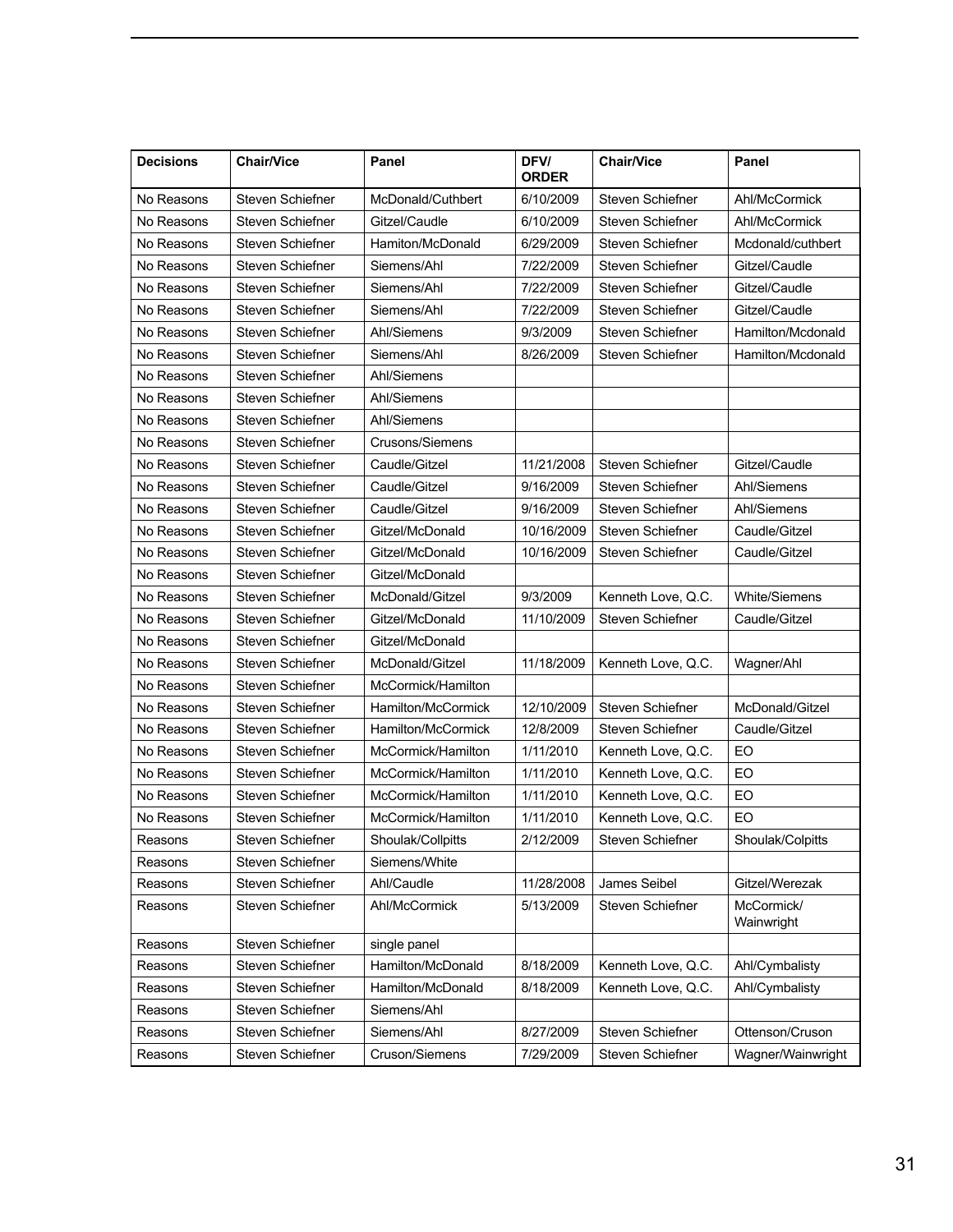| <b>LRB File</b><br>No. | <b>Date Filed</b> | <b>Application Type</b>                    | <b>Date First</b><br>Heard | <b>Date Last</b><br>Heard | <b>Total Days</b><br>to Decision | <b>Date</b><br><b>Concluded</b> |
|------------------------|-------------------|--------------------------------------------|----------------------------|---------------------------|----------------------------------|---------------------------------|
| $043-09$               | 4/30/2009         | <b>Unfair Labour Practice</b>              | 4/30/2009                  | 9/3/2009                  | 36                               | 0/9/2009                        |
| 062-09                 | 6/16/2009         | Certification                              | 7/16/2009                  | 7/17/2009                 | 91                               | 10/16/2009                      |
| 066-08                 | 5/16/2008         | Duty of Fair Representation                | 5/5/2009                   | 9/17/2009                 | 33                               | 10/20/2009                      |
| $051-09$               | 5/26/2009         | Unfair Labour Practice                     | 9/23/2009                  | 9/23/2009                 | 57                               | 11/19/2009                      |
| 072-09                 | 6/25/2009         | Unfair Labour Practice                     | 9/23/2009                  | 9/23/2009                 | 57                               | 11/19/2009                      |
| 079-06                 | 5/30/2006         | Amendment                                  | 10/1/2009                  | 10/7/2009                 | 76                               | 12/22/2009                      |
| 124-09                 | 11/3/2009         | <b>Essential Services</b><br>Determination | 11/19/2009                 | 12/16/2009                |                                  | 55 2/9/2010                     |
| 125-09                 | 11/4/2009         | Duty of Fair Representation                | 2/4/2010                   | 2/10/2010                 |                                  | 0   2/10/2010                   |
| 026-09                 | 3/23/2009         | Unfair Labour Practice                     | 1/18/2010                  | 1/18/2010                 |                                  | 58 3/17/2010                    |
| 077-09                 | 7/14/2009         | Duty of Fair Representation                | 12/7/2009                  | 2/24/2010                 |                                  | 29 3/25/2010                    |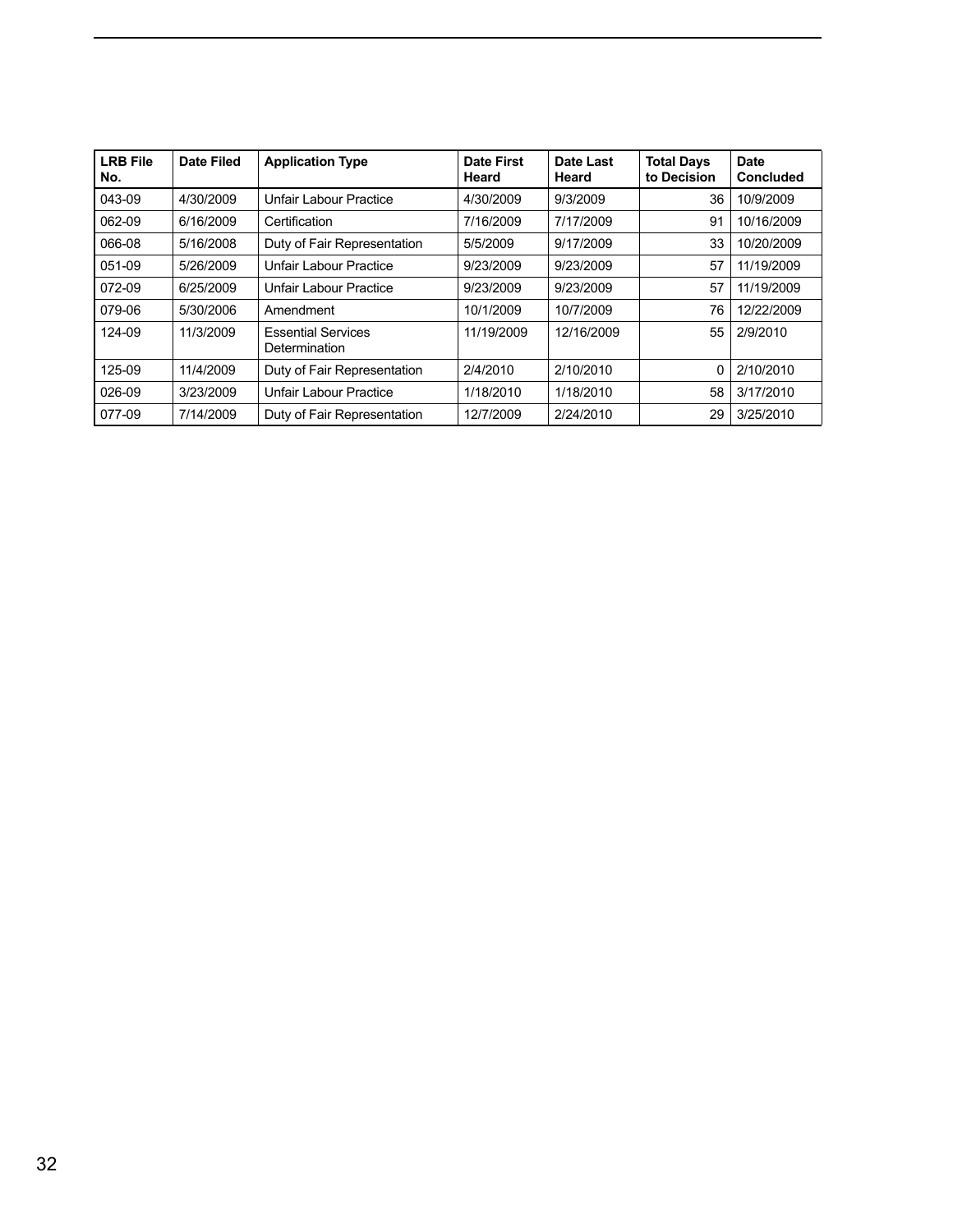| <b>Decisions</b> | <b>Chair/Vice</b> | Panel              | DFV/<br><b>ORDER</b> | <b>Chair/Vice</b>  | Panel           |
|------------------|-------------------|--------------------|----------------------|--------------------|-----------------|
| Reasons          | Steven Schiefner  | McDonald/Hamilton  |                      |                    |                 |
| Reasons          | Steven Schiefner  | Caudle/Gitzel      | 7/17/2009            | Kenneth Love, Q.C. | Wagner/Hamilton |
| Reasons          | Steven Schiefner  | single panel       |                      |                    |                 |
| Reasons          | Steven Schiefner  | Hamilton/wagner    |                      |                    |                 |
| Reasons          | Steven Schiefner  | Hamilton/wagner    |                      |                    |                 |
| Reasons          | Steven Schiefner  | McDonald/Werezak   |                      |                    |                 |
| Reasons          | Steven Schiefner  | Hamilton/Wagner    | 11/19/2009           | Steven Schiefner   | Wagner/Hamilton |
| Reasons          | Steven Schiefner  | McCormick/Hamilton |                      |                    |                 |
| Reasons          | Steven Schiefner  | Gitzel/Werezak     |                      |                    |                 |
| Reasons          | Steven Schiefner  | single panel       |                      |                    |                 |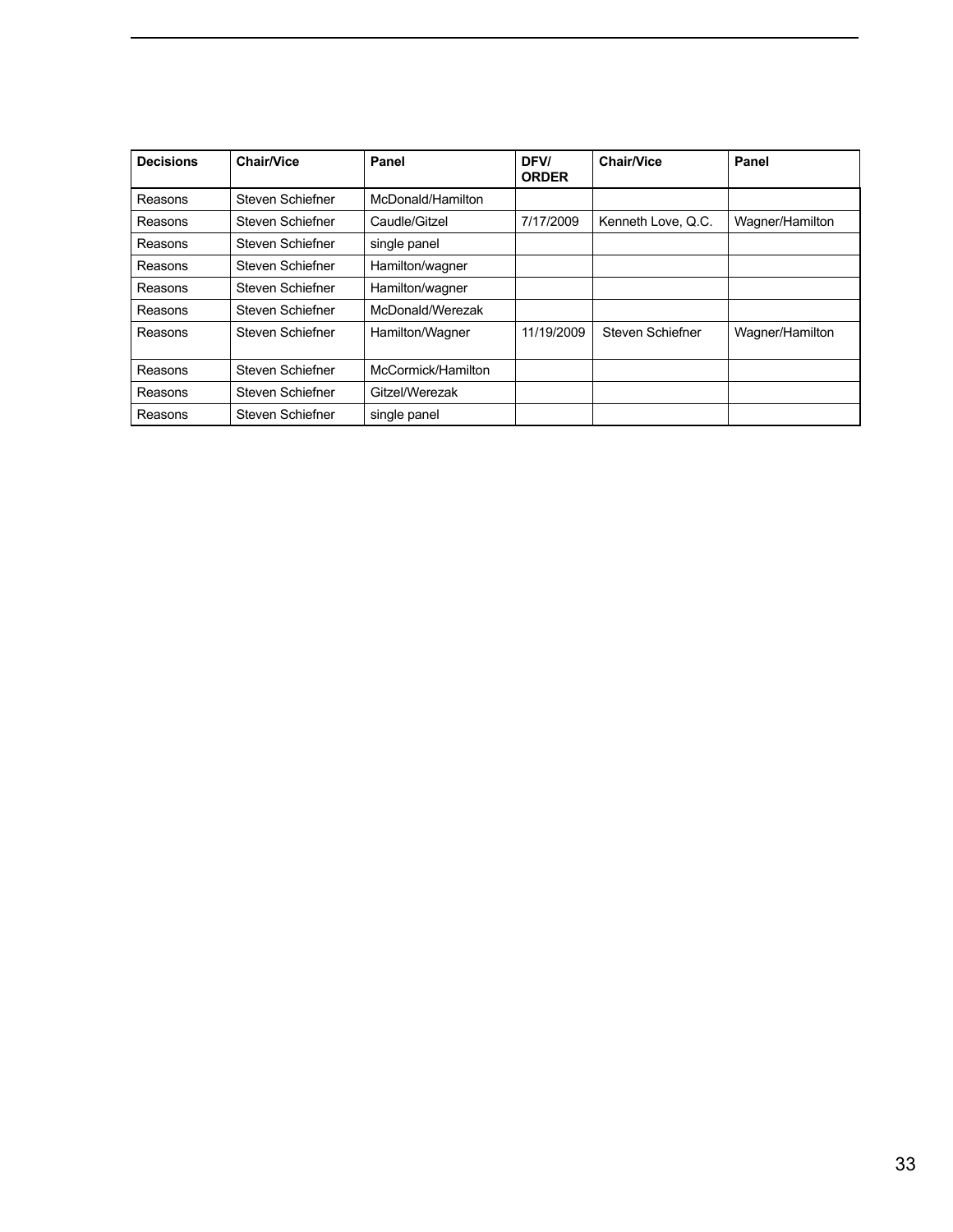## <span id="page-35-0"></span>**Appendix 7: Summary of decisions rendered, final v. interim**

(as required under s.21(3)(d) of *The Trade Union Act*.)

|                                         | <b>Total</b><br><b>Number</b> | <b>Decisions</b><br>with<br><b>Reasons</b> | <b>Decisions</b><br>without<br><b>Reasons</b> | <b>Orders</b> | Final | Interim* | Average<br><b>Final Days</b> | Average<br><b>Interim Days</b> |
|-----------------------------------------|-------------------------------|--------------------------------------------|-----------------------------------------------|---------------|-------|----------|------------------------------|--------------------------------|
| Kenneth Love, Q.C.                      | 99                            | 18                                         | 54                                            | 27            | 73    | 26       | 13.52                        | 3.00                           |
| Steven Schiefner                        | 86                            | 20                                         | 32                                            | 34            | 53    | 33       | 12.28                        | 17.00                          |
| <b>Total And Collective</b><br>Averages | 185                           | 38                                         | 86                                            | 61            | 126   | 59       | 12.90                        | 10.00                          |

• \*Interim Applications under s.5.3 are not included but includes s.6(1) or any decision/order which does not dispose of a matter

• Source: ProLaw Data Management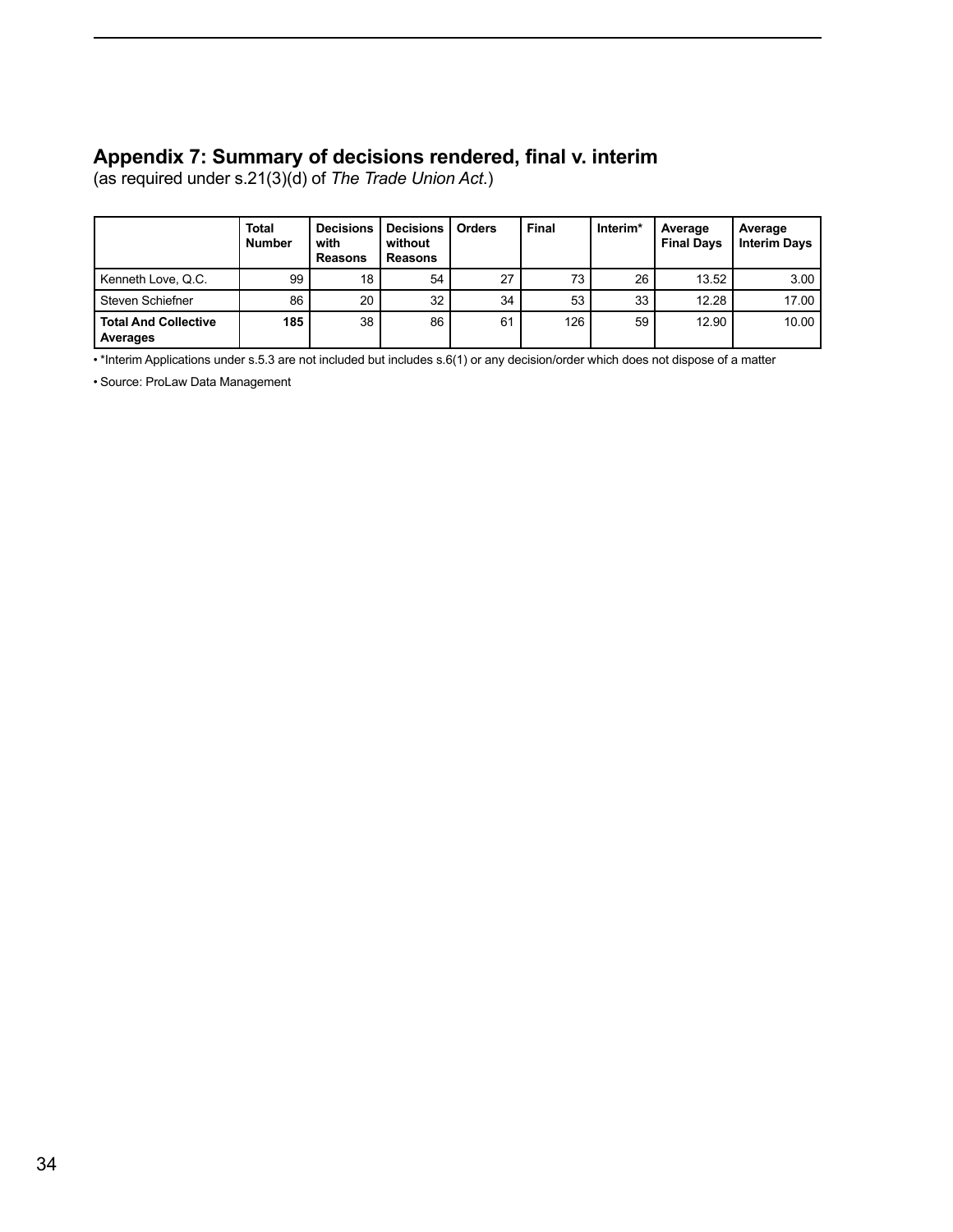## <span id="page-36-0"></span>**Appendix 8: Outstanding issue as of March 31, 2010**

(tabulated by calendar year)

| Year | 2000         | 2001         | 2002         | 2003         | 2004           | 2005      | 2006           | 2007   | 2008           | 2009   | 2010       |
|------|--------------|--------------|--------------|--------------|----------------|-----------|----------------|--------|----------------|--------|------------|
|      | 227-00       | 192-01       | 149-02       | 227-03       | 011-04         |           | 071-06         | 052-07 | 195-08         | 005-09 | 005-10     |
|      |              |              |              |              | 016-04         |           | 053-06         | 053-07 | 165-08         | 004-09 | 002-10     |
|      |              |              |              |              | 026-04         |           | 113-06         | 117-07 |                | 007-09 | 003-10     |
|      |              |              |              |              | 096-04         |           |                | 155-07 |                | 009-09 | 007-10     |
|      |              |              |              |              | 069-04         |           |                | 133-07 |                | 019-09 | 010-10     |
|      |              |              |              |              | 181-04         |           |                | 048-07 |                | 020-09 | $011 - 10$ |
|      |              |              |              |              | 194-04         |           |                | 029-07 |                | 022-09 | 014-10     |
|      |              |              |              |              |                |           |                | 001-07 |                | 027-09 | 013-10     |
|      |              |              |              |              |                |           |                | 151-07 |                | 035-09 | 012-10     |
|      |              |              |              |              |                |           |                | 146-07 |                | 033-09 | 018-10     |
|      |              |              |              |              |                |           |                | 139-07 |                | 044-09 | 020-10     |
|      |              |              |              |              |                |           |                | 140-07 |                | 058-09 | 019-10     |
|      |              |              |              |              |                |           |                | 120-07 |                | 059-09 | 024-10     |
|      |              |              |              |              |                |           |                | 015-07 |                | 061-09 | 021-10     |
|      |              |              |              |              |                |           |                | 041-07 |                | 064-09 | 023-10     |
|      |              |              |              |              |                |           |                | 152-07 |                | 070-09 | 022-10     |
|      |              |              |              |              |                |           |                | 200-07 |                | 076-09 | 025-10     |
|      |              |              |              |              |                |           |                | 030-07 |                | 084-09 | 027-10     |
|      |              |              |              |              |                |           |                |        |                | 082-09 | 026-10     |
|      |              |              |              |              |                |           |                |        |                | 091-09 | 028-10     |
|      |              |              |              |              |                |           |                |        |                | 094-09 | 030-10     |
|      |              |              |              |              |                |           |                |        |                | 096-09 | 029-10     |
|      |              |              |              |              |                |           |                |        |                | 106-09 | 031-10     |
|      |              |              |              |              |                |           |                |        |                | 108-09 | 032-10     |
|      |              |              |              |              |                |           |                |        |                | 109-09 | 033-10     |
|      |              |              |              |              |                |           |                |        |                | 111-09 |            |
|      |              |              |              |              |                |           |                |        |                | 113-09 |            |
|      |              |              |              |              |                |           |                |        |                | 117-09 |            |
|      |              |              |              |              |                |           |                |        |                | 118-09 |            |
|      |              |              |              |              |                |           |                |        |                | 120-09 |            |
|      |              |              |              |              |                |           |                |        |                | 129-09 |            |
|      |              |              |              |              |                |           |                |        |                | 130-09 |            |
|      |              |              |              |              |                |           |                |        |                | 131-09 |            |
|      |              |              |              |              |                |           |                |        |                | 135-09 |            |
|      |              |              |              |              |                |           |                |        |                | 138-09 |            |
|      |              |              |              |              |                |           |                |        |                | 139-09 |            |
|      | $\mathbf{1}$ | $\mathbf{1}$ | $\mathbf{1}$ | $\mathbf{1}$ | $\overline{7}$ | $\pmb{0}$ | $\mathfrak{S}$ | 18     | $\overline{2}$ | 36     | 25         |

• Source: Board Records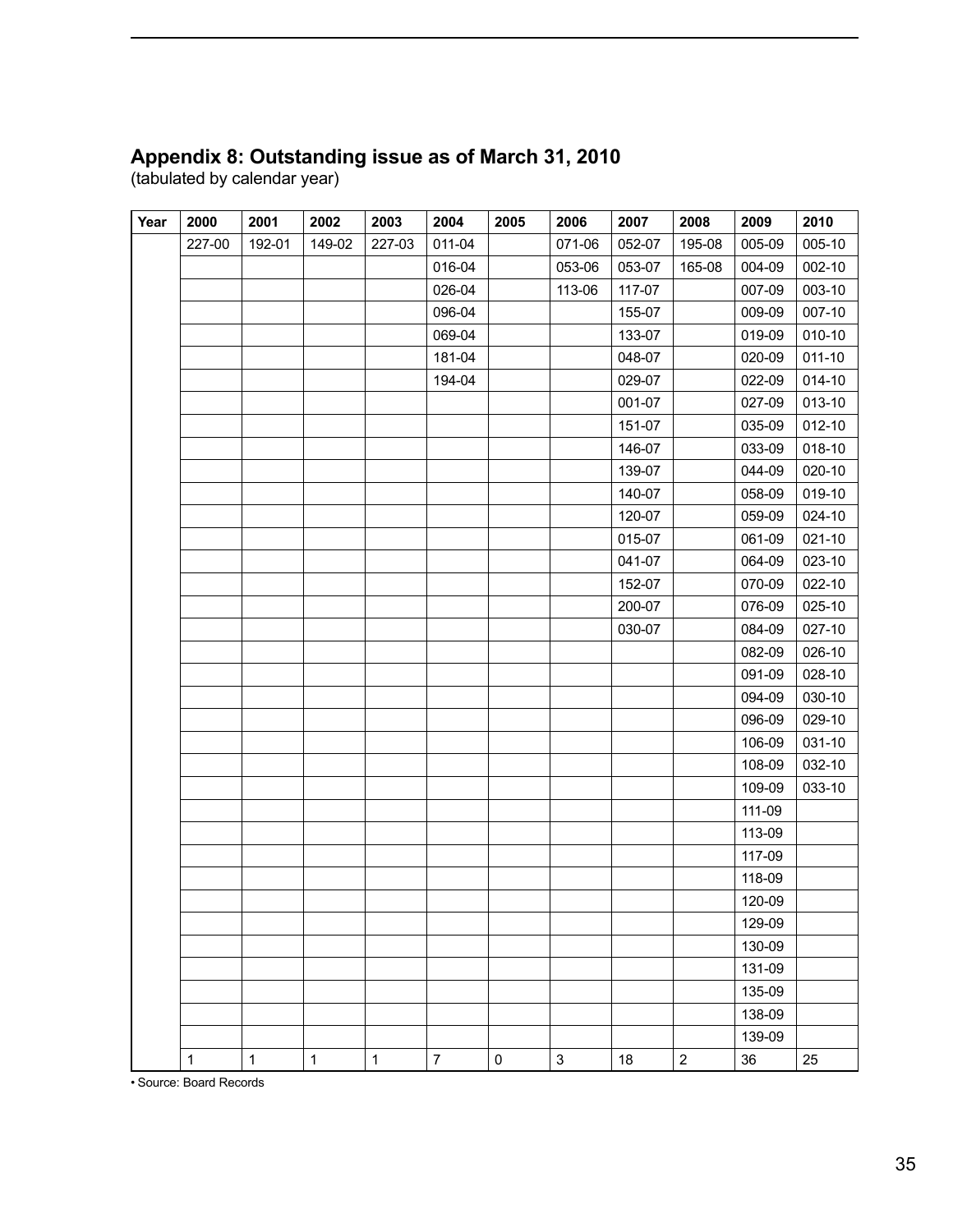# <span id="page-37-0"></span>**Where to Obtain Additional Information**

For more information or to obtain additional copies of this report, contact us at:

Saskatchewan Labour Relations Board 1600 – 1920 Broad Street REGINA SK S4P 3V2

Phone:(306) 787-2406 Fax: (306) 787-2664

Visit our website at: www.sasklabourrelationsboard.com.